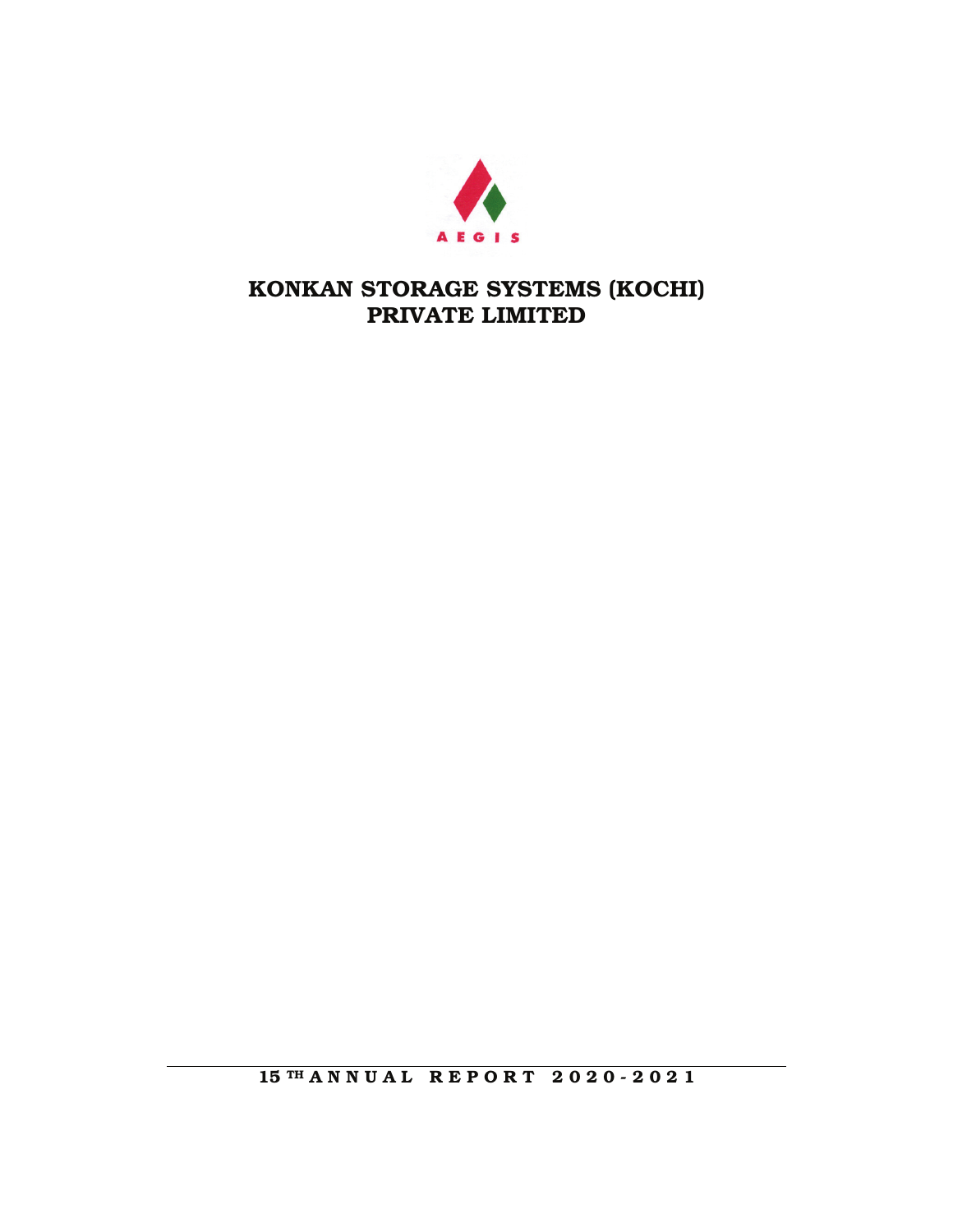

#### Board of Directors

Anish Chandaria Raj K. Chandaria Kanwaljit S. Nagpal Jaideep D. Khimasia

#### Auditors

M/s. Deloitte Haskins & Sells LLP, Chartered Accountants

## Bankers

Axis Bank

## Registered Office

Plot no:145,Survey no 266 (P) & 267 (P) KIADB Industrial Area, Belur, Dharwad, Karnataka 580011

## Liquid Logistics Terminal

Willingdon Island, Cochin – 682 029,

## Chief Executive Officer

Rohitkumar Kotak

## Chief Financial Officer

R. Srinivasan upto 31.12.2020 Manoj Sharma w.e.f 27.01.2021

## Company Secretary

Eshmeet Thapar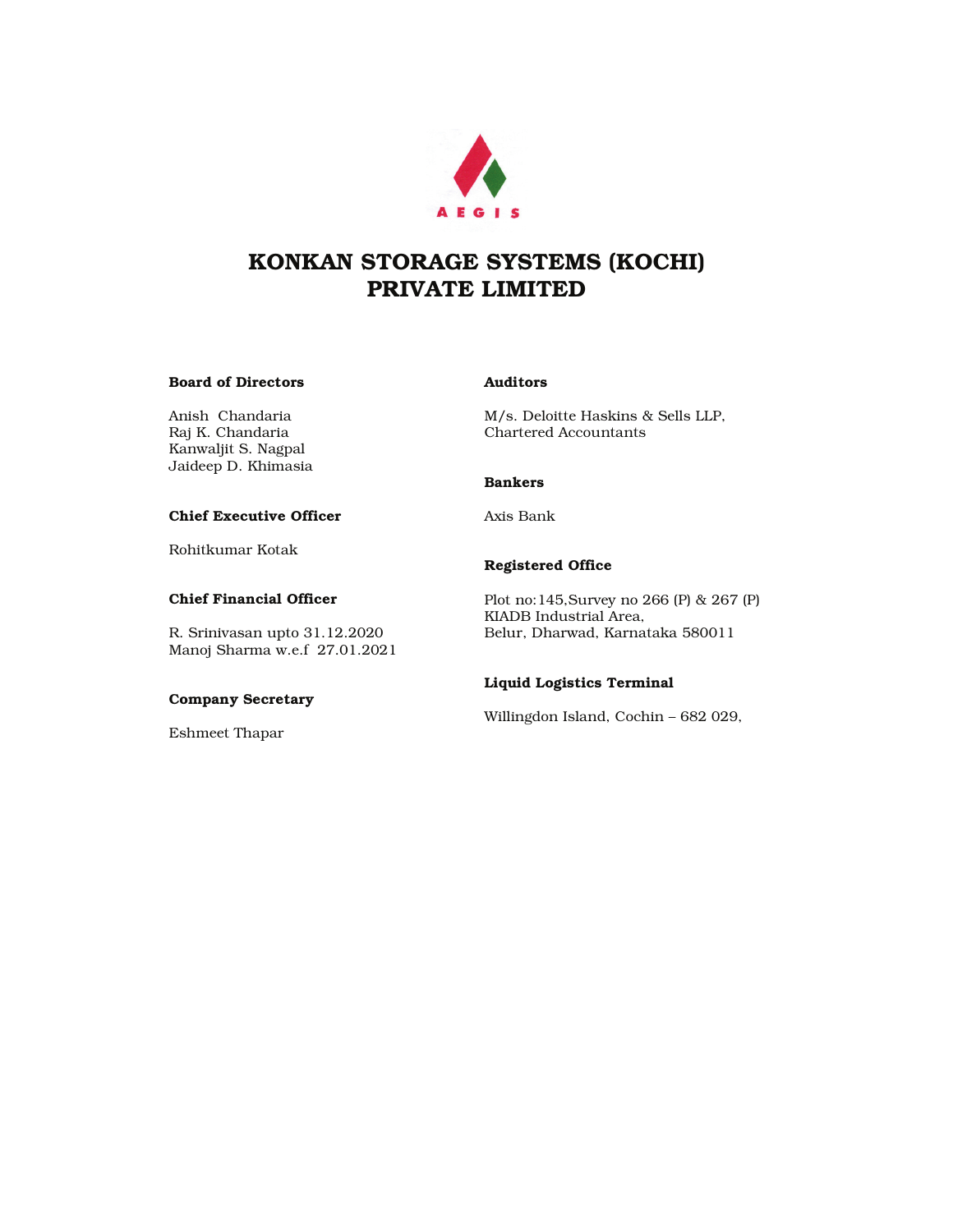## **INDEPENDENT AUDITORS' REPORT** TO THE MEMBERS OF KONKAN STORAGE SYSTEMS (KOCHI) PRIVATE LIMITED

#### **Report on the Audit of Financial Statements**

#### **Opinion**

We have audited the accompanying financial statements of Konkan Storage Systems (Kochi) Private Limited (the "Company"), which comprise the Balance Sheet as at March 31, 2021, and the Statement of Profit and Loss (including Other Comprehensive Income), the Statement of Cash Flows and the Statement of Changes in Equity for the year then ended, and a summary of significant accounting policies and other explanatory information (the "financial statements").

In our opinion and to the best of our information and according to the explanations given to us, the aforesaid financial statements give the information required by the Companies Act, 2013 (the "Act") in the manner so required and give a true and fair view in conformity with the Indian Accounting Standards prescribed under Section 133 of the Act read with the Companies (Indian Accounting Standards) Rules, 2015, as amended ("Ind AS"), and other accounting principles generally accepted in India, of the state of affairs of the Company as at March 31, 2021 and its profit, total comprehensive income, its cash flows and the changes in equity for the year ended on that date.

## **Basis for Opinion**

We conducted our audit of the financial statements in accordance with the Standards on Auditing specified under Section 143(10) of the Act (SAs). Our responsibilities under those Standards are further described in the Auditors' Responsibility for the Audit of the Financial Statements Section of our report. We are independent of the Company in accordance with the Code of Ethics issued by the Institute of Chartered Accountants of India ICAI) together with the ethical requirements that are relevant to our audit of the financial statements under the provisions of the Act and the Rules made thereunder, and we have fulfilled our other ethical responsibilities in accordance with these requirements and the ICAI's Code of Ethics. We believe that the audit evidence obtained by us is sufficient and appropriate to provide a basis for our audit opinion on the financial statements.

## **Information Other than the Financial Statements and Auditors' Report Thereon**

The Company's Board of Directors is responsible for the other information. The other information comprises the information included in the Director's report but does not include the financial statements and our auditors' report thereon.

Our opinion on the financial statements does not cover the other information and we do not and will not express any form of assurance conclusion thereon.

In connection with our audit of the financial statements, our responsibility is to read the other information and, in doing so, consider whether the other information is materially inconsistent with the financial statements or our knowledge obtained during the course of our audit or otherwise appears to be materially misstated.

If, based on the work we have performed, we conclude that there is a material misstatement of this other information, we are required to report that fact. We have nothing to report in this regard.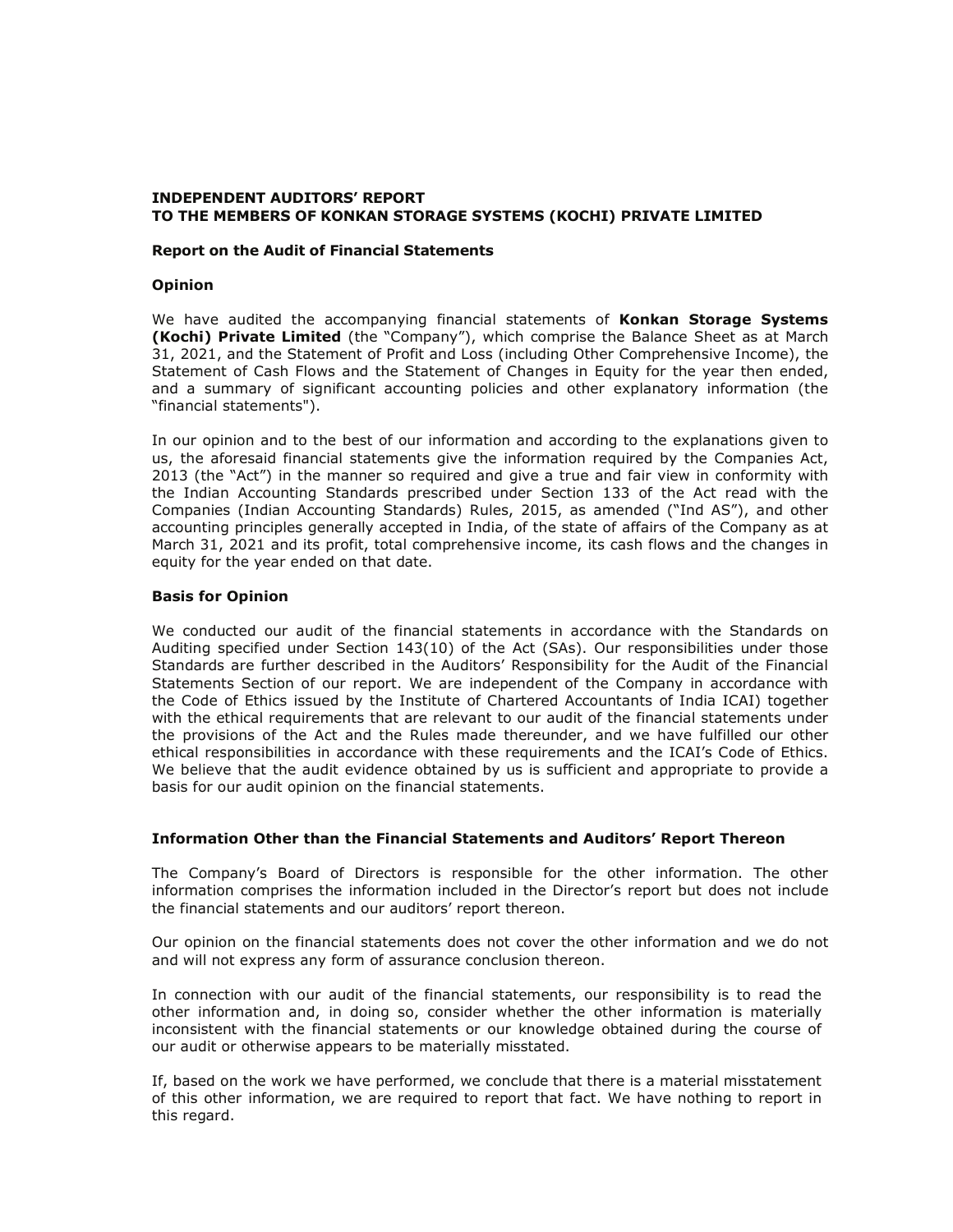## Management's Responsibility for the Financial Statements

The Company's Board of Directors is responsible for the matters stated in Section 134(5) of the Act with respect to the preparation of these financial statements that give a true and fair view of the financial position, financial performance (including other comprehensive income), cash flows and changes in equity of the Company in accordance with the Ind AS and other accounting principles generally accepted in India. This responsibility also includes maintenance of adequate accounting records in accordance with the provisions of the Act for safeguarding the assets of the Company and for preventing and detecting frauds and other irregularities; selection and application of appropriate accounting policies; making judgments and estimates that are reasonable and prudent; and design, implementation and maintenance of adequate internal financial controls, that were operating effectively for ensuring the accuracy and completeness of the accounting records, relevant to the preparation and presentation of the financial statement that give a true and fair view and are free from material misstatement, whether due to fraud or error.

In preparing the financial statements, management is responsible for assessing the Company's ability to continue as a going concern, disclosing, as applicable, matters related to going concern and using the going concern basis of accounting unless management either intends to liquidate the Company or to cease operations, or has no realistic alternative but to do so.

The Board of Directors are also responsible for overseeing the Company's financial reporting process.

## Auditors' Responsibility for the Audit of the Financial Statements

Our objectives are to obtain reasonable assurance about whether the financial statements as a whole are free from material misstatement, whether due to fraud or error, and to issue an auditors' report that includes our opinion. Reasonable assurance is a high level of assurance, but is not a quarantee that an audit conducted in accordance with SAs will always detect a material misstatement when it exists. Misstatements can arise from fraud or error and are considered material if, individually or in the aggregate, they could reasonably be expected to influence the economic decisions of users taken on the basis of these financial statements.

As part of an audit in accordance with SAs, we exercise professional judgment and maintain professional skepticism throughout the audit. We also:

- Identify and assess the risks of material misstatement of the financial statements, whether due to fraud or error, design and perform audit procedures responsive to those risks, and obtain audit evidence that is sufficient and appropriate to provide a basis for our opinion. The risk of not detecting a material misstatement resulting from fraud is higher than for one resulting from error, as fraud may involve collusion, forgery, intentional omissions, misrepresentations, or the override of internal control.
- Obtain an understanding of internal financial control relevant to the audit in order to design audit procedures that are appropriate in the circumstances. Under Section  $143(3)(i)$  of the Act, we are also responsible for expressing our opinion on whether the Company has adequate internal financial controls system in place and the operating effectiveness of such controls.
- Evaluate the appropriateness of accounting policies used and the reasonableness of accounting estimates and related disclosures made by the management.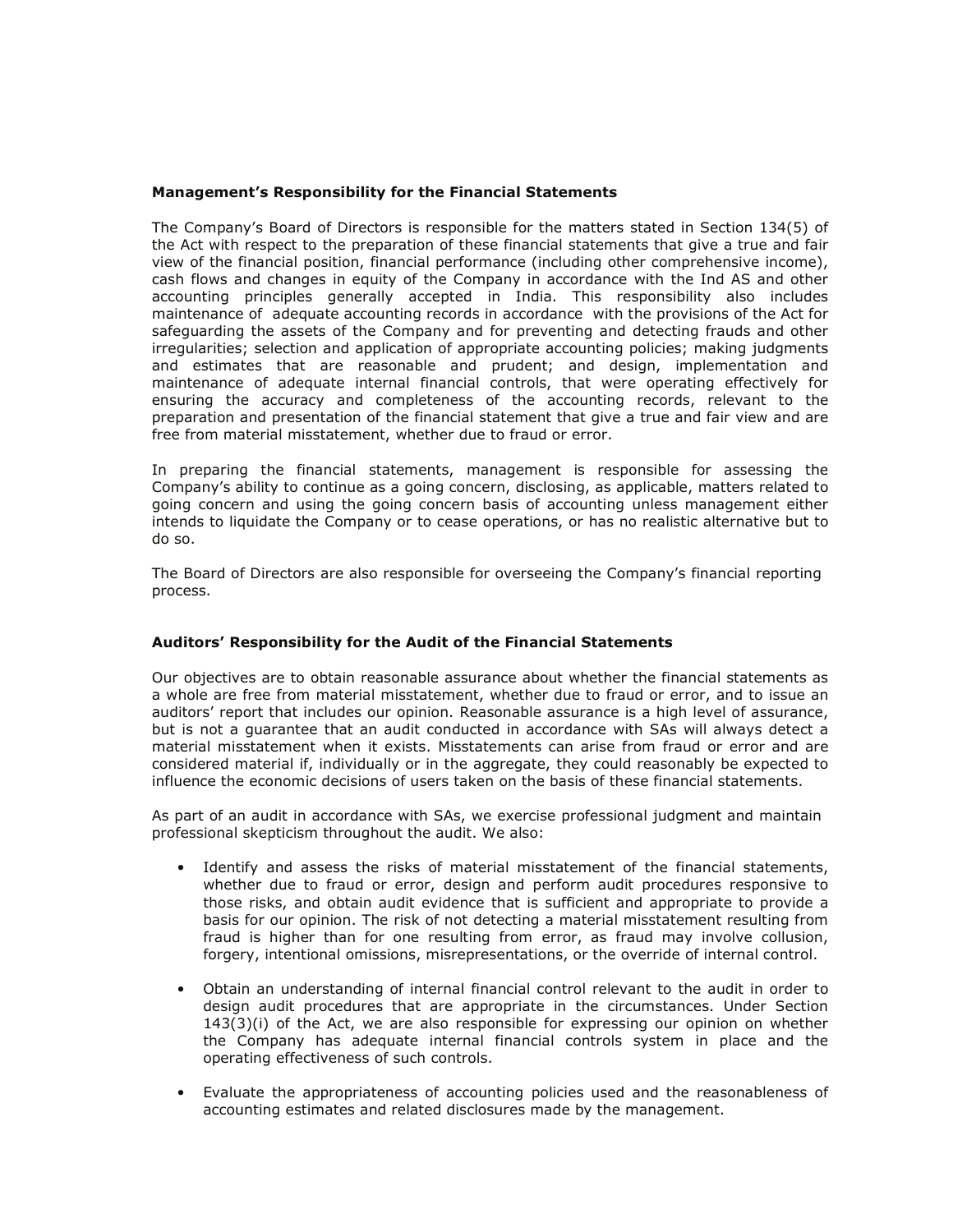- Conclude on the appropriateness of management's use of the going concern basis of accounting and, based on the audit evidence obtained, whether a material uncertainty exists related to events or conditions that may cast significant doubt on the Company's ability to continue as a going concern. If we conclude that a material uncertainty exists, we are required to draw attention in our auditors' report to the related disclosures in the financial statements or, if such disclosures are inadequate, to modify our opinion. Our conclusions are based on the audit evidence obtained up to the date of our auditors' report. However, future events or conditions may cause the Company to cease to continue as a going concern.
- Evaluate the overall presentation, structure and content of the financial statements, including the disclosures, and whether the financial statements represent the underlying transactions and events in a manner that achieves fair presentation.

Materiality is the magnitude of misstatements in the financial statements that, individually or in aggregate, makes it probable that the economic decisions of a reasonably knowledgeable user of the financial statements may be influenced. We consider quantitative materiality and qualitative factors in (i) planning the scope of our audit work and in evaluating the results of our work; and (ii) to evaluate the effect of any identified misstatements in the financial statements.

We communicate with those charged with governance regarding, among other matters, the planned scope and timing of the audit and significant audit findings, including any significant deficiencies in internal control that we identify during our audit.

We also provide those charged with governance with a statement that we have complied with relevant ethical requirements regarding independence, and to communicate with them all relationships and other matters that may reasonably be thought to bear on our independence, and where applicable, related safeguards.

## **Report on Other Legal and Regulatory Requirements**

- 1. As required by Section 143(3) of the Act, based on our audit, we report that:
	- (a) We have sought and obtained all the information and explanations which to the best of our knowledge and belief were necessary for the purposes of our audit.
	- (b) In our opinion, proper books of account as required by law have been kept by the Company so far as it appears from our examination of those books.
	- $(c)$ The Balance Sheet, the Statement of Profit and Loss (including Other Comprehensive Income), the Statement of Cash Flows and Statement of Changes in Equity dealt with by this Report are in agreement with the relevant books of account.
	- (d) In our opinion, the aforesaid financial statements comply with the Ind AS specified under Section 133 of the Act.
	- (e) On the basis of the written representations received from the directors of the Company and taken on record by the Board of Directors, none of the directors is disqualified as on March 31, 2021 from being appointed as a director in terms of Section 164 (2) of the Act.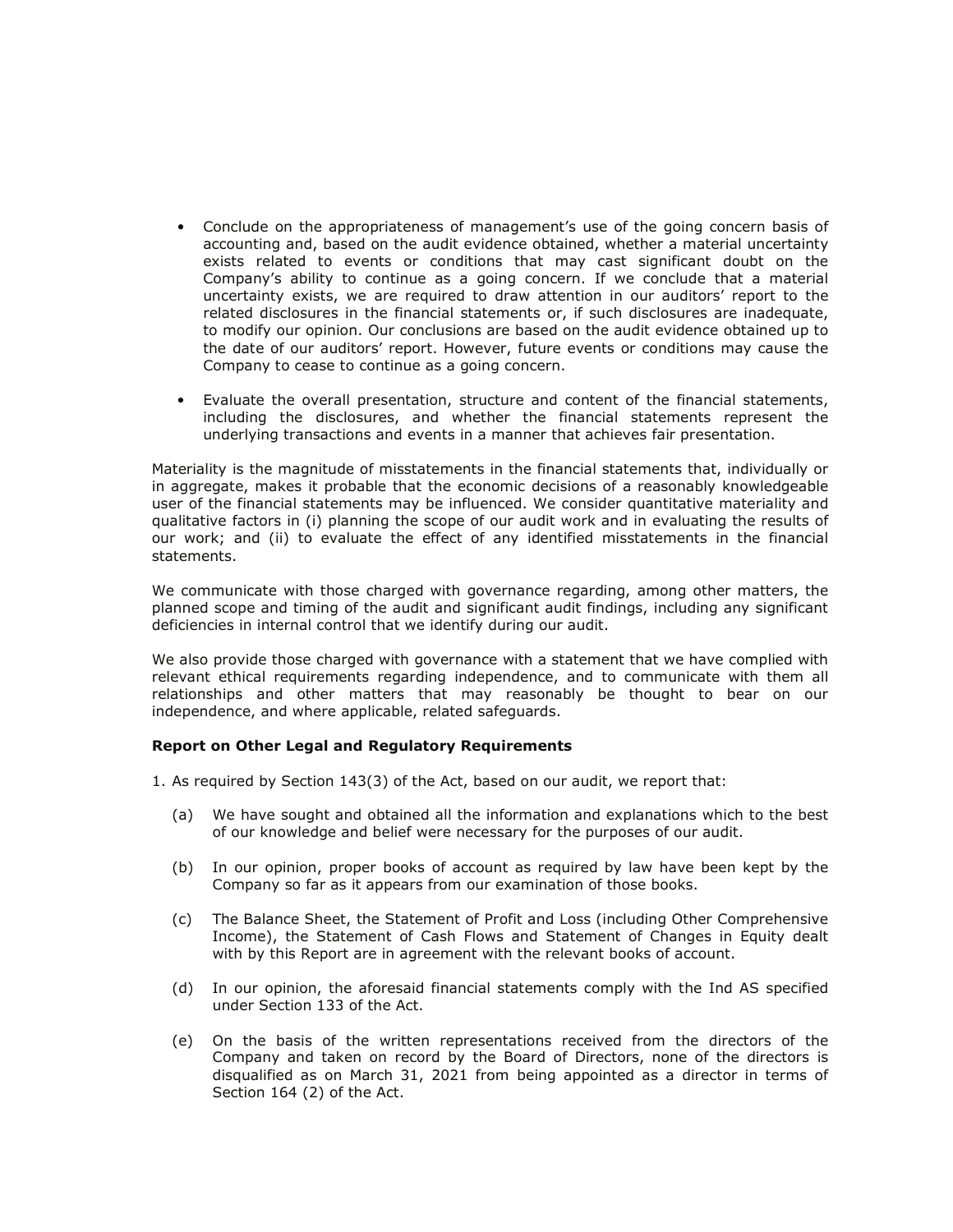- $(f)$ With respect to the adequacy of the internal financial controls over financial reporting of the Company and the operating effectiveness of such controls, refer to our separate Report in "Annexure A". Our report expresses an unmodified opinion on the adequacy and operating effectiveness of the Company's internal financial controls over financial reporting.
- (g) With respect to the other matters to be included in the Auditor's Report in accordance with the requirements of section 197(16) of the Act, as amended, In our opinion and to the best of our information and according to the explanations given to us, the remuneration paid by the Company to its directors during the year is in accordance with the provisions of section 197 of the Act.
- (h) With respect to the other matters to be included in the Auditors' Report in accordance with Rule 11 of the Companies (Audit and Auditors) Rules, 2014, as amended, in our opinion and to the best of our information and according to the explanations given to us:
	- $\mathbf{i}$ . The Company has disclosed the impact of pending litigations on its financial position in its financial statements in accordance with the generally accepted accounting practices. - Also refer note 34 to the financial statements.
	- The Company did not have any long-term contracts including derivative ii. contracts for which there were any material foreseeable losses.
	- There were no amounts which were required to be transferred to the Investor iii. Education and Protection Fund by the Company.
- 2. As required by the Companies (Auditor's Report) Order, 2016 (the "Order") issued by the Central Government in terms of Section 143(11) of the Act, we give in "Annexure B" a statement on the matters specified in paragraphs 3 and 4 of the Order.

## For DELOITTE HASKINS & SELLS LLP

**Chartered Accountants** (Firm's Registration No.117366W/W-100018)

> Sampada S Narvankar Partner (Membership No. 102911) UDIN: 21102911AAAABP6928

Place: Mumbai Date: May 27, 2021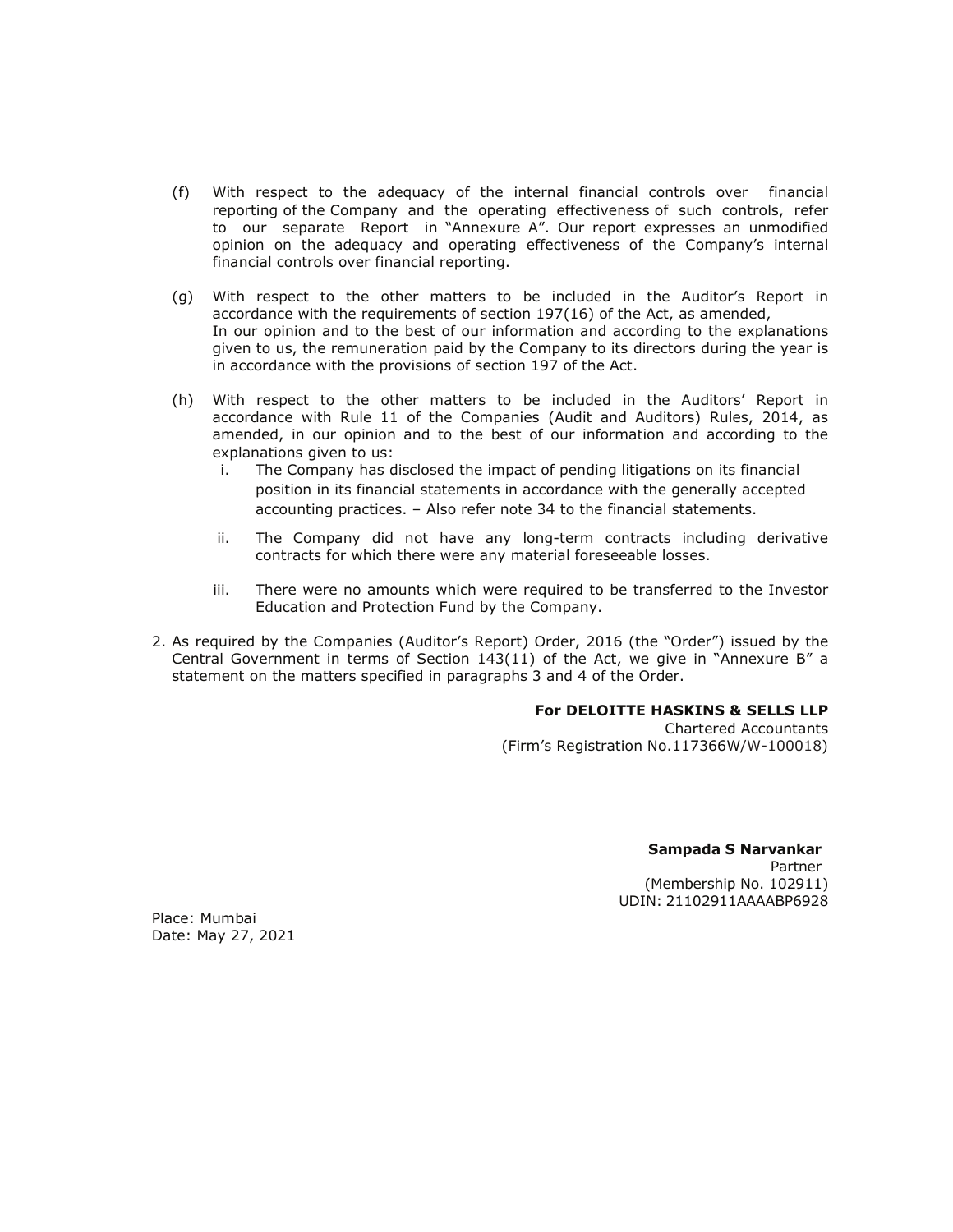## ANNEXURE "A" TO THE INDEPENDENT AUDITORS' REPORT (Referred to in paragraph 1(f) under 'Report on Other Legal and Regulatory Requirements' section of our report of even date)

## Report on the Internal Financial Controls Over Financial Reporting under Clause (i) of Sub-section 3 of Section 143 of the Act.

We have audited the internal financial controls over financial reporting of Konkan Storage **Systems (Kochi) Private Limited** (the "Company") as at March 31, 2021 in conjunction with our audit of the Ind AS financial statements of the Company for the year ended on that date.

## **Management's Responsibility for Internal Financial Controls**

The Company's management is responsible for establishing and maintaining internal financial controls based on the internal control over financial reporting criteria established by the Company considering the essential components of internal control stated in the Guidance Note on Audit of Internal Financial Controls Over Financial Reporting issued by the Institute of Chartered Accountants of India (the "Guidance Note"). These responsibilities include the design, implementation and maintenance of adequate internal financial controls that were operating effectively for ensuring the orderly and efficient conduct of its business, including adherence to company's policies, the safeguarding of its assets, the prevention and detection of frauds and errors, the accuracy and completeness of the accounting records, and the timely preparation of reliable financial information, as required under the Act.

## **Auditors' Responsibility**

Our responsibility is to express an opinion on the Company's internal financial controls over financial reporting of the Company based on our audit. We conducted our audit in accordance with the Guidance Note and the Standards on Auditing prescribed under Section 143(10) of the Act, to the extent applicable to an audit of internal financial controls. Those Standards and the Guidance Note reguire that we comply with ethical reguirements and plan and perform the audit to obtain reasonable assurance about whether adequate internal financial controls over financial reporting was established and maintained and if such controls operated effectively in all material respects.

Our audit involves performing procedures to obtain audit evidence about the adequacy of the internal financial controls system over financial reporting and their operating effectiveness. Our audit of internal financial controls over financial reporting included obtaining an understanding of internal financial controls over financial reporting, assessing the risk that a material weakness exists, and testing and evaluating the design and operating effectiveness of internal control based on the assessed risk. The procedures selected depend on the auditors' judgement, including the assessment of the risks of material misstatement of the financial statements, whether due to fraud or error.

We believe that the audit evidence we have obtained, is sufficient and appropriate to provide a basis for our audit opinion on the Company's internal financial controls system over financial reporting.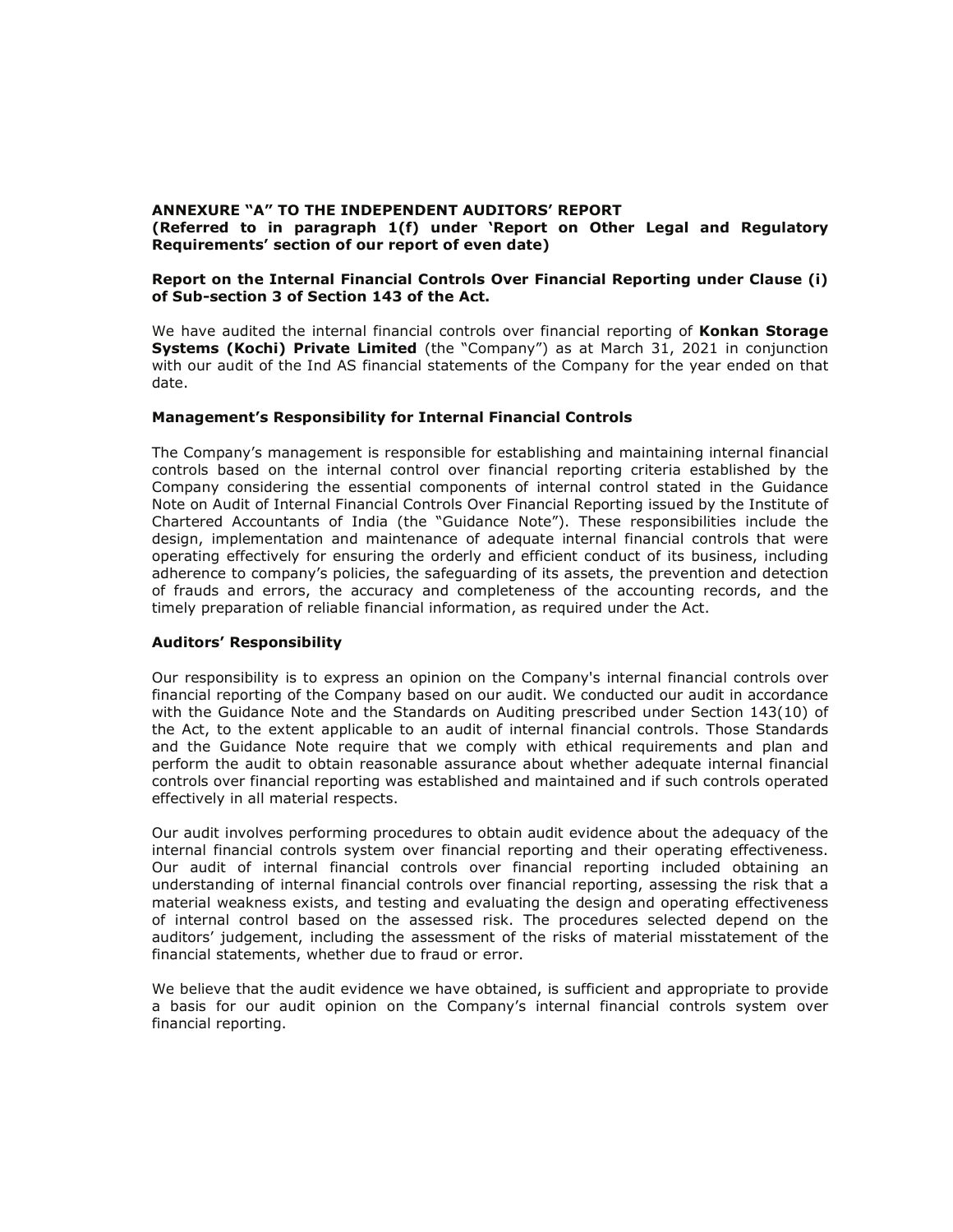## **Meaning of Internal Financial Controls Over Financial Reporting**

A company's internal financial control over financial reporting is a process designed to provide reasonable assurance regarding the reliability of financial reporting and the preparation of the financial statements for external purposes in accordance with generally accepted accounting principles. A company's internal financial control over financial reporting includes those policies and procedures that (1) pertain to the maintenance of records that, in reasonable detail, accurately and fairly reflect the transactions and dispositions of the assets of the company; (2) provide reasonable assurance that transactions are recorded as necessary to permit preparation of financial statements in accordance with generally accepted accounting principles, and that receipts and expenditures of the company are being made only in accordance with authorisations of management and directors of the company; and (3) provide reasonable assurance regarding prevention or timely detection of unauthorised acquisition, use, or disposition of the company's assets that could have a material effect on the financial statements.

## **Inherent Limitations of Internal Financial Controls Over Financial Reporting**

Because of the inherent limitations of internal financial controls over financial reporting, including the possibility of collusion or improper management override of controls, material misstatements due to error or fraud may occur and not be detected. Also, projections of any evaluation of the internal financial controls over financial reporting to future periods are subject to the risk that the internal financial control over financial reporting may become inadequate because of changes in conditions, or that the degree of compliance with the policies or procedures may deteriorate.

## **Opinion**

In our opinion, to the best of our information and according to the explanations given to us, the Company has, in all material respects, an adequate internal financial controls system over financial reporting and such internal financial controls over financial reporting were operating effectively as at March 31, 2021, based on the internal control over financial reporting criteria established by the Company considering the essential components of internal control stated in the Guidance Note.

## For DELOITTE HASKINS & SELLS LLP

Chartered Accountants (Firm's Registration No.117366W/W-100018)

> Sampada S Narvankar Partner (Membership No. 102911) UDIN: 21102911AAAABP6928

Place: Mumbai Date: May 27, 2021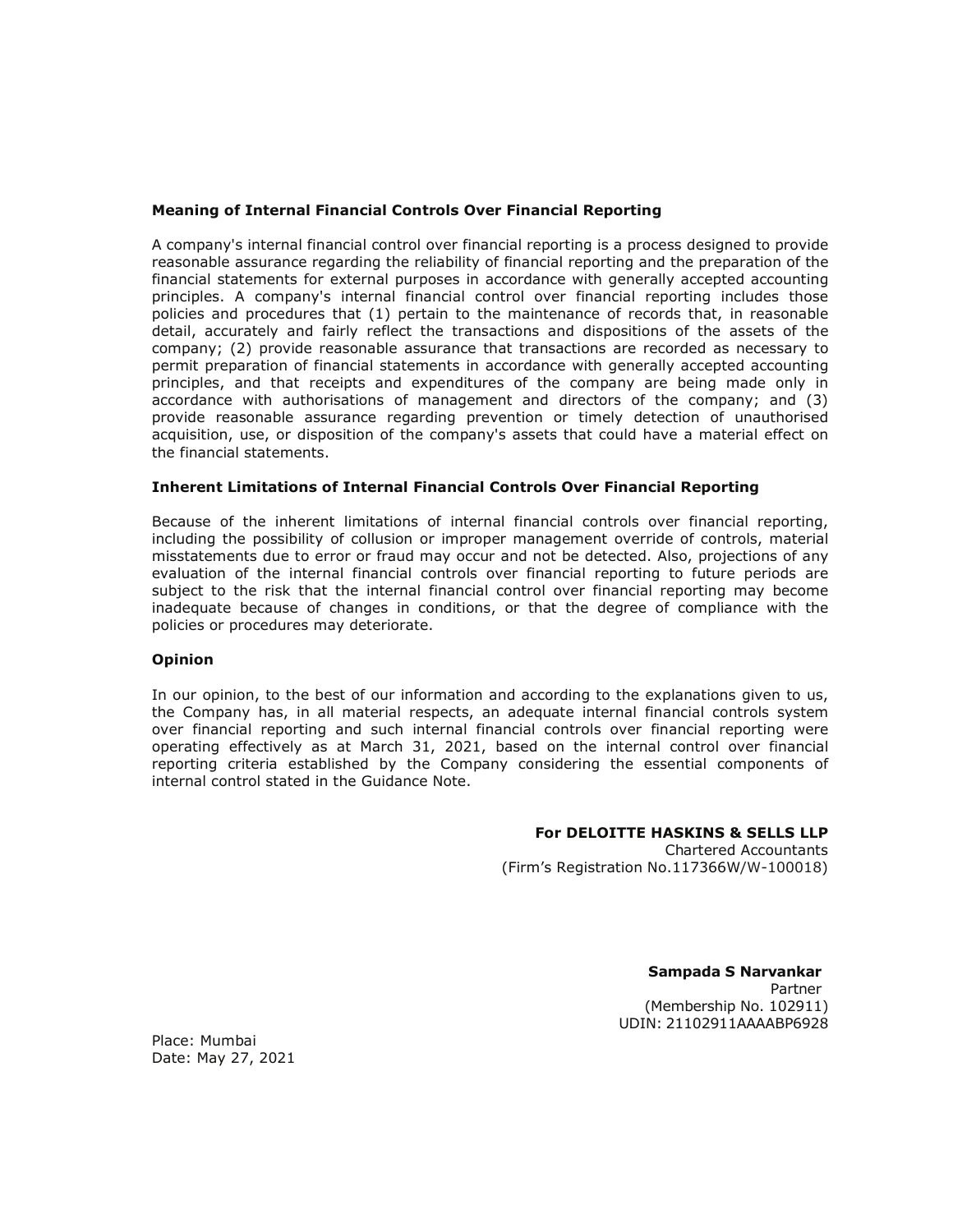## ANNEXURE "B" TO THE INDEPENDENT AUDITORS' REPORT

(Referred to in paragraph 2 under 'Report on Other Legal and Regulatory Requirements' section of our report of even date)

 $1<sub>1</sub>$ 

- (a) The Company has maintained proper records showing full particulars, including quantitative details and situation of fixed assets.
- (b) The Fixed assets were physically verified during the year by the Management and according to the information and explanations given to us no material discrepancies were noticed on such verification.
- (c) In respect of immovable properties of land that have been taken on lease including the building constructed on the said land by the Company, the lease agreements are in the name of the Company, where the Company is the lessee in the agreement.
- 2. As explained to us, the inventories were physically verified during the year by the management at reasonable intervals and no material discrepancies were noticed on physical verification.
- 3. The Company has not granted loans, secured or unsecured, to companies, firms, Limited Liability Partnerships or other parties covered in the register maintained under Section 189 of the Act.
- 4. The Company has not granted loans, made investments or provide guarantees and hence reporting under clause (iv) of the Order is not applicable.
- 5. According to the information and explanations given to us, the Company has not accepted any deposit during the year. According to the information and explanations given to us, no order has been passed by the Company Law Board or National Company Law Tribunal or the Reserve Bank of India or any Court or any other Tribunals in this regard in the case of the Company.
- 6. The maintenance of cost records has not been specified by the Central Government under section 148(1) of the Act for the business activities carried out by the Company. Thus reporting under (vi) of the Order is not applicable to the Company.
- 7. According to the information and explanations given to us, in respect of statutory dues:
	- $(a)$ The Company has generally been regular in depositing undisputed statutory dues, including Provident Fund, Employees' State Insurance, Income-tax, Goods and Services Tax, Customs Duty, cess and other material statutory dues applicable to it to the appropriate authorities. There were no undisputed amounts payable in respect of aforesaid statutory dues in arrears as at March 31, 2021 for a period of more than six months from the date they became payable.
	- $(b)$ There are no cases of non-deposit with the appropriate authorities of disputed dues of Goods and Services Tax and Customs Duty. Details of dues of Income Tax and Value Added Tax which have not been deposited as on March 31, 2021 on account of disputes are given below: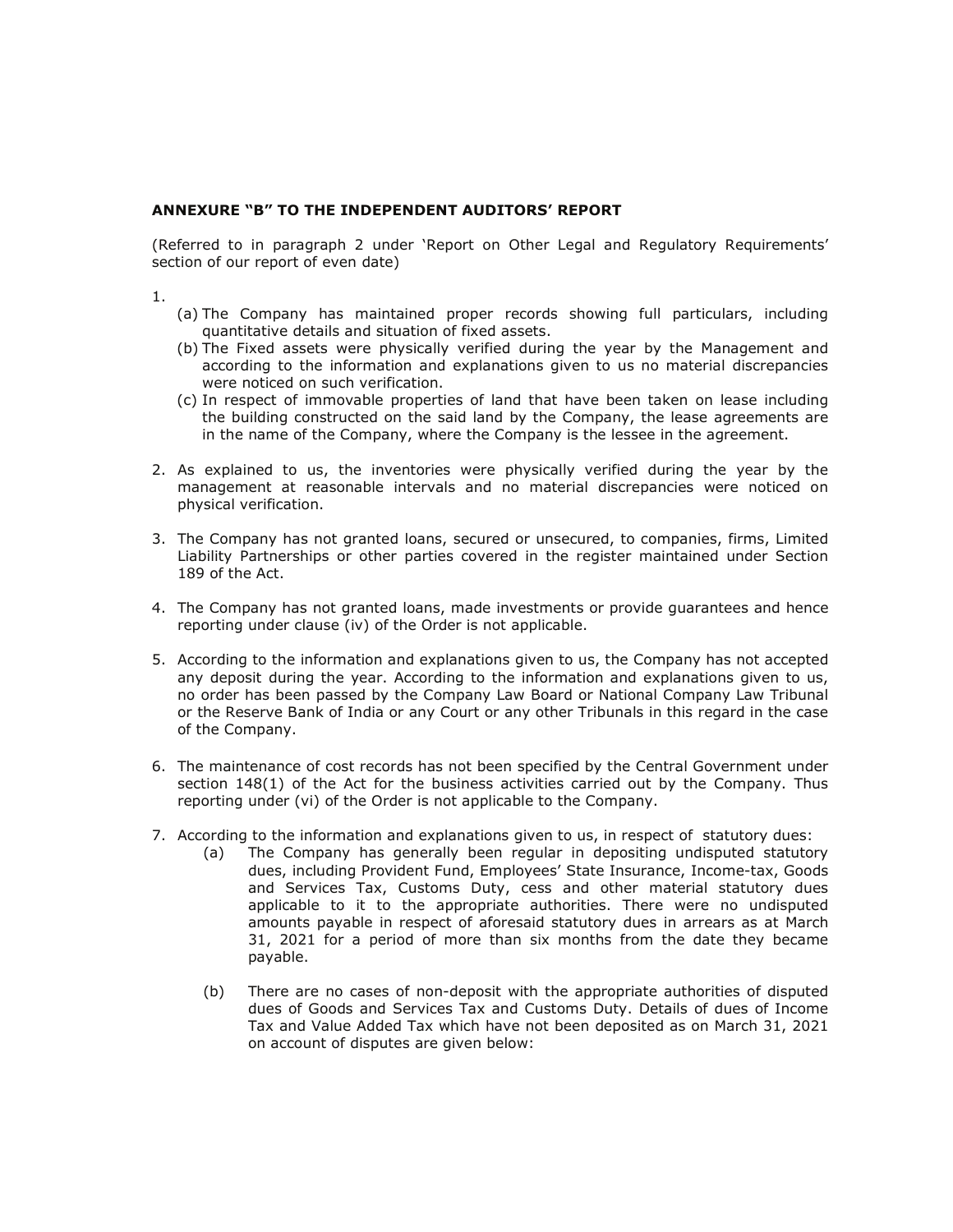| <b>Statute</b>                           | Nature of<br><b>Dues</b> | <b>Forum where</b><br>Dispute is<br>pending | <b>Period to which</b><br>the amount<br>relates | Amount<br>involved<br>(Rs. in lakh) |
|------------------------------------------|--------------------------|---------------------------------------------|-------------------------------------------------|-------------------------------------|
| Kerala<br>Value<br>Added<br>tax,<br>2003 | <b>KVAT</b>              | Supreme Court                               | F.Y. 2010-2011                                  | 71.35                               |
| Value<br>Kerala<br>Added<br>tax,<br>2003 | <b>KVAT</b>              | Deputy<br>Commissioner<br>(Appeals)         | F.Y. 2011-2012                                  | 74.15                               |
| Kerala<br>Value<br>Added<br>tax,<br>2003 | <b>KVAT</b>              | Deputy<br>Commissioner<br>(Appeals)         | F.Y. 2012-2013                                  | 57.76                               |
| Kerala<br>Value<br>Added<br>tax,<br>2003 | <b>KVAT</b>              | Deputy<br>Commissioner<br>(Appeals)         | F.Y. 2013-2014                                  | 89.55                               |

- 8. The Company has not taken any loans or borrowings from financial institutions, banks and government or has not issued any debentures. Hence reporting under clause (viii) of the Order is not applicable to the Company.
- 9. The Company has not raised moneys by way of initial public offer or further public offer (including debt instruments) or term loans and hence reporting under clause (ix) of the Order is not applicable.
- 10. To the best of our knowledge and according to the information and explanations given to us, no fraud by the Company and no material fraud on the Company by its officers or employees has been noticed or reported during the year.
- 11. The Company has not paid/ provided managerial remuneration during the year. Hence, reporting under clause (xi) of the Order is not applicable.
- 12. The Company is not a Nidhi Company and hence reporting under clause (xii) of the Order is not applicable.
- 13. In our opinion and according to the information and explanations given to us the Company is in compliance with Section 177 and 188 of the Act, where applicable, for all transactions with the related parties and the details of related party transactions have been disclosed in the financial statements etc. as required by the applicable accounting standards.
- 14. During the year the Company has not made any preferential allotment or private placement of shares or fully or partly convertible debentures and hence reporting under clause (xiv) of paragraph 3 of the Order is not applicable to the Company.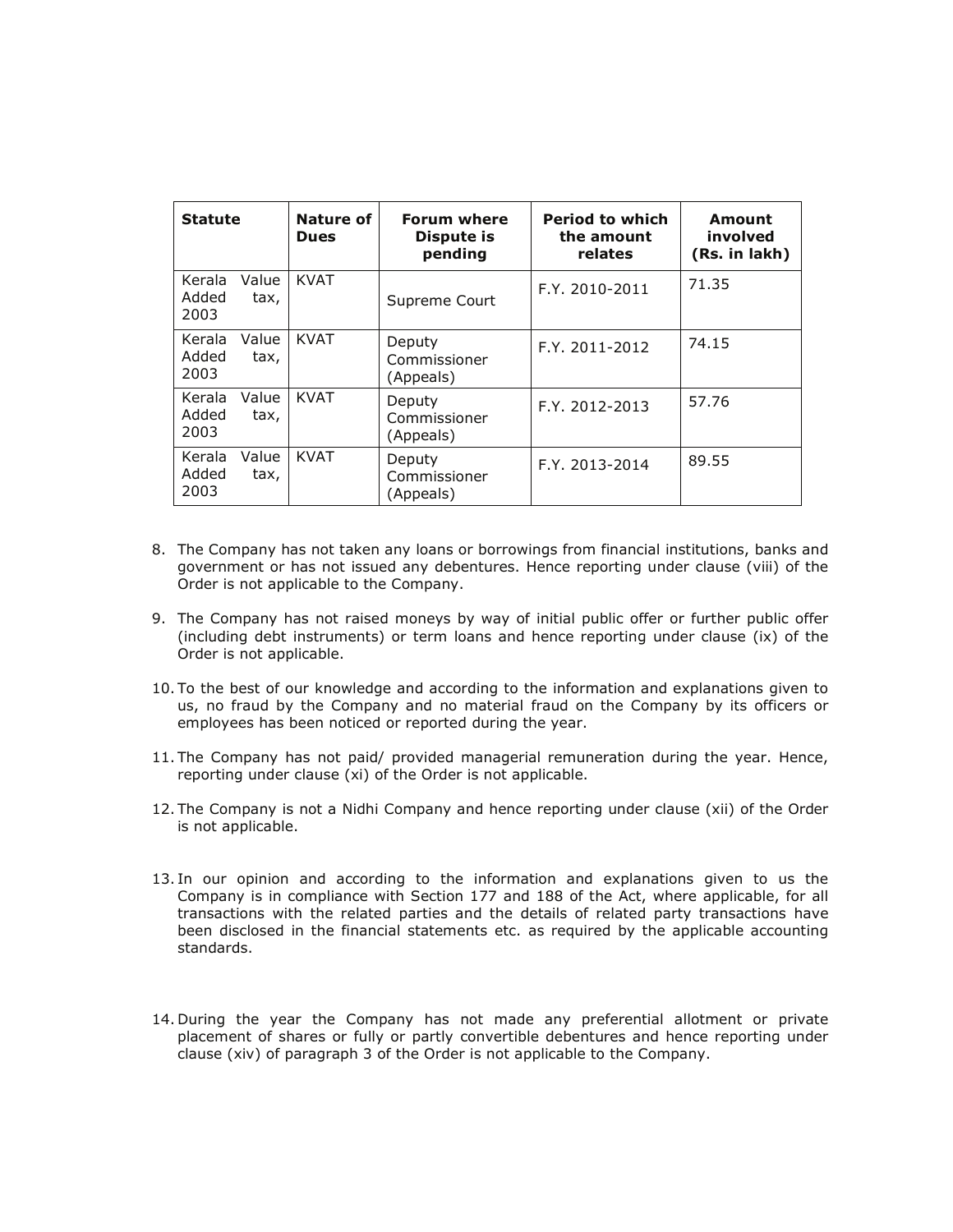- 15. In our opinion and according to the information and explanations given to us, during the year the Company has not entered into any non-cash transactions with its directors or directors of its holding company or persons connected with them and hence provisions of Section 192 of the Act are not applicable.
- 16. The Company is not required to be registered under Section 45-IA of the Reserve Bank of India Act, 1934.

For Deloitte Haskins & Sells LLP **Chartered Accountants** (Firm's Registration No. 117366W/ W-100018)

> Sampada S Narvankar Partner (Membership No. 102911) UDIN: 21102911AAAABP6928

Place: Mumbai Date: May 27, 2021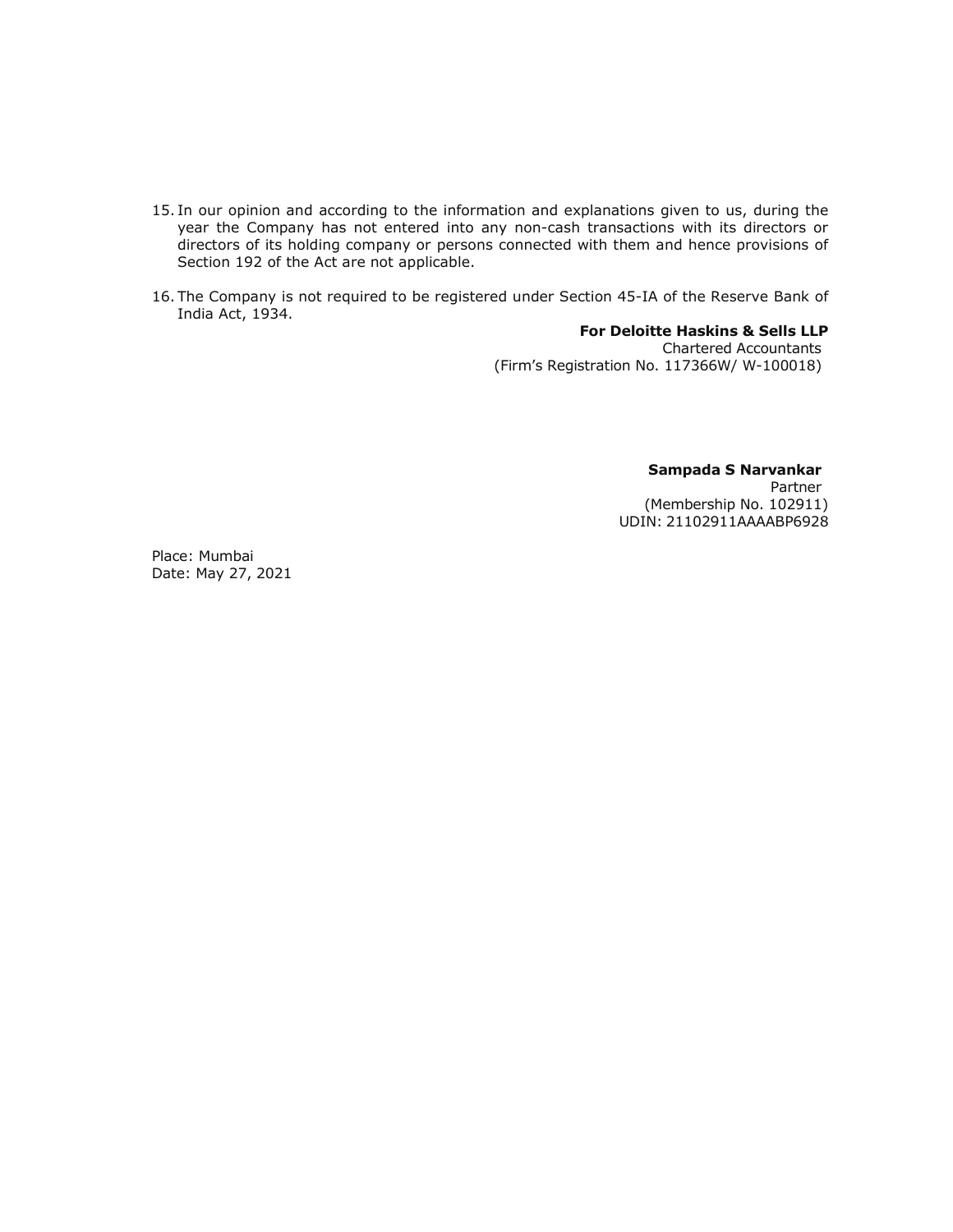(All amounts are in INR lakhs, unless stated otherwise)

## **Balance Sheet as at March 31, 2021**

|                                                                                |                                                         |             | As at                                  | As at                    |
|--------------------------------------------------------------------------------|---------------------------------------------------------|-------------|----------------------------------------|--------------------------|
|                                                                                |                                                         | <b>Note</b> | March 31, 2021                         | March 31, 2020           |
| <b>Assets</b>                                                                  |                                                         |             |                                        |                          |
| Non current assets                                                             |                                                         |             |                                        |                          |
| Property, plant and equipment                                                  |                                                         | 7           | 2,090.85<br>122.64                     | 2,250.49<br>113.38       |
| Capital work-in-progress<br>Intangible assets                                  |                                                         | 9           | 0.13                                   | 0.27                     |
| Financial assets                                                               |                                                         |             |                                        |                          |
| Other financial assets<br>li.                                                  |                                                         | 10          | 38.23                                  | 38.23                    |
| Deferred tax assets (net)                                                      |                                                         | 11          | 20.64                                  | 35.48                    |
| Current tax assets (net)                                                       |                                                         | 12          | 20.71                                  | 41.46                    |
| Other non current assets                                                       |                                                         | 13          | 5.07                                   | 5.35                     |
| <b>Total non current assets</b>                                                |                                                         |             | 2,298.27                               | 2,484.66                 |
| <b>Current assets</b>                                                          |                                                         |             |                                        |                          |
| Inventories                                                                    |                                                         | 14          | 12.69                                  | 7.43                     |
| <b>Financial assets</b>                                                        |                                                         |             |                                        |                          |
| Trade receivables<br>li.                                                       |                                                         | 15          | 201.08                                 | 211.23                   |
| ii.<br>Cash and cash equivalents                                               |                                                         | 16          | 430.62                                 | 71.32                    |
| iii. Bank balances other than (ii) above                                       |                                                         | 17          | 2.08                                   | 1.96                     |
| Other current assets                                                           |                                                         | 18          | 2.21                                   | 2.56                     |
| <b>Total current assets</b>                                                    |                                                         |             | 648.68                                 | 294.50                   |
| <b>Total assets</b>                                                            |                                                         |             | 2,946.95                               | 2,779.16                 |
| <b>Equity and liabilities</b>                                                  |                                                         |             |                                        |                          |
| Equity                                                                         |                                                         |             |                                        |                          |
| Equity share capital                                                           |                                                         | 19          | 10.00                                  | 10.00                    |
| Other equity                                                                   |                                                         | 20          | 2,164.49                               | 2,074.34                 |
| <b>Total equity</b>                                                            |                                                         |             | 2,174.49                               | 2,084.34                 |
|                                                                                |                                                         |             |                                        |                          |
| <b>Liabilities</b><br><b>Non-current liabilities</b>                           |                                                         |             |                                        |                          |
| <b>Financial liabilities</b>                                                   |                                                         |             |                                        |                          |
| <b>Borrowings</b><br>li.                                                       |                                                         | 22          | 656.26                                 | 622.46                   |
| Other financial liabilities<br>ii.                                             |                                                         | 23          | 5.19                                   | 5.06                     |
| Provisions                                                                     |                                                         | 21          | 28.10                                  | 25.49                    |
| <b>Total non-current liabilities</b>                                           |                                                         |             | 689.55                                 | 653.01                   |
|                                                                                |                                                         |             |                                        |                          |
| <b>Current liabilities</b><br>Financial liabilities                            |                                                         |             |                                        |                          |
| Trade payables<br>li.                                                          |                                                         |             |                                        |                          |
|                                                                                |                                                         | 24          |                                        |                          |
| Total outstanding dues of creditors of micro enterprises and small enterprises |                                                         |             |                                        |                          |
| Total outstanding dues of creditors other than micro enterprises and small     |                                                         |             |                                        |                          |
| enterprises                                                                    |                                                         | 24          | 66.19                                  | 27.01                    |
| Other financial liabilities<br>lii.<br>Other current liabilities               |                                                         | 25<br>26    | 0.50<br>10.74                          | 0.73<br>8.09             |
| Provisions                                                                     |                                                         | 21          | 5.48                                   | 5.98                     |
| <b>Total current liabilities</b>                                               |                                                         |             | 82.91                                  | 41.81                    |
|                                                                                |                                                         |             |                                        |                          |
| <b>Total liabilities</b>                                                       |                                                         |             | 772.46                                 | 694.82                   |
| <b>Total equity and liabilities</b>                                            |                                                         |             | 2,946.95                               | 2,779.16                 |
| See accompanying notes to the financial statements                             |                                                         |             |                                        |                          |
| In terms of our report attached                                                |                                                         |             |                                        |                          |
| For Deloitte Haskins & Sells LLP                                               | For and on behalf of the Board of Directors             |             |                                        |                          |
| <b>Chartered Accountants</b>                                                   |                                                         |             |                                        |                          |
|                                                                                |                                                         |             |                                        |                          |
|                                                                                |                                                         |             |                                        |                          |
|                                                                                |                                                         |             |                                        |                          |
|                                                                                | Anish K. Chandaria<br><b>Director</b>                   |             | Kanwaljit S. Nagpal<br><b>Director</b> |                          |
| Sampada S Narvankar                                                            | DIN: 00296538                                           |             | DIN: 00012201                          |                          |
| Partner                                                                        |                                                         |             |                                        |                          |
| Place: Mumbai                                                                  |                                                         |             |                                        |                          |
| Date: May 27, 2021                                                             |                                                         |             |                                        |                          |
|                                                                                |                                                         |             |                                        |                          |
|                                                                                | Manoj Sharma                                            |             | Rohitkumar P. Kotak                    | <b>Eshmeet Thapar</b>    |
|                                                                                | <b>Chief Financial Officer</b><br>Place: Mumbai/ London |             | <b>Chief Executive Officer</b>         | <b>Company Secretary</b> |

Date: May 27, 2021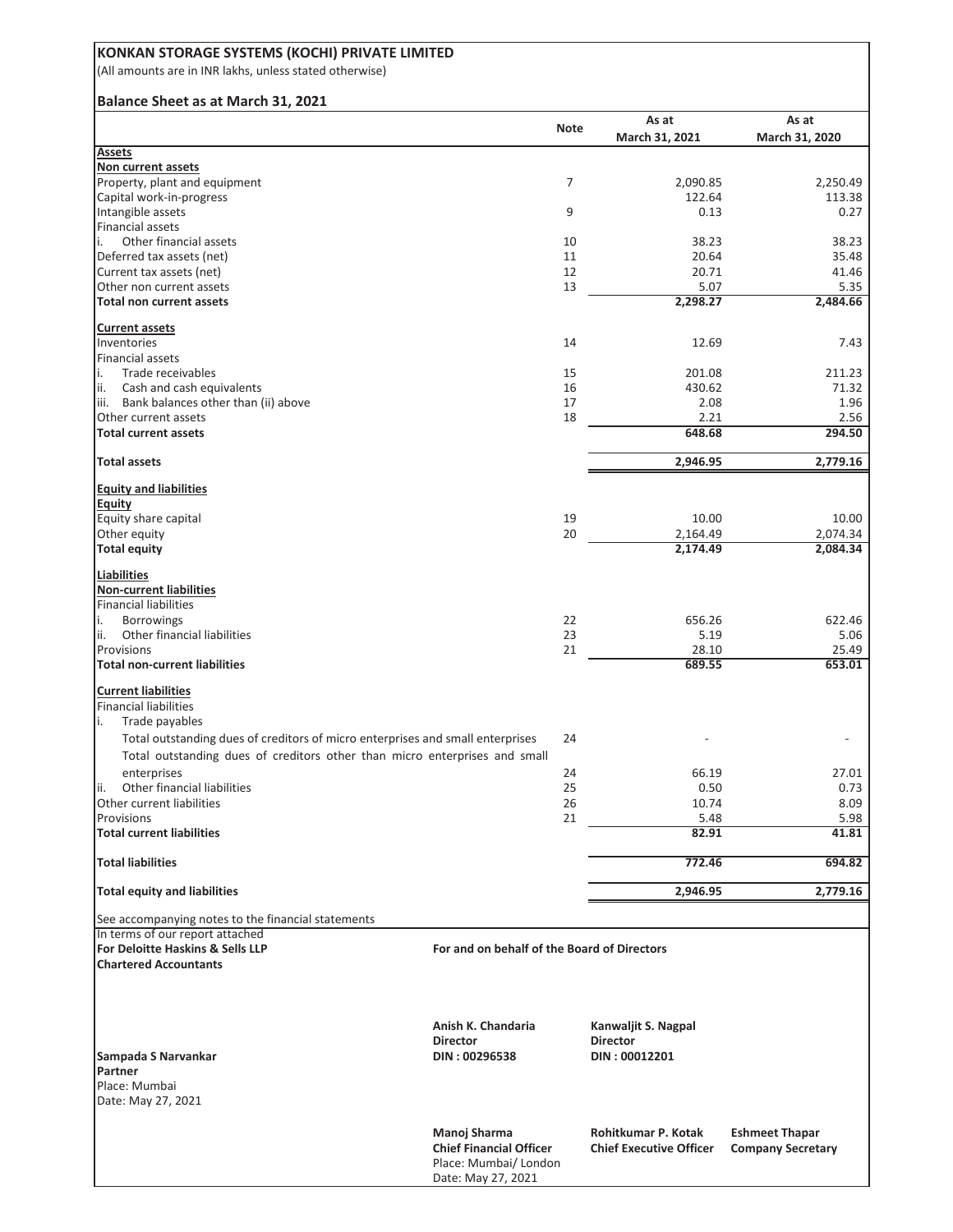(All amounts are in INR lakhs except for earning per share information)

## **Statement of Profit and Loss for the year ended March 31, 2021**

|               | Statement of Profit and Loss for the year ended March 31, 2021                          |                                             | For the year ended               | For the year ended       |
|---------------|-----------------------------------------------------------------------------------------|---------------------------------------------|----------------------------------|--------------------------|
|               |                                                                                         | <b>Note</b>                                 | March 31, 2021                   | March 31, 2020           |
| L             | Revenue from operations                                                                 | 27                                          | 834.02                           | 580.45                   |
| Ш             | Other income                                                                            | 28                                          | 4.73                             | 10.43                    |
| Ш             | Total income (1+II)                                                                     |                                             | 838.75                           | 590.88                   |
| IV            | <b>Expenses</b>                                                                         |                                             |                                  |                          |
|               | Employee benefits expense                                                               | 29                                          | 135.07                           | 127.60                   |
|               | Finance costs                                                                           | 30                                          | 57.13                            | 61.66                    |
|               | Depreciation and amortisation expense                                                   | 8                                           | 160.37                           | 160.43                   |
|               | Other expenses                                                                          | 31                                          | 223.64                           | 220.58                   |
|               | <b>Total expenses</b>                                                                   |                                             | 576.21                           | 570.27                   |
| V             | Profit before tax (III-IV)                                                              |                                             | 262.54                           | 20.61                    |
|               |                                                                                         |                                             |                                  |                          |
| VI            | Income tax expense<br>Current tax                                                       | 40                                          |                                  |                          |
|               | - for the year                                                                          |                                             | 80.94                            | 40.09                    |
|               | - for earlier year                                                                      |                                             | 0.64                             | (0.49)                   |
|               | Deferred tax                                                                            |                                             | 14.39                            | 53.88                    |
|               | <b>Total tax expense</b>                                                                |                                             | 95.97                            | 93.48                    |
| VII           | Profit/ (Loss) for the year (V-VI)                                                      |                                             | 166.57                           | (72.87)                  |
|               |                                                                                         |                                             |                                  |                          |
| VIII          | Other comprehensive income<br>(i) Items that will not be reclassified to profit or loss |                                             |                                  |                          |
|               | Remeasurement of defined benefit obligations                                            |                                             | (1.59)                           | 5.62                     |
|               | (ii) Income tax relating to above items that will not be                                |                                             |                                  |                          |
|               | reclassified to profit or loss                                                          |                                             | 0.44                             | (3.70)                   |
|               | Total Other comprehensive income/ (loss) (Net of tax)                                   |                                             | 1.15                             | (1.92)                   |
|               |                                                                                         |                                             |                                  |                          |
| IX            | Total comprehensive income/ (loss) (VII+VIII)                                           |                                             | 167.72                           | (74.79)                  |
| X             | Earnings per equity share (Face Value of Rs.10/- each)                                  | 33                                          |                                  |                          |
|               | Basic and diluted earnings per share (Rs.)                                              |                                             | 166.57                           | (72.87)                  |
|               |                                                                                         |                                             |                                  |                          |
|               | See accompanying notes to the financial statements                                      |                                             |                                  |                          |
|               | In terms of our report attached                                                         |                                             |                                  |                          |
|               | For Deloitte Haskins & Sells LLP                                                        | For and on behalf of the Board of Directors |                                  |                          |
|               | <b>Chartered Accountants</b>                                                            |                                             |                                  |                          |
|               |                                                                                         |                                             |                                  |                          |
|               |                                                                                         |                                             |                                  |                          |
|               |                                                                                         | Anish K. Chandaria                          | Kanwaljit S. Nagpal              |                          |
|               | Sampada S Narvankar                                                                     | <b>Director</b><br>DIN: 00296538            | <b>Director</b><br>DIN: 00012201 |                          |
| Partner       |                                                                                         |                                             |                                  |                          |
| Place: Mumbai |                                                                                         |                                             |                                  |                          |
|               | Date: May 27, 2021                                                                      |                                             |                                  |                          |
|               |                                                                                         |                                             |                                  |                          |
|               |                                                                                         | Manoj Sharma                                | Rohitkumar P. Kotak              | <b>Eshmeet Thapar</b>    |
|               |                                                                                         | <b>Chief Financial Officer</b>              | <b>Chief Executive Officer</b>   | <b>Company Secretary</b> |
|               |                                                                                         | Place: Mumbai/ London                       |                                  |                          |
|               |                                                                                         | Date: May 27, 2021                          |                                  |                          |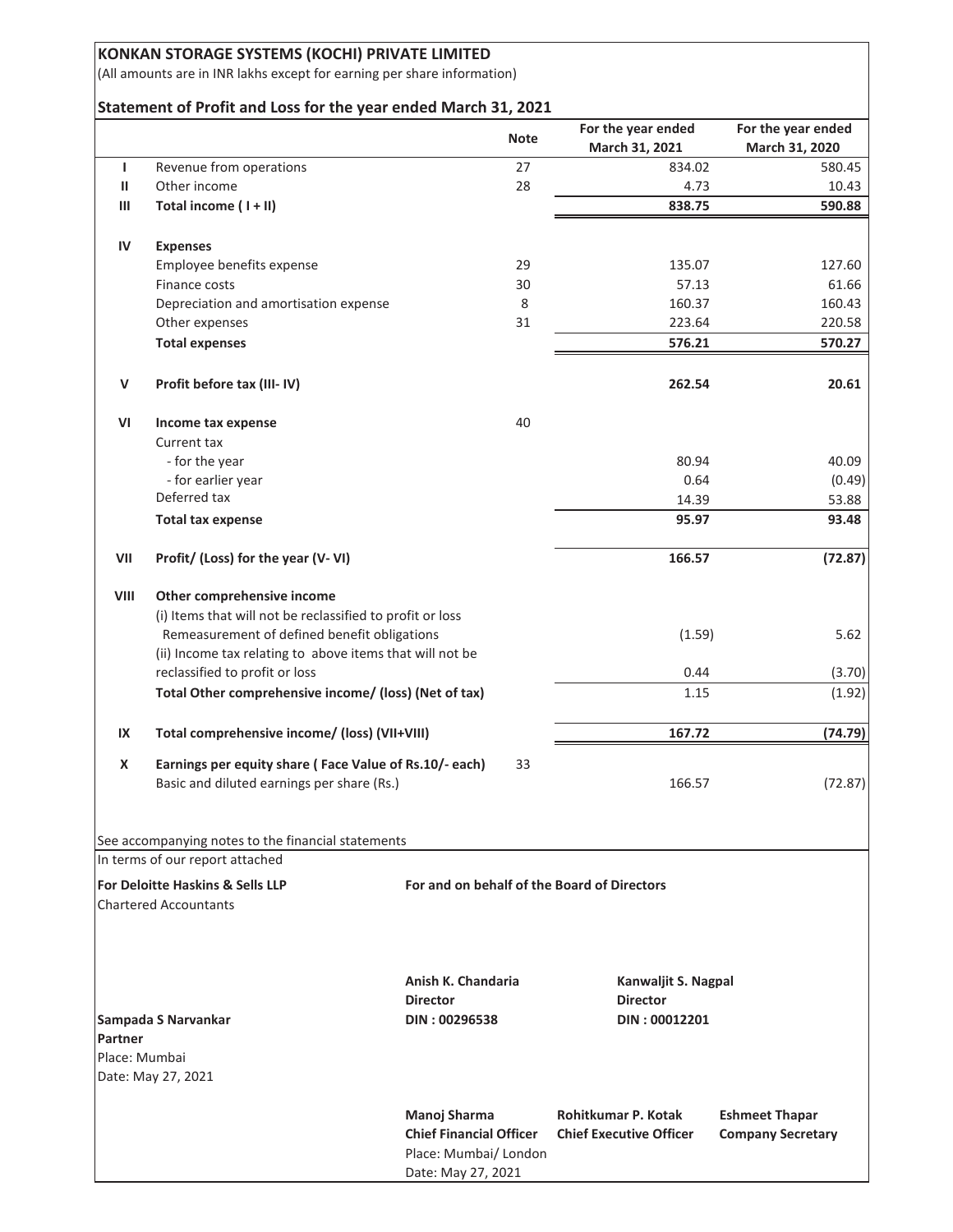(All amounts are in INR lakhs, unless stated otherwise)

## **Cash Flow Statement for the year ended March 31, 2021**

|                                                                                                                                                                       | For the year ended | For the year ended |
|-----------------------------------------------------------------------------------------------------------------------------------------------------------------------|--------------------|--------------------|
|                                                                                                                                                                       | March 31, 2021     | March 31, 2020     |
| <b>Cash flow from operating activities</b>                                                                                                                            |                    |                    |
| Profit before tax                                                                                                                                                     | 262.54             | 20.61              |
| Adjustments for:                                                                                                                                                      |                    |                    |
| Depreciation and amortisation                                                                                                                                         | 160.37             | 160.43             |
| Finance costs                                                                                                                                                         | 57.13              | 61.66              |
| Interest income                                                                                                                                                       | (4.61)             | (10.23)            |
| Actuarial gain/ (loss) recognised in other comprehensive income                                                                                                       | 1.59               | (5.62)             |
| Operating profit before working capital changes                                                                                                                       | 477.02             | 226.85             |
| Adjustments for changes in working capital:                                                                                                                           |                    |                    |
| (Increase)/ Decrease in inventories                                                                                                                                   | (5.26)             | 8.04               |
| Decrease/(Increase) in trade receivables                                                                                                                              | 10.15              | (0.31)             |
| (Decrease)/Increase in short term provisions                                                                                                                          | (0.50)             | 3.14               |
| Decrease/(Increase) in non-current assets                                                                                                                             | 0.28               | (5.35)             |
| Decrease in other current assets                                                                                                                                      | 0.35               | 7.84               |
| Increase/(Decrease) in trade payables                                                                                                                                 | 39.18              | (4.60)             |
| Increase in long term provisions                                                                                                                                      | 2.61               | 5.64               |
| Increase/ (Decrease) in other current liabilities                                                                                                                     | 2.65               | (2.39)             |
| Cash generated from operations                                                                                                                                        | 526.48             | 238.86             |
| Income tax paid (net)                                                                                                                                                 | (60.83)            | (107.58)           |
| Net cash from operating activities (A)                                                                                                                                | 465.65             | 131.28             |
| Cash flow from investing activities                                                                                                                                   |                    |                    |
| Purchase of property, plant and equipment including CWIP & capital advances                                                                                           | (10.08)            | (23.69)            |
| <b>Fixed Deposit made</b>                                                                                                                                             | (0.12)             | (0.12)             |
| Interest received                                                                                                                                                     | 4.61               | 10.23              |
| Net cash (used in) investing activities (B)                                                                                                                           | (5.59)             | (13.58)            |
| Cash flow from financing activities                                                                                                                                   |                    |                    |
| Redemption of Preference share capital                                                                                                                                | (100.00)           | (400.00)           |
| Lease Rent Paid                                                                                                                                                       | (0.34)             | (0.34)             |
| Interest paid                                                                                                                                                         | (0.42)             | (0.48)             |
| Net cash (used in) financing activities (C)                                                                                                                           | (100.76)           | (400.82)           |
| Net increase/ (decrease) in cash and cash equivalents (A+B+C)                                                                                                         | 359.30             | (283.12)           |
| Cash and cash equivalents as at the beginning of the year                                                                                                             | 71.32              | 354.44             |
| Cash and cash equivalents as at the end of the year (Refer note 16)                                                                                                   | 430.62             | 71.32              |
| Note:<br>The above Cash Flow Statement has been prepared under the 'indirect method' as set out in Indian Accounting Standard (Ind AS<br>7) - Statement of Cash Flow. |                    |                    |

In terms of our report attached

Chartered Accountants

**Sampada S Narvankar Sampada S Narvankar Sampada S Narvankar Sepanjar S Director** Director **Partner DIN : 00296538 DIN : 00012201** Place: Mumbai Date: May 27, 2021

**For Deloitte Haskins & Sells LLP For and on behalf of the Board of Directors**

**Anish K. Chandaria Kanwaljit S. Nagpal**

**Manoj Sharma Rohitkumar P. Kotak Eshmeet Thapar Chief Financial Officer Chief Executive Officer Company Secretary** Place: Mumbai/ London Date: May 27, 2021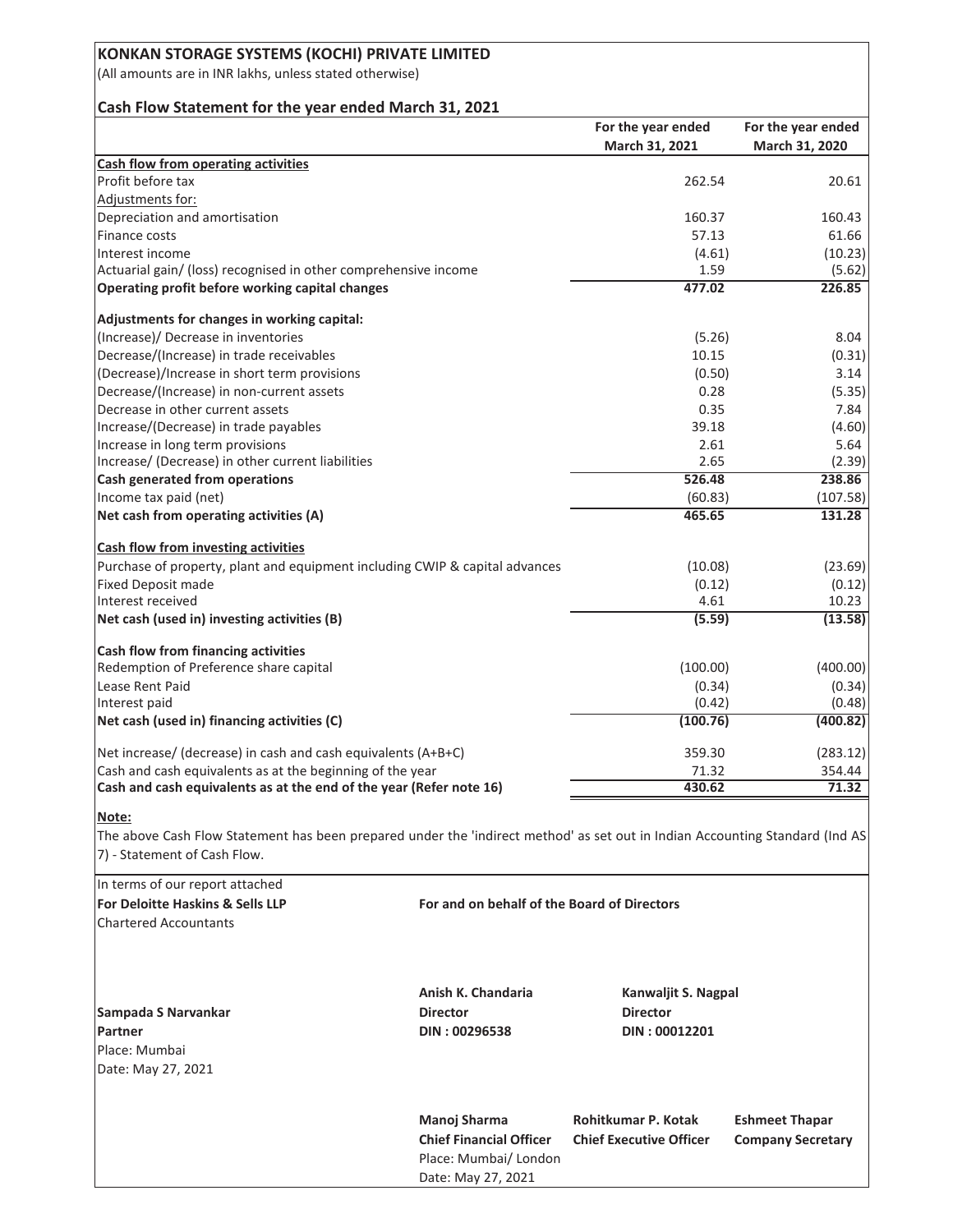| KONKAN STORAGE SYSTEMS (KOCHI) PRIVATE LIMITED<br>(All amounts are in INR lakhs, unless stated otherwise) |                                        |                                                |                                                         |                                                |                                        |                                     |                     |
|-----------------------------------------------------------------------------------------------------------|----------------------------------------|------------------------------------------------|---------------------------------------------------------|------------------------------------------------|----------------------------------------|-------------------------------------|---------------------|
| Statement of changes in equity for the year ended March 31, 2021                                          |                                        |                                                |                                                         |                                                |                                        |                                     |                     |
| A. Equity share capital                                                                                   |                                        |                                                |                                                         |                                                |                                        |                                     |                     |
| <b>Particulars</b>                                                                                        | March 31, 2019<br><b>Balance as at</b> | Changes in equity<br>shares during the<br>year | March 31, 2020<br><b>Balance as at</b>                  | Changes in equity<br>shares during the<br>year | March 31, 2021<br><b>Balance as at</b> |                                     |                     |
| Equity share capital                                                                                      | 10.00                                  |                                                | 10.00                                                   |                                                | 10.00                                  |                                     |                     |
| <b>B.</b> Other equity                                                                                    |                                        |                                                |                                                         |                                                |                                        |                                     |                     |
|                                                                                                           |                                        |                                                | Reserves and surplus                                    |                                                |                                        | comprehensive<br>Other              |                     |
|                                                                                                           |                                        |                                                |                                                         |                                                |                                        | income                              |                     |
| Particulars                                                                                               | General Reserves                       | <b>Capital Redemption</b><br>Reserves          | contribution from<br>Fellow Subsidiary<br>Deemed equity | contribution from<br>Deemed equity<br>parent   | accumulated<br>Retained<br>earnings/   | of defined benefit<br>Remeasurement | <b>Total equity</b> |
|                                                                                                           |                                        |                                                | (Preference shares)                                     | (Loan)                                         | deficit)                               | obligations                         |                     |
| Balance as at March 31, 2019                                                                              | (1.35)                                 |                                                | 2,715.64                                                | 1,027.63                                       | (1,264.31)                             | (7.69)                              | 2,469.92            |
| Addition/reduction during the year (Refer Note 20)                                                        |                                        | 400.00                                         | (318.77)                                                |                                                | (402.02)                               |                                     | (320.79)            |
| Total Comprehensive Income                                                                                |                                        |                                                |                                                         |                                                | (72.87)                                | (1.92)                              | (74.79)             |
| Balance as at March 31, 2020                                                                              | (1.35)                                 | 400.00                                         | 2,396.87                                                | 1,027.63                                       | (1,739.20)                             | (9.61)                              | 2,074.34            |
| Addition/reduction during the year (Refer Note 20)                                                        | 1.35                                   | 100.00                                         | (77.57)                                                 |                                                | (101.35)                               |                                     | (77.57)             |
| Total Comprehensive Income                                                                                |                                        |                                                |                                                         |                                                | 166.57                                 | 1.15                                | 167.72              |
| Balance as at March 31, 2021                                                                              |                                        | 500.00                                         | 2,319.30                                                | 1,027.63                                       | (1,673.98)                             | (8.46)                              | 2,164.49            |
| See accompanying notes to the financial statements                                                        |                                        |                                                |                                                         |                                                |                                        |                                     |                     |
| In terms of our report attached                                                                           |                                        |                                                |                                                         |                                                |                                        |                                     |                     |
| For Deloitte Haskins & Sells LLP                                                                          |                                        |                                                | For and on behalf of the Board of Directors             |                                                |                                        |                                     |                     |
| Chartered Accountants                                                                                     |                                        |                                                |                                                         |                                                |                                        |                                     |                     |
|                                                                                                           |                                        | Anish K. Chandaria                             |                                                         | Kanwaljit S. Nagpal                            |                                        |                                     |                     |
|                                                                                                           |                                        | <b>Director</b>                                |                                                         | Director                                       |                                        |                                     |                     |
| Sampada S Narvankar                                                                                       |                                        | DIN: 00296538                                  |                                                         | DIN : 00012201                                 |                                        |                                     |                     |
| Partner                                                                                                   |                                        |                                                |                                                         |                                                |                                        |                                     |                     |
| Place: Mumbai                                                                                             |                                        |                                                |                                                         |                                                |                                        |                                     |                     |
| Date: May 27, 2021                                                                                        |                                        | Manoj Sharma                                   |                                                         | Rohitkumar P. Kotak                            |                                        | Eshmeet Thapar                      |                     |
|                                                                                                           |                                        | Chief Financial Officer                        |                                                         | Chief Executive Officer                        |                                        | Company Secretary                   |                     |
|                                                                                                           |                                        | Place: Mumbai/ London                          |                                                         |                                                |                                        |                                     |                     |
|                                                                                                           |                                        | Date: May 27, 2021                             |                                                         |                                                |                                        |                                     |                     |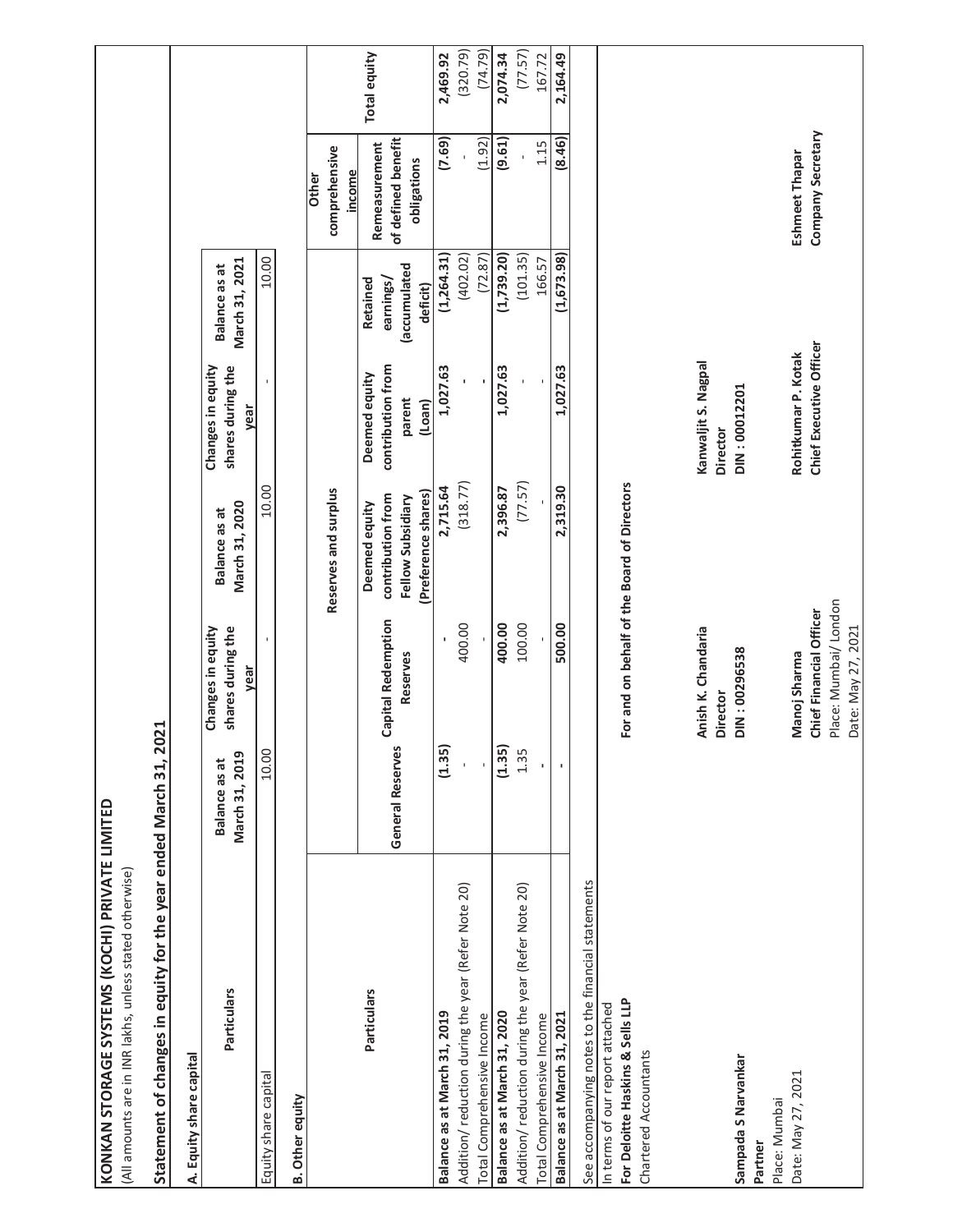(All amounts are in INR lakhs, unless stated otherwise)

## **Notes to Financial Statements**

#### **1 General information**

Konkan Storage Systems (Kochi) Private Ltd ("KCPL" or "the Company") is a company incorporated in India, on 20th November, 2006 vide certificate of incorporation No U63023KA2006PTC040986 issued by the Registrar of Companies, Karnataka, Bangalore having its registered office at Plot no:145,Survey no 266 (P) & 267 (P),KIADB Industrial Area, Belur, Dharwad, Karnataka 580011. The Company is a wholly owned subsidiary of Aegis Logistics Limited.

The Company was incorporated with the object of providing Infrastructure facilities such as storage & terminalling facility for Oil, Chemical & Petroleum products.

## **2 Statement of Compliance**

The financial statements have been prepared in accordance with Indian Accounting Standards(Ind AS) as per the Companies (Indian Accounting Standards) Rules, 2015.

#### **3 Basis of preparation and presentation**

The Financial Statements have been prepared on the historical cost basis except for certain financial instruments that are measured at fair values at the end of each reporting period as explained in the accounting policies below.

Historical cost is generally based on the fair value of the consideration given in exchange for goods and services. Fair value is the price that would be received to sell an asset or paid to transfer a liability in an orderly transaction between the market participants at the measurement date, regardless of whether that price is directly observable or estimated using another valuation technique. In estimating the fair value of an asset or a liability, the Company takes into account the characteristics of the asset or liability if market participants would take those characteristics into account when pricing the asset or liability at the measurement date. Fair value for measurement or disclosure purposes in these standalone financial statements is determined on such a basis, except for share based payment transactions that are within scope of Ind AS 102, leasing transactions that are within the scope of Ind AS 17, and measurements that have some similarities to fair value but are not fair value, such as net realisable value in Ind AS 2 or value in use in Ind AS 36.

In addition, for financial reporting purposes, fair value measurements are categorised into Level 1, 2, or 3 based on degree to which the inputs to the fair value measurements are observable and the significance of the inputs to the fair value measurement in its entirety, which are described as follows:

Level 1 inputs are quoted prices (unadjusted) in active markets for identical assets or liabilities that the entity can access at the measurement date;

Level 2 inputs are inputs, other than quoted prices included within Level 1, that are observable for the asset or liability, either directly (i.e. as prices) or indirectly (i.e. derived from prices); and Level 3 inputs are unobservable inputs for the asset or liability.

#### **4 Functional and presentation currency**

These standalone financial statements are presented in Indian rupees, which is the Company's functional currency. All amounts have been rounded to the nearest lakhs, unless otherwise indicated.

#### **5 Statement of significant accounting policies**

#### **I) Foreign currencies**

#### **i) Foreign currency transactions**

#### **Initial recognition**

Foreign currency transactions are recorded in the reporting currency, by applying to the foreign currency amount the exchange rate between the reporting currency and the foreign currency at the date of the transaction.

#### **Subsequent measurement**

At the end of each reporting period, monetary items denominated in foreign currencies are retranslated at the rates prevailing at that date. Non-monetary items carried at the fair value that are denominated in foreign currencies are retranslated at the rates prevailing at the date when the fair value was determined. Non-monetary items that are measured in terms of historical cost in a foreign currency are not retranslated.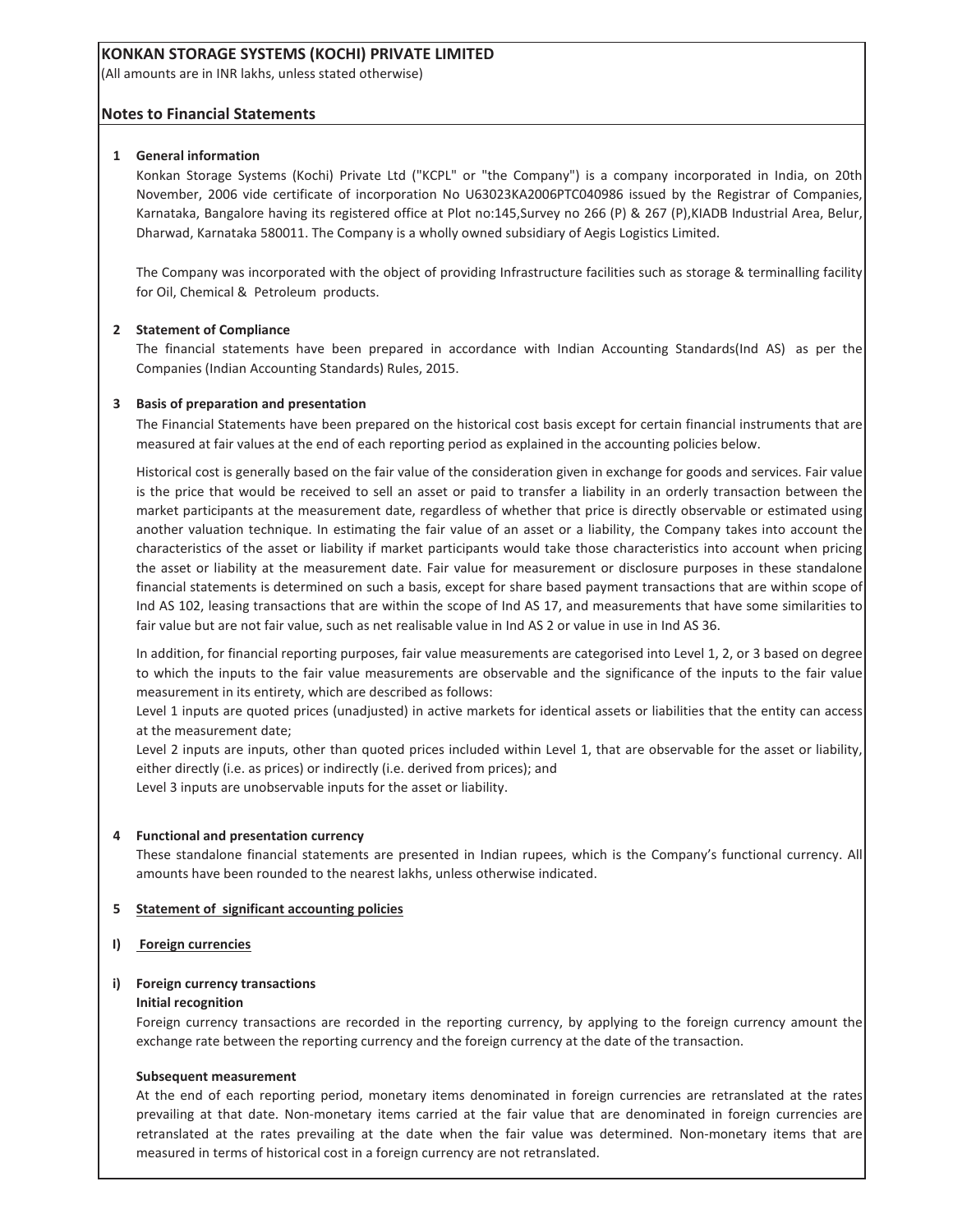(All amounts are in INR lakhs, unless stated otherwise)

## **Notes to Financial Statements**

#### **ii) Embedded derivatives**

Embedded derivatives are carried at fair value and the resultant gains and losses are recorded in the Statement of Profit and Loss.

## **II) Property, plant and equipment**

**i)** Items of property, plant and equipment are stated at cost, less accumulated depreciation and impairment losses, if any. Cost comprises

a) the purchase price including import duties and non-refundable purchase taxes, after deducting trade discounts and rebates.,

b) any costs directly attributable to bringing the asset to the location and condition necessary for it to be capable of operating in the manner intended by management and

c) the initial estimate of the costs of dismantling and removing the item and restoring the site on which it is located, the obligation for which an entity incurs either when the item is acquired or as a consequence of having used the item during a particular period for purposes other than to produce inventories during that period.

Income and expenses related to the incidental operations, not necessary to bring the item to the location and condition necessary for it to be capable of operating in the manner intended by management, are recognised in Statement of Profit and Loss.

If significant parts of an item of property, plant and equipment have different useful lives, than they are accounted for as separate items (major components) of property, plant and equipment.

Any item of property, plant and equipment is derecognised upon disposal or when no future economic benefits are expected to arise from the continued use of the asset. Any gain or loss arising on the disposal or retirement of an item of property, plant and equipment is determined as the difference between the sales proceeds and the carrying amount of the asset and is recognised in Statement of Profit and Loss.

Capital work-in-progress in respect of assets which are not ready for their intended use are carried at cost, comprising of direct costs, related incidental expenses and attributable interest if any.

## **ii) Subsequent expenditure:**

Subsequent expenditure is capitalised only if it is probable that the future economic benefits associated with the expenditure will flow to the Company and the cost of the item can be measured reliably. The carrying amount of any component accounted for as a separate asset is derecognized when replaced. All other repairs and maintenance are charged to Statement of Profit and Loss during the reporting period in which they are incurred.

## **iii) Depreciation / amortization**

Depreciation is recognised so as to write off the cost of assets less their residual values over their estimated useful lives, using straight line method. Useful life of the asset is taken, as specified in Schedule II of the Companies Act, 2013.

Depreciation on additions during the year has been provided on prorata basis from the date of such additions. Depreciation on assets sold, discarded or demolished has been provided on prorata basis.

Leasehold assets are amortized over the primary period of lease or its useful life, whichever is shorter on a straight line basis.

Leasehold assets are amortized over the primary period of lease or its useful life, whichever is shorter.

## **III) Intangible assets**

Intangible assets are recognized, only if it is probable that the future economic benefits that are attributable to the assets will flow to the enterprise and the cost of the assets can be measured reliably. The intangible assets are recorded at cost and are carried at cost less accumulated amortization and accumulated impairment losses, if any.

Computer software is amortized on straight line basis over a period of its estimated useful life, however not exceeding 5 years.

Company capitalises the cost incurred to develop computer software for internal use during the application development stage of the software whereas cost incurred during the preliminary project stage along with post-implementation stages of internal use computer software are expensed as incurred.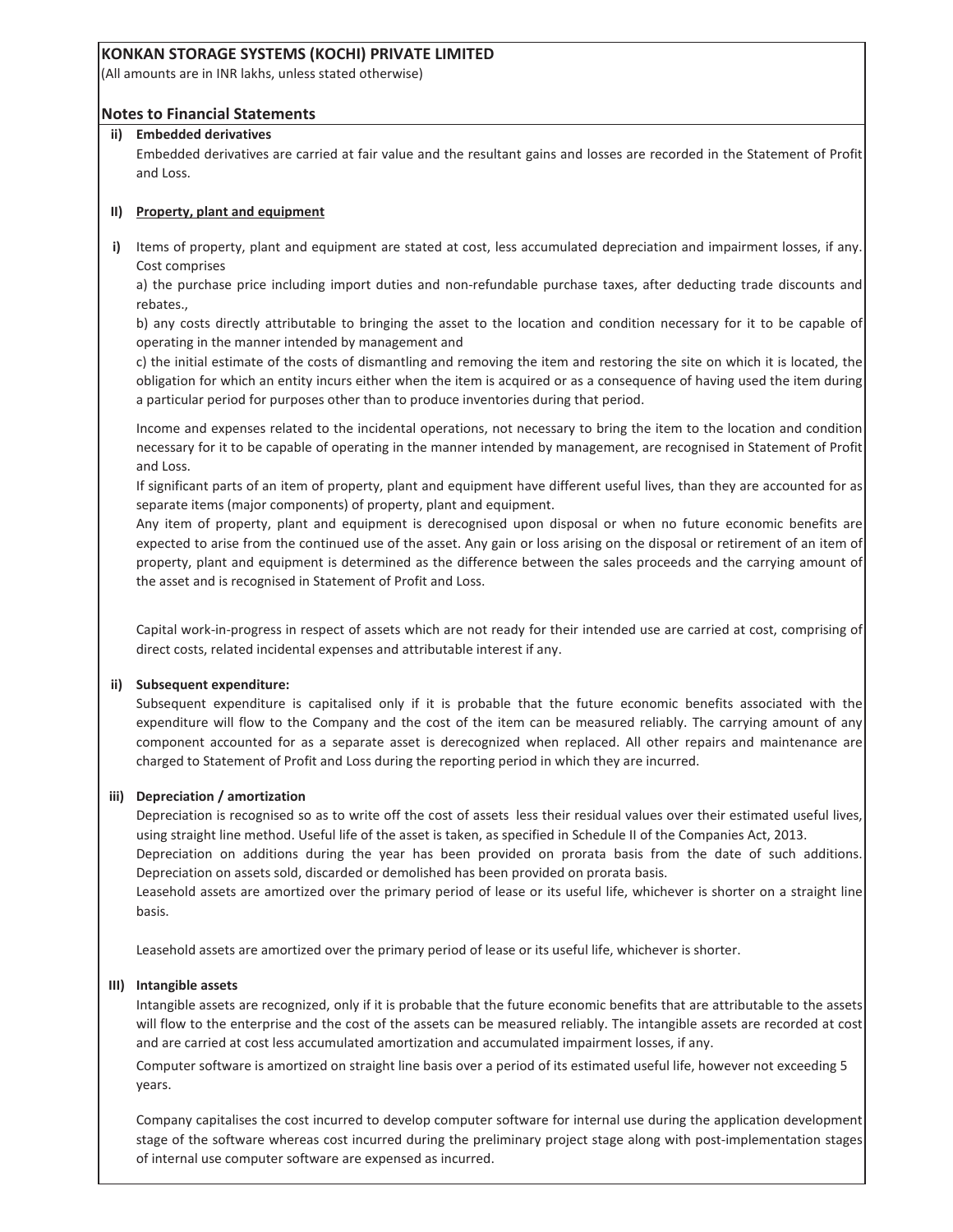(All amounts are in INR lakhs, unless stated otherwise)

## **Notes to Financial Statements**

#### **IV) Impairment of tangible and intangible assets other than goodwill**

At the end of each reporting period, the Company reviews the carrying amounts of its tangible and intangible assets to determine whether there is any indication that those assets have suffered an impairment loss. If any such indication exists, the recoverable amount of the asset is estimated in order to determine the extent of the impairment loss (if any).

Intangible assets with indefinite useful life and intangible assets not yet available for use are tested for impairment at least annually, and whenever there is an indication that the asset may be impaired.

Recoverable amount is the higher of fair value less costs of disposal and value in use. In assessing value in use, the estimated future cash flows are discounted to their present value using a pre-tax discount rate that reflects current market assessments of the time value of money and the risks specific to the asset for which the estimates of future cash flows have not been adjusted.

If the recoverable amount of an asset is estimated to be less than its carrying amount, the carrying amount of the asset is reduced to its recoverable amount. An impairment loss is recognised immediately in statement of profit and loss.

When an impairment loss subsequently reverses, the carrying amount of the asset is increased to the revised estimate of its recoverable amount, so that the increased carrying amount does not exceed the carrying amount that would have been determined had no impairment loss has been recognised for the asset in prior years. A reversal of an impairment loss is recognised immediately in Statement of Profit and Loss.

## **V) Financial Instruments**

Financial assets and financial liabilities are recognised when the Company becomes a party to the contractual provisions of the instruments.

Financial assets and liabilities are initially measured at fair value. Transactions costs that are directly attributable to the acquisition or issue of financial assets and financial liabilities (other than financial assets and financial liabilities at fair value through profit or loss) are added to or deducted from the fair value of the financial assets or financial liabilities, as appropriate, on initial recognition. Transaction costs directly attributable to the acquisition of financial assets or financial liabilities at fair value through profit or loss are recognised immediately in Statement of Profit and Loss.

## **Financial Assets**

All regular way purchases or sales of financial assets are recognised and derecognised on a trade date basis. Regular way purchases or sales are purchases or sales of financial assets that require delivery of assets within the time frame established by regulation or convention in the market place.

All recognised financial assets are subsequently measured in their entirety at either amortised cost or fair value, depending on the classification of the financial assets.

## **i) Classification of financial assets**

## **Debt Instruments at Amortised Cost**

A 'debt instrument' is measured at the amortised cost if both the following conditions are met:

a) The asset is held within a business model whose objective is to hold assets for collecting contractual cash flows; and

b) Contractual terms of the asset give rise on specified dates to cash flows that are solely payments of principal and interest (SPPI) on the principal

## amount outstanding.

After initial measurement, such financial assets are subsequently measured at amortised cost using the effective interest rate (EIR) method. Amortised cost is calculated by taking into account any discount or premium on acquisition and fees or costs that are an integral part of the EIR. The EIR amortisation is included in finance income in the Statement of Profit and Loss. The losses arising from impairment are recognised in the Statement of Profit and Loss. This category generally applies to trade and other receivables.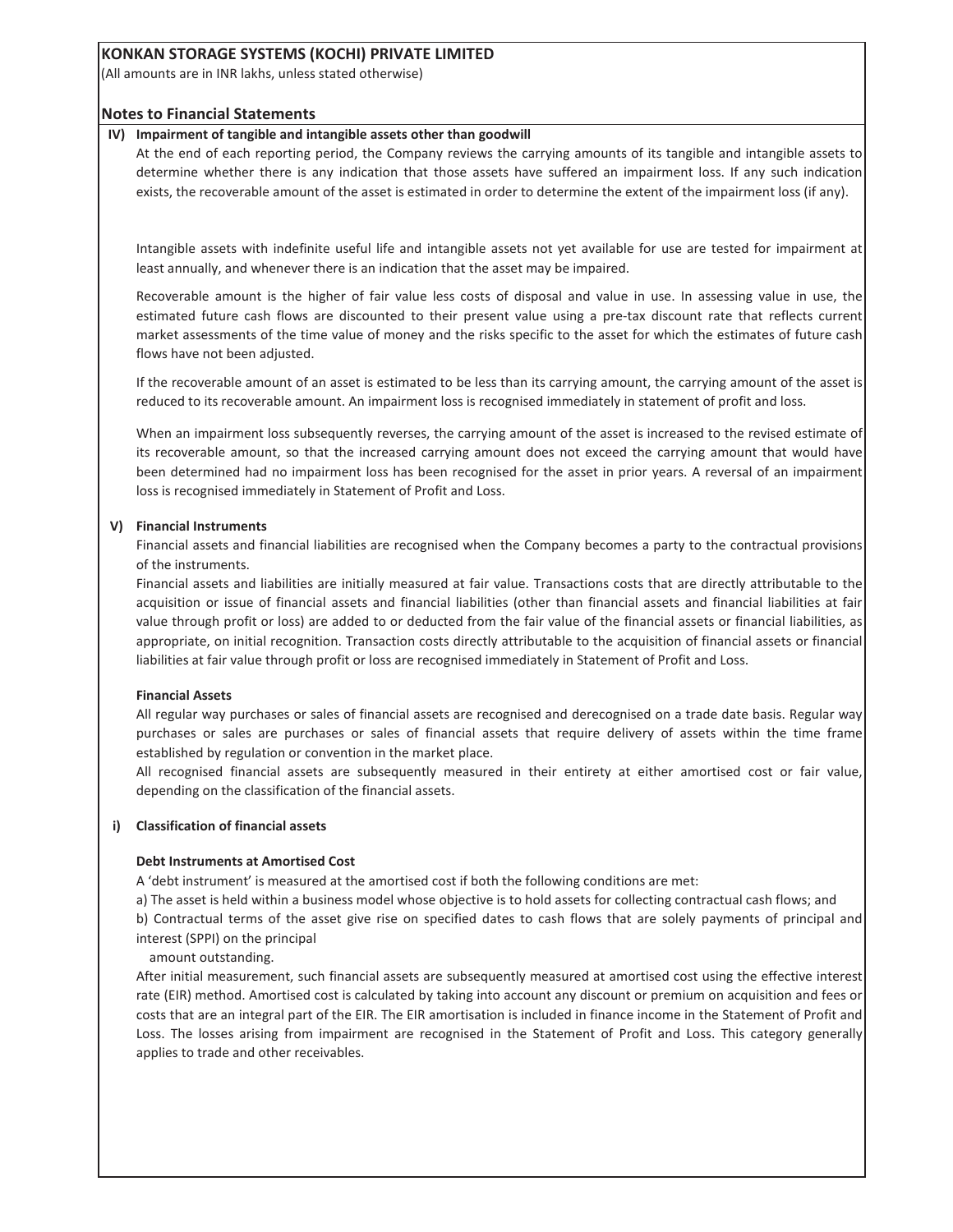(All amounts are in INR lakhs, unless stated otherwise)

## **Notes to Financial Statements**

### **Debt Instruments at FVOCI**

A 'debt instrument' is measured at the fair value through other comprehensive income(FVOCI) if both the following conditions are met:

a) The asset is held within a business model whose objective is achieved by both collecting contractual cash flows and selling financial assets, and

b) Contractual terms of the asset give rise on specified dates to cash flows that are solely payments of principal and interest (SPPI) on the principal

amount outstanding.

For assets classified as subsequently measured at FVOCI, interest revenue, expected credit losses, and foreign exchange gains or losses are recognised in Statement of Profit and Loss. Other gains and losses on remeasurement to fair value are recognised in OCI. On derecognition, the cumulative gain or loss previously recognised in OCI is reclassified from equity to Statement of Profit and Loss.

## **Debt instrument at fair value through profit and loss (FVTPL)**

Any debt instrument, which does not meet the criteria for categorization as at amortized cost or as FVOCI, is classified as at FVTPL. In addition, the Company may elect to classify a debt instrument, which otherwise meets amortized cost or FVOCI criteria, as at FVTPL. However, such election is allowed only if doing so reduces or eliminates a measurement or recognition inconsistency (referred to as 'accounting mismatch'). Debt instruments included within the FVTPL category are measured at fair value with all changes recognized in the Statement of Profit and Loss.

## **ii) Equity investments**

All equity investments in scope of Ind-AS 109 are measured at fair value. Equity instruments which are held for trading are classified as at FVTPL. For all other equity instruments, the Company decides to classify the same either as at FVOCI or FVTPL. The Company makes such election on an instrument-by-instrument basis. The classification is made on initial recognition and is irrevocable.

If the Company decides to classify an equity instrument as at FVOCI, then all fair value changes on the instrument, excluding dividends, are recognized in the OCI. There is no recycling of the amounts from OCI to Statement of Profit and Loss, even on sale of investment. However, the Company may transfer the cumulative gain or loss within equity. Equity instruments included within the FVTPL category are measured at fair value with all changes recognized in the Statement of Profit and Loss.

In accordance with Ind AS 27 company has elected the policy to account investments in subsidiaries and associates at cost.

## **iii) Derecognition**

The Company derecognises a financial asset when the contractual rights to the cash flows from the asset expire, or when it transfers the financial asset and substantially all the risks and rewards of ownership of the asset to another party. If the Company neither transfers nor retains substantially all the risks and rewards of ownership and continues to control the transferred asset, the Company recognises its retained interest in the asset and an associated liability for amounts it may have to pay. If the Company retains substantially all the risks and rewards of ownership of a transferred financial asset, the Company continues to recognise the financial asset and also recognises a collateralised borrowing for the proceeds received.

On derecognition of a financial asset in its entirety, the difference between the asset's carrying amount and the sum of the consideration received and receivable and the cumulative gain of loss that had been recognised in other comprehensive income and accumulated in equity is recognised in the Statement of Profit and Loss if such gain or loss would have otherwise been recognised in Statement of Profit and Loss on disposal of that financial asset.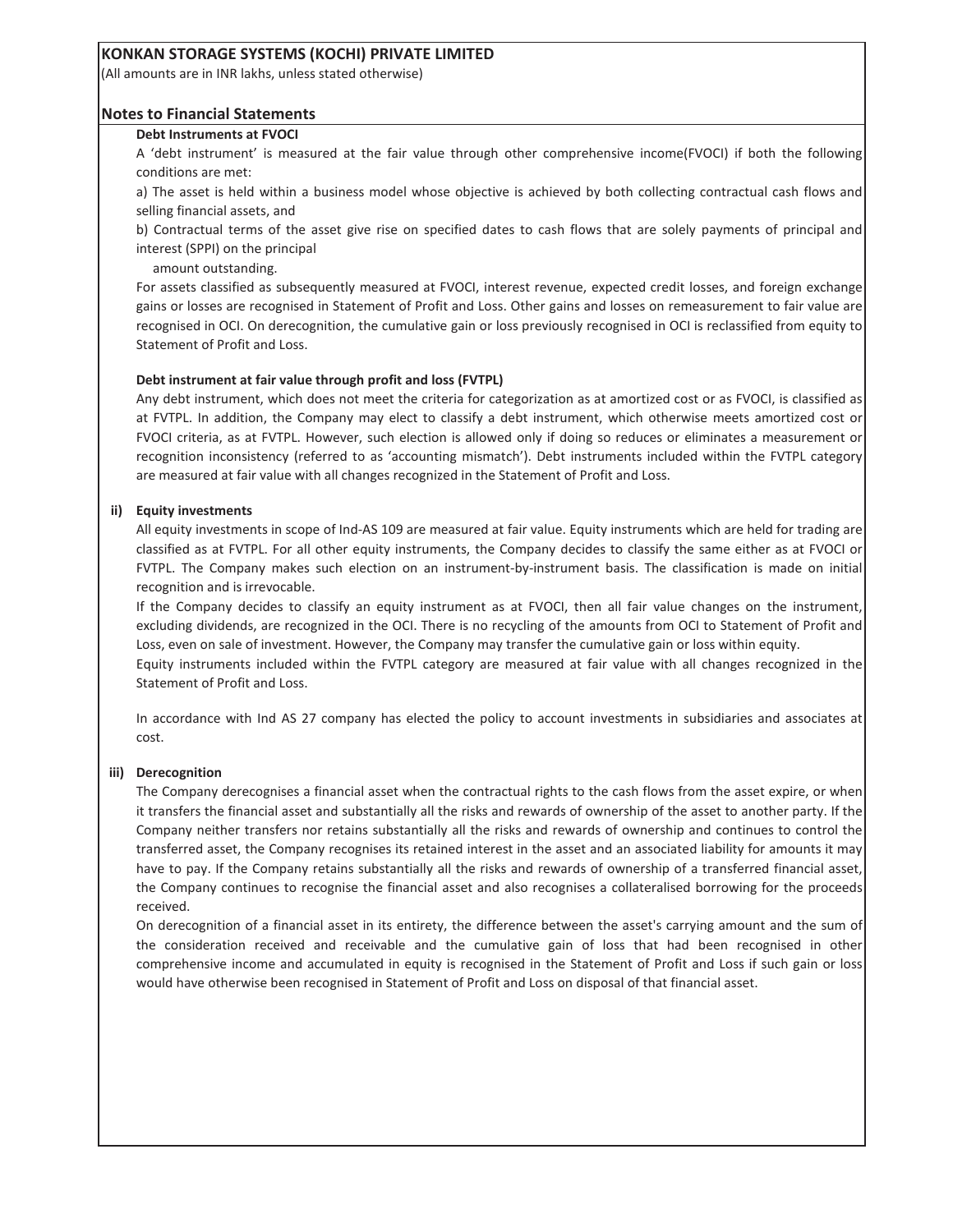(All amounts are in INR lakhs, unless stated otherwise)

## **Notes to Financial Statements**

On derecognition of a financial asset other than in its entirety (e.g. when the Company retains an option to repurchase part of the transferred asset), the Company allocates the previous carrying amount of the financial asset between the part it continues to recognise under continuing involvement, and the part it no longer recognises on the basis of the relative fair values of those parts on the date of the transfer. The difference between the carrying amount allocated to the part that is no longer recognised and any cumulative gain or loss allocated to it that had been recognised in other comprehensive income is recognised in Statement of Profit and Loss if such gain or loss would have otherwise been recognised in Statement of Profit and Loss on disposal of that financial asset. A cumulative gain or loss that had been recognised in other comprehensive income is allocated between the part that continues to be recognised and the part that is no longer recognised on the basis of the relative fair values of those parts.

## **iv) Impairment of financial assets**

Financial assets of the company comprise of trade receivable and other receivables consisting of debt instruments e.g., loans, debt securities, deposits, and bank balance. An impairment loss for trade and other receivables is established when there is objective evidence that the Company will not be able to collect all amounts due according to the original terms of the receivables. Impairment losses if any, are recognised in Statement of Profit and Loss for the year.

## **Financial liabilities and equity instruments**

Financial instruments with a contractual obligation to deliver cash or another financial assets is recognised as financial liability by the Company.

## **i) Classification as debt or equity**

Debt and equity instruments issued by the Company are classified as either financial liabilities or as equity in accordance with the substance of the contractual arrangements and the definitions of a financial liability and an equity instrument.

#### **ii) Equity Instruments**

An equity instrument is any contract that evidences a residual interest in the assets of an entity after deducting all of its liabilities. Equity instruments issued by the Company are recognised at the proceeds received, net of direct issue costs.

Repurchase of the Company's own equity instruments is recognised and deducted directly in equity. No gain or loss is recognised in Statement of Profit and Loss on the purchase, sale, issue or cancellation of the Company's own equity instruments.

## **iii) Financial liabilities**

All financial liabilities are subsequently measured at amortised cost using the effective interest method or at FVTPL.

## **Financial liabilities at FVTPL**

Financial liabilities are classified as at FVTPL when the financial liability is either contingent consideration recognised by the Company as an acquirer in a business combination to which Ind AS 103 applies or is held for trading or it is designated as at FVTPL.

A financial liability is classified as held for trading if:

- it has been incurred principally for the purpose of repurchasing it in the near term; or

- on initial recognition it is part of a portfolio of identified financial instruments that the Company manages together and has a recent actual pattern of short term profit taking; or

- it is derivative that is not designated and effective as a hedging instrument.

A financial liability other than a financial liability held for trading or contingent consideration recognised by the Company as an acquirer in a business combination to which Ind AS 103 applies, may be designated as at FVTPL upon initial recognition if:

- such designation eliminated or significantly reduces a measurement or recognition inconsistency that would otherwise arise;

- the financial liability forms part of a group of financial assets or financial liabilities or both, which is managed and its performance is evaluated on a fair value basis, in accordance with the Company's documented risk management or investment strategy, and information about the grouping in provided internally on that basis; or

- it forms part of a contract containing one or more embedded derivatives, and Ind AS 109 permits the entire combined contract to be designated as at FVTPL in accordance with Ind AS 109.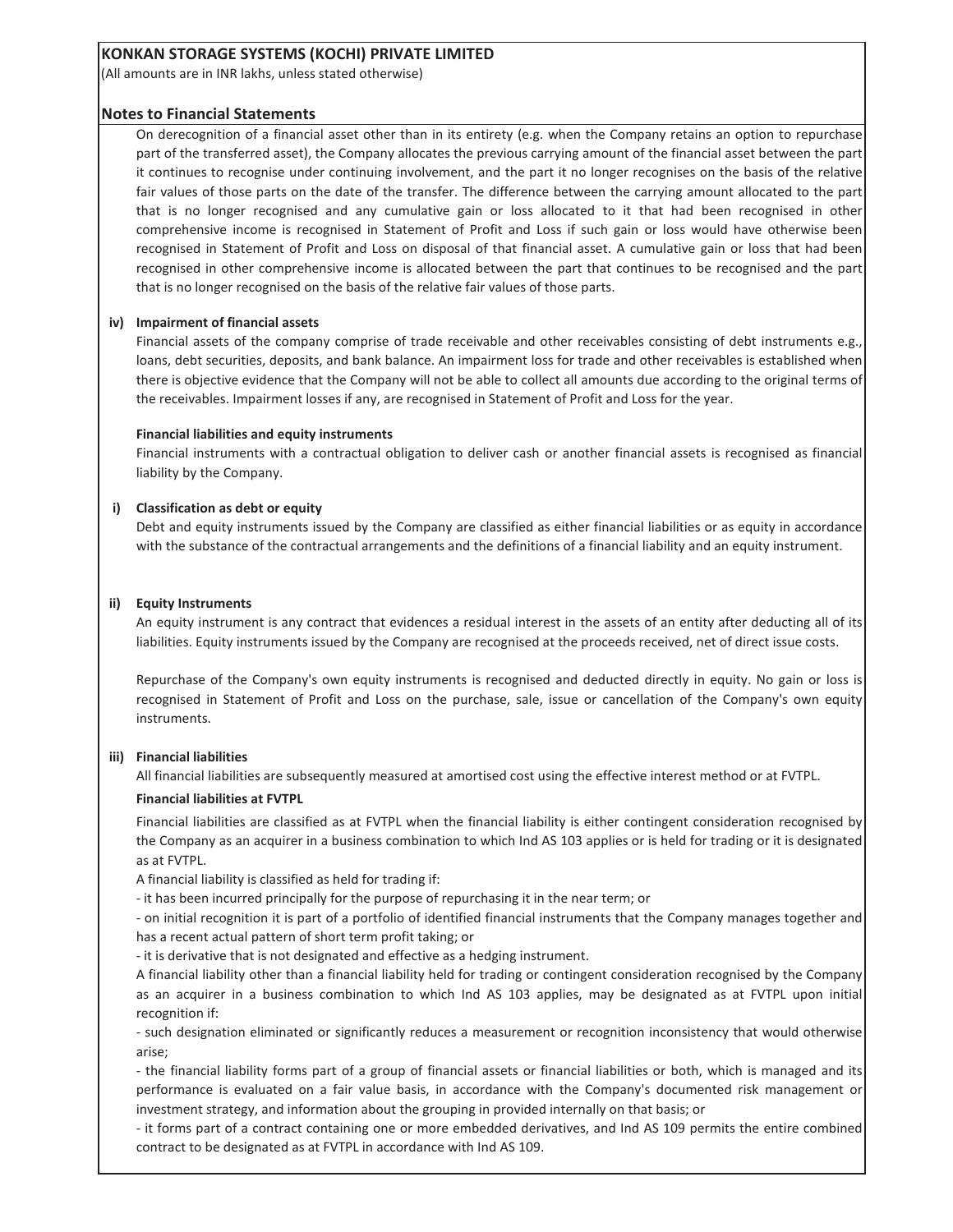(All amounts are in INR lakhs, unless stated otherwise)

### **Notes to Financial Statements**

Financial liabilities at FVTPL are stated at fair value, with any gains or losses arising on remeasurement recognised in Statement of Profit and Loss. The net gain or loss recognised in Statement of Profit and Loss incorporates any interest paid on the financial liability and in included in the 'Other income' line item.

#### **Financial liabilities subsequently measured at amortised cost**

Financial liabilities that are not held for trading and are not designated as at FVTPL are measured at amortised cost at the end of subsequent accounting periods. The carrying amounts of financial liabilities that are subsequently measured at amortised cost are determined based on the effective interest method. Interest expense that is not capitalised as part of costs of an asset is included in the 'Finance costs' line item.

The effective interest method is method of calculating the amortised cost of a financial liability and of allocating interest expense over the relevant period. The effective interest rate is the rate that exactly discounts estimated future cash payments (including all fees and points paid or received that form an integral part of the effective interest rate, transaction costs and other premiums or discounts) through the expected life of the financial liability, or (where appropriate) a shorter period, to the net carrying amount on initial recognition.

The Companyís financial liabilities include trade and other payables, loans and borrowings including bank overdrafts and financial guarantee contracts.

Financial liabilities of the Company also include gold loans where company buys gold from authorised bank with deferred payment. Interest rate on such loan is dependent on gold lease market and other market specific factors (Linked to international gold interest rate). Gold loan is repaid considering the gold spot rate on the day of repayment. Since repayment of loan and interest payment is linked to the movement in gold price, this makes the arrangement a hybrid contract which will be fair valued at each reporting date.

## **iv) Derecognition**

The Company derecognises financial liabilities when, and only when, the Company's obligations are discharged, cancelled or have expired. An exchange between with a lender of debt instruments with substantially different terms is accounted for as an extinguishment of the original financial liability and the recognition of a new financial liability. Similarly, a substantial modification of the terms of an existing financial liability (whether or not attributable to the financial difficulty of the debtor) is accounted for as an extinguishment of the original financial liability and the recognition of a new financial liability. The difference between the carrying amount of the financial liability derecognised and the consideration paid and payable is recognised in the Statement of Profit and Loss.

## **v) Offsetting of financial instruments**

Financial assets and financial liabilities are offset and the net amount is reported in the balance sheet if there is a currently enforceable legal right to offset the recognised amounts and there is an intention to settle on a net basis, to realise the assets and settle the liabilities simultaneously.

#### **VI) Borrowing cost**

Borrowing costs are interest and other costs that the Company incurs in connection with the borrowing of funds and is measured with reference to the effective interest rate applicable to the respective borrowing. Borrowing costs include interest costs measured at EIR and exchange differences arising from foreign currency borrowings to the extent they are regarded as an adjustment to the interest cost.

Borrowing costs that are attributable to acquisition or construction of qualifying assets are capitalized as a part of cost of such assets till the time the asset is ready for its intended use. A qualifying assets is the one that necessarily takes substantial period of time to get ready for intended use. Other borrowing costs are recorded as an expense in the Profit and loss account in the year in which they are incurred.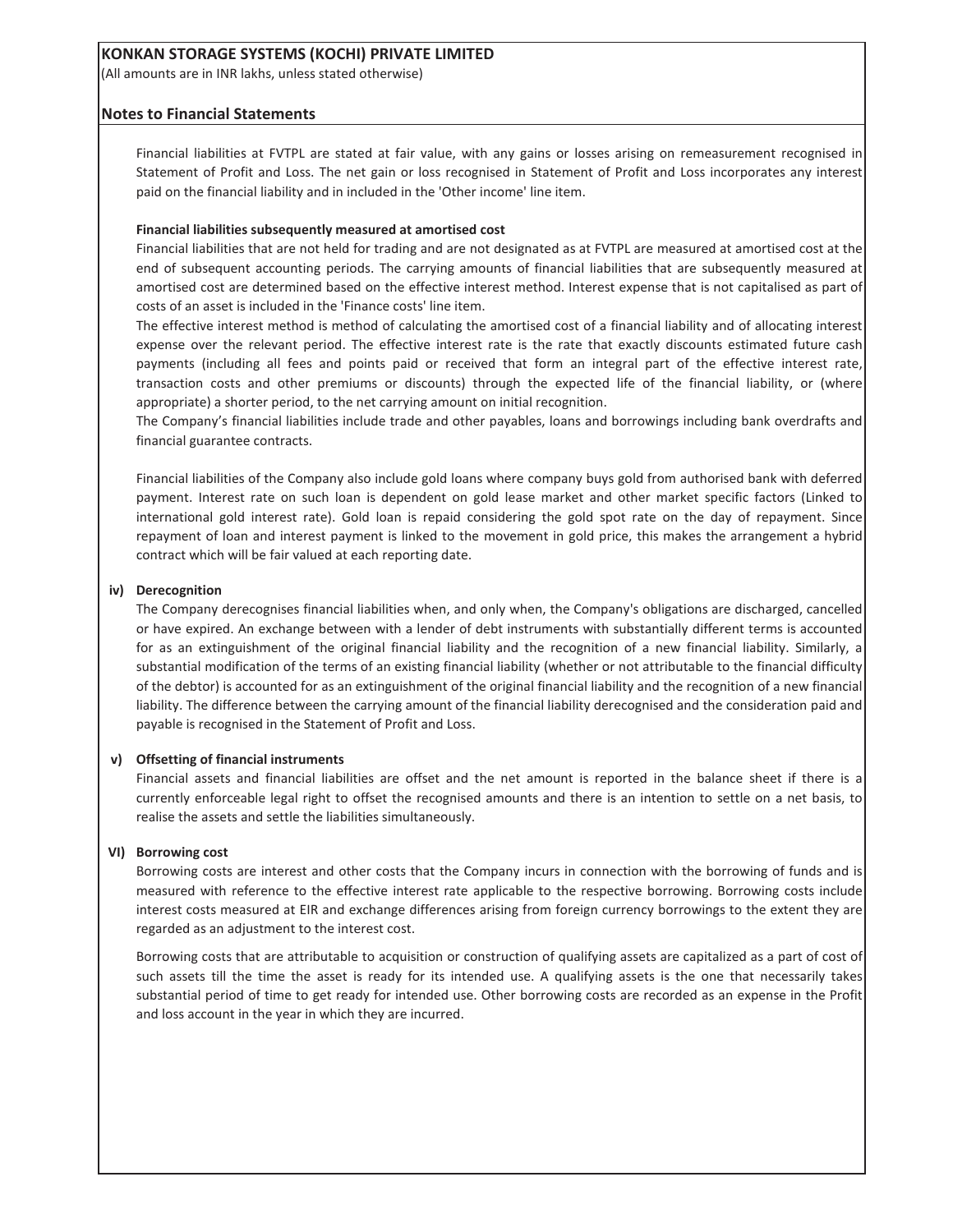(All amounts are in INR lakhs, unless stated otherwise)

## **Notes to Financial Statements**

#### **VII) Leases**

The Company evaluates each contract or arrangement, whether it qualifies as lease as defined under Ind AS 116. **The Company as a lessee**

The Company assesses, whether the contract is, or contains, a lease. A contract is, or contains, a lease if the contract involves-

a) the use of an identified asset,

b) the right to obtain substantially all the economic benefits from use of the identified asset, and c) the right to direct the use of the identified asset.

The Company at the inception of the lease contract recognizes a Right-of-Use (RoU) asset at cost and a corresponding lease liability, for all lease arrangements in which it is a lessee, except for leases with term of less than twelve months (short term) or low-value assets.

Certain lease arrangements includes the options to extend or terminate the lease before the end of the lease term. ROU assets and lease liabilities includes these options when it is reasonably certain that they will be exercised

The cost of the right-of-use assets comprises the amount of the initial measurement of the lease liability, any lease payments made at or before the inception date of the lease plus any initial direct costs, less any lease incentives received. Subsequently, the right-of-use assets is measured at cost less any accumulated depreciation and accumulated impairment losses, if any. The right-of-use assets is depreciated using the straight-line method from the commencement date over the shorter of lease term or useful life of right-of-use assets.

Right of use assets are evaluated for recoverability whenever events or changes in circumstances indicate that their carrying amounts may not be recoverable. For the purpose of impairment testing, the recoverable amount (i.e. the higher of the fair value less cost to sell and the value-in-use) is determined on an individual asset basis unless the asset does not generate cash flows that are largely independent of those from other assets. In such cases, the recoverable amount is determined for the Cash Generating Unit (CGU) to which the asset belongs.

For lease liabilities at inception, the Company measures the lease liability at the present value of the lease payments that are not paid at that date. The lease payments are discounted using the interest rate implicit in the lease, if that rate is readily determined, if that rate is not readily determined, the lease payments are discounted using the incremental borrowing rate.

The Company recognizes the amount of the re-measurement of lease liability as an adjustment to the right-of-use assets. Where the carrying amount of the right-of-use assets is reduced to zero and there is a further reduction in the measurement of the lease liability, the Company recognizes any remaining amount of the re-measurement in the Statement of profit and loss.

For short-term or low value leases, the Company recognizes the lease payments as an operating expense on a straight-line basis over the lease term.

Lease liability has been presented in Note 23 and 25 "Other Financial Liabilities" and ROU asset has been presented in Note 8 "Property, Plant and Equipment" and lease payments have been classified as financing cash flows.

#### **The Company as a lessor**

Leases for which the Company is a lessor is classified as a finance or operating lease. Contracts in which all the risks and rewards of the lease are substantially transferred to the lessee are classified as a finance lease. All other leases are classified as operating leases.

Leases, for which the Company is an intermediate lessor, it accounts for the head-lease and sub-lease as two separate contracts. The sub-lease is classified as a finance lease or an operating lease by reference to the RoU asset arising from the head-lease.

#### **VIII) Inventories**

Inventories are carried at lower of cost and net realizable value. Cost of raw materials, finished goods, stock in trade and packing materials is determined on weighted average basis.

Costs comprise all cost of purchase, duties, taxes (other than those subsequently recoverable from tax authorities) and all other costs incurred in bringing the inventory to their present location and condition.

Cost of finished goods include costs of raw material, direct labour and other directly attributable expenses incurred in bringing such goods to their present location and condition.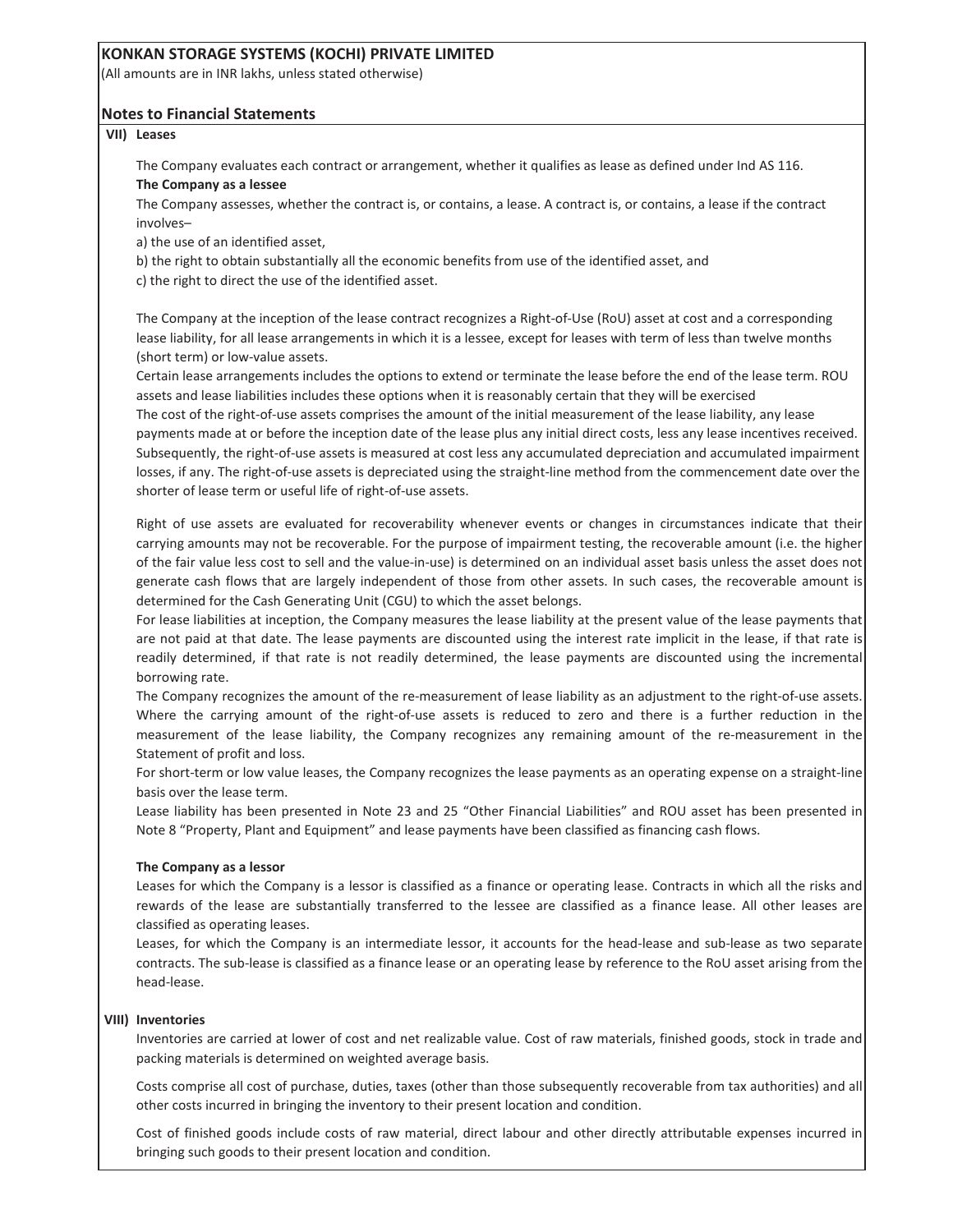(All amounts are in INR lakhs, unless stated otherwise)

## **Notes to Financial Statements**

Net realisable value is the estimated selling price in the ordinary course of business, less the estimated costs of completion and the estimated costs necessary to make the sale. Raw materials and other supplies held for use in the production of finished products are not written down below cost except in cases where material prices have declined and it is estimated that the cost of the finished products will exceed their net realisable value.

## **IX) Cash and cash equivalents**

Cash and cash equivalent in the balance sheet comprise cash at banks and on hand and short-term deposits with an original maturity of three months or less, which are subject to an insignificant risk of changes in value.

For the purpose of the statement of cash flows, cash and cash equivalents consist of cash and short-term deposits, as defined above, net of outstanding bank overdrafts as they are considered an integral part of the Companyís cash management.

## **X) Revenue recognition**

Revenue is measured at the fair value of the consideration received or receivable. Revenue is reduced for rebates.

## **Rendering of services**

Service revenue is recognised based on contract terms and on time proportion basis as applicable and excludes Goods and Services Tax.

#### **XI) Other income**

#### **Dividend and Interest income**

Dividend income is recognised in statement of profit and loss on the date on which the companyís right to receive payment is established.

Interest income from a financial asset is recognised when it is probable that the economic benefits will flow to the Company and the amount of income can be measured reliably. Interest income is accrued on a time basis, by reference to the principal outstanding and at the effective interest rate applicable, which is the rate that exactly discounts estimated future cash receipts through the expected life of the financial asset to that asset's net carrying amount on initial recognition.

## **Rental Income**

Rental income arising from operating leases on investment properties is accounted for on an accrual basis as per the terms of the lease contract and is included in other income in the Statement of Profit and Loss.

## **XII) Retirement and other employee benefits**

## **i) Short term employee benefits**

Short-term employee benefits are expensed as the related service is provided at the undiscounted amount of the benefits expected to be paid in exchange for that service. A liability is recognised for the amount expected to be paid if the Company has a present legal or constructive obligation to pay this amount as a result of past service provided by the employee and the obligation can be estimated reliably.

## **ii) Post Employment Employee Benefits**

Retirement benefits to employees comprise payments to government provident funds, gratuity fund, leave encashment and superannuation fund.

## **Defined contribution plans**

Retirement benefits in the form of provident fund and superannuation fund are a defined contribution scheme and the contributions are charged to the Statement of Profit and Loss of the year when the contributions to the respective funds are due. There are no other obligations other than the contribution payable to the respective trusts.

## **Defined benefit plans**

Gratuity liability is defined benefit obligation and is provided for on the basis of an actuarial valuation on projected unit credit method made at the end of each financial year.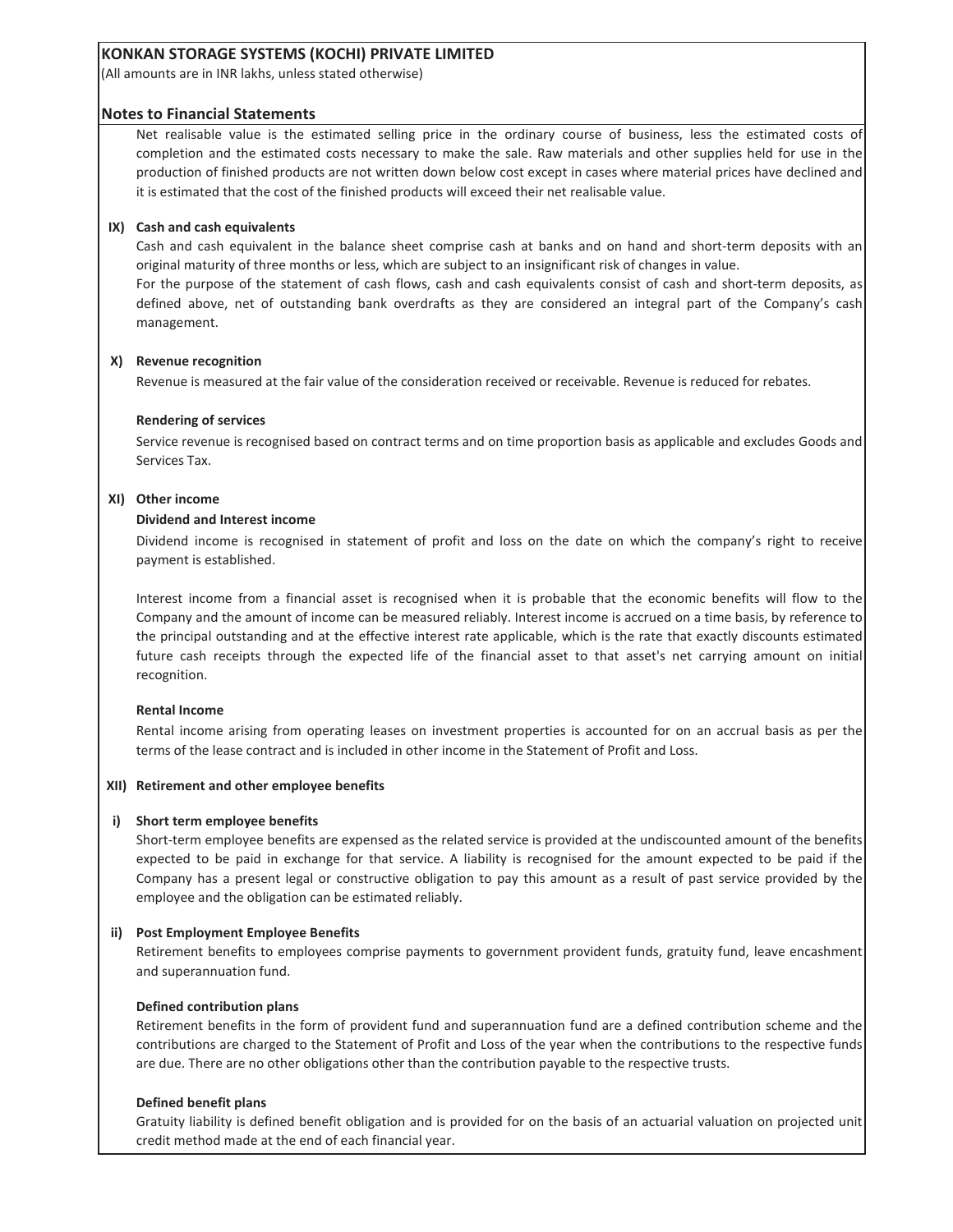(All amounts are in INR lakhs, unless stated otherwise)

## **Notes to Financial Statements**

The Companyís net obligation in respect of defined benefit plans is calculated separately for each plan by estimating the amount of future benefit that employees have earned in the current and prior periods, discounting that amount and deducting the fair value of any plan assets.

The calculation of defined benefit obligations is performed annually by a qualified actuary using the projected unit credit method. When the calculation results in a potential asset for the Company, the recognised asset is limited to the present value of economic benefits available in the form of any future refunds from the plan or reductions in future contributions to the plan.

Remeasurement of the net defined benefit liability, which comprise actuarial gains and losses, the return on plan assets (excluding interest) and the effect of the asset ceiling (if any, excluding interest), are recognised immediately in OCI. Net interest expense (income) on the net defined liability (assets) is computed by applying the discount rate, used to measure the net defined liability (asset), to the net defined liability (asset) at the start of the financial year after taking into account any changes as a result of contribution and benefit payments during the year. Net interest expense and other expenses related to defined benefit plans are recognised in statement of profit and loss.

When the benefits of a plan are changed or when a plan is curtailed, the resulting change in benefit that relates to past service or the gain or loss on curtailment is recognised immediately in Statement of Profit and Loss. The company recognises gains and losses on the settlement of a defined benefit plan when the settlement occurs.

Short term compensated absences are provided for based on estimates.

## **Other long term benefits**

Long term compensated absences are provided for based on actuarial valuation. The actuarial valuation is done as per projected unit credit method. Actuarial gains/losses are recognized in the other comprehensive income.

#### **XIII) Taxation**

Income tax expenses represents the sum of the tax currently payable and deferred tax.

#### **i) Current tax**

The tax currently payable is based on taxable profit for the year. Taxable profit differs from 'profit before tax' as reported in the Statement of Profit and Loss because of items of income or expense that are taxable or deductible in other years and items that are never taxable or deductible. The current tax is calculated using tax rates that have been enacted or substantively enacted by the end of the reporting period.

## **ii) Deferred tax**

Deferred tax is recognised on temporary differences between the carrying amount of assets and liabilities in the standalone financial statements and the corresponding tax bases used in the computation of taxable profit. Deferred tax liabilities are generally recognised for all taxable temporary differences. Deferred tax assets are generally recognised for all deductible temporary differences to the extent that it is probable that taxable profits will be available against which those deductible temporary differences can be utilised. Such deferred tax assets and liabilities are not recognised if the temporary difference arises from the initial recognition (other than in a business combination) of assets and liabilities in a transaction that affects neither the taxable profit nor the accounting profit. In addition, deferred tax liabilities are not recognised if the temporary difference arises from the initial recognition of goodwill.

Deferred tax liabilities are recognised for taxable temporary differences associated with investments in subsidiaries, except where the Company is able to control the reversal of temporary difference and it is probable that the temporary difference will not reverse in the foreseeable future. Deferred tax assets arising from deductible temporary differences associated with such investments and interests are only recognised to the extent that it is probable that there will be sufficient taxable profits against which to utilise the benefits of the temporary differences and they are expected to reverse in the foreseeable future.

The carrying amount of deferred tax assets is reviewed at the end of each reporting period and reduced to the extent that it is no longer probable that sufficient taxable profits will be available to allow all or part of the assets to be recovered.

Deferred tax liabilities and assets are measured at the tax rates that are expected to apply in the period in which the liability is settled or the asset is realised, based on tax rates (and tax laws) that have been enacted or substantively enacted by the end of the reporting period.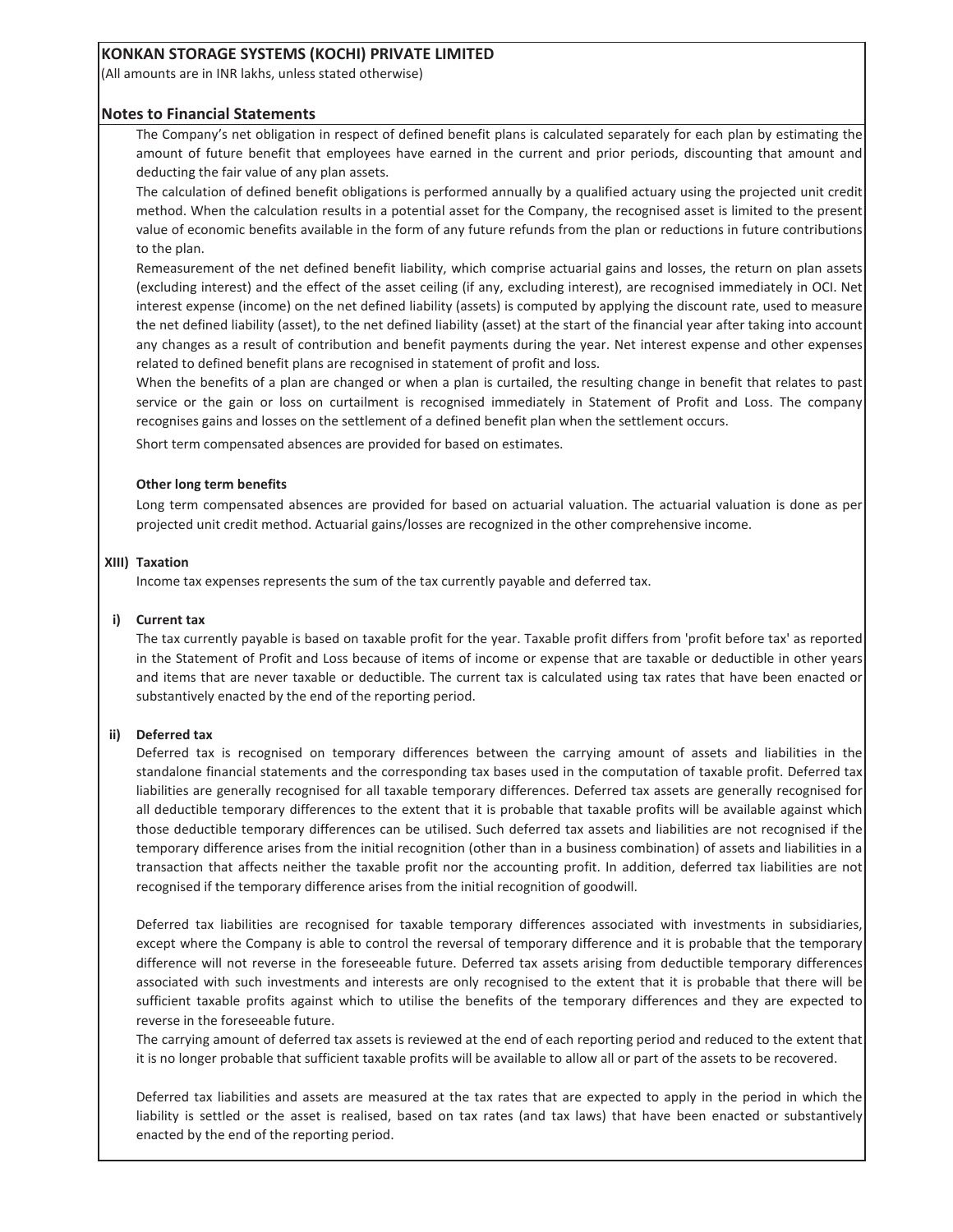(All amounts are in INR lakhs, unless stated otherwise)

## **Notes to Financial Statements**

The measurement of deferred tax liabilities and assets reflect the tax consequences that would follow from the manner in which the Company expects, at the end of the reporting period, to recover or settle the carrying amount of its assets and liabilities.

## **iii) Current and deferred tax for the year**

Current and deferred tax are recognised in Statement of Profit and Loss, except when they relate to items that are recognised in other comprehensive income or directly in equity, in which case, the current and deferred tax are also recognised in other comprehensive income or directly in equity respectively. Where current tax or deferred tax arises from the initial accounting for a business combination, the tax effect is included in the accounting for the business combination.

## **iv) Minimum alternate tax credit**

Minimum alternate tax credit is recognized as an asset only when and to the extent there is convincing evidence that the Company will pay normal income tax during the specified period. Such asset is reviewed at each balance sheet date and the carrying amount of the MAT credit is written down to the extent there is no longer a convincing evidence to the effect that the Company will pay normal income tax during the specified period.

## **XIV) Provisions, contingent liabilities and contingent assets**

A provision is recognized when the Company has a present obligation as a result of past events and it is probable that an outflow of resources will be required to settle the obligation in respect of which a reliable estimate can be made. These are reviewed at each balance sheet date and adjusted to reflect the current best estimates. Contingent liabilities are disclosed in the notes to the financial statements. Contingent assets are not recognized in the financial statements

Further, long term provisions are determined by discounting the expected future cash flows specific to the liability. The unwinding of the discount is recognised as finance cost. A provision for onerous contracts is measured at the present value of the lower of the expected cost of terminating the contract and the expected net cost of continuing with the contract. Before a provision is established, the Company recognises any impairment loss on the assets associated with that contract.

## **6 Critical accounting judgments and key sources of estimation uncertainty and recent pronouncements :**

## **A Critical accounting judgements and key sources of estimation uncertainty**

The preparation of financial statements in conformity with Ind AS requires the Companyís Management to make judgments, estimates and assumptions about the carrying amounts of assets and liabilities recognised in the financial statements that are not readily apparent from other sources.

The judgements, estimates and associated assumptions are based on historical experience and other factors including estimation of effects of uncertain future events that are considered to be relevant. Actual results may differ from these estimates.

The estimates and underlying assumptions are reviewed on an ongoing basis. Revisions to accounting estimates (accounted on a prospective basis) are recognised in the period in which the estimate is revised if the revision affects only that period, or in the period of the revision and future periods of the revision affects both current and future periods.

The following are the critical judgements and estimations that have been made by the Management in the process of applying the Company's accounting policies and that have the most significant effect on the amounts recognised in the financial statements and/or key sources of estimation uncertainty at the end of the reporting period that may have a significant risk of causing a material adjustment to the carrying amounts of assets and liabilities within the next financial year.

## **a) Property, plant and equipment :**

Determination of the estimated useful lives of tangible assets and the assessment as to which components of the cost may be capitalized. Useful lives of tangible assets are based on the life prescribed in Schedule II of the Companies Act, 2013. In cases, where the useful lives are different from that prescribed in Schedule II, they are based on technical advice, taking into account the nature of the asset, the estimated usage of the asset, the operating conditions of the asset, past history of replacement, anticipated technological changes, manufacturers' warranties and maintenance support. Assumptions also need to be made, when the Company assesses, whether an asset may be capitalised and which components of the cost of the asset may be capitalised.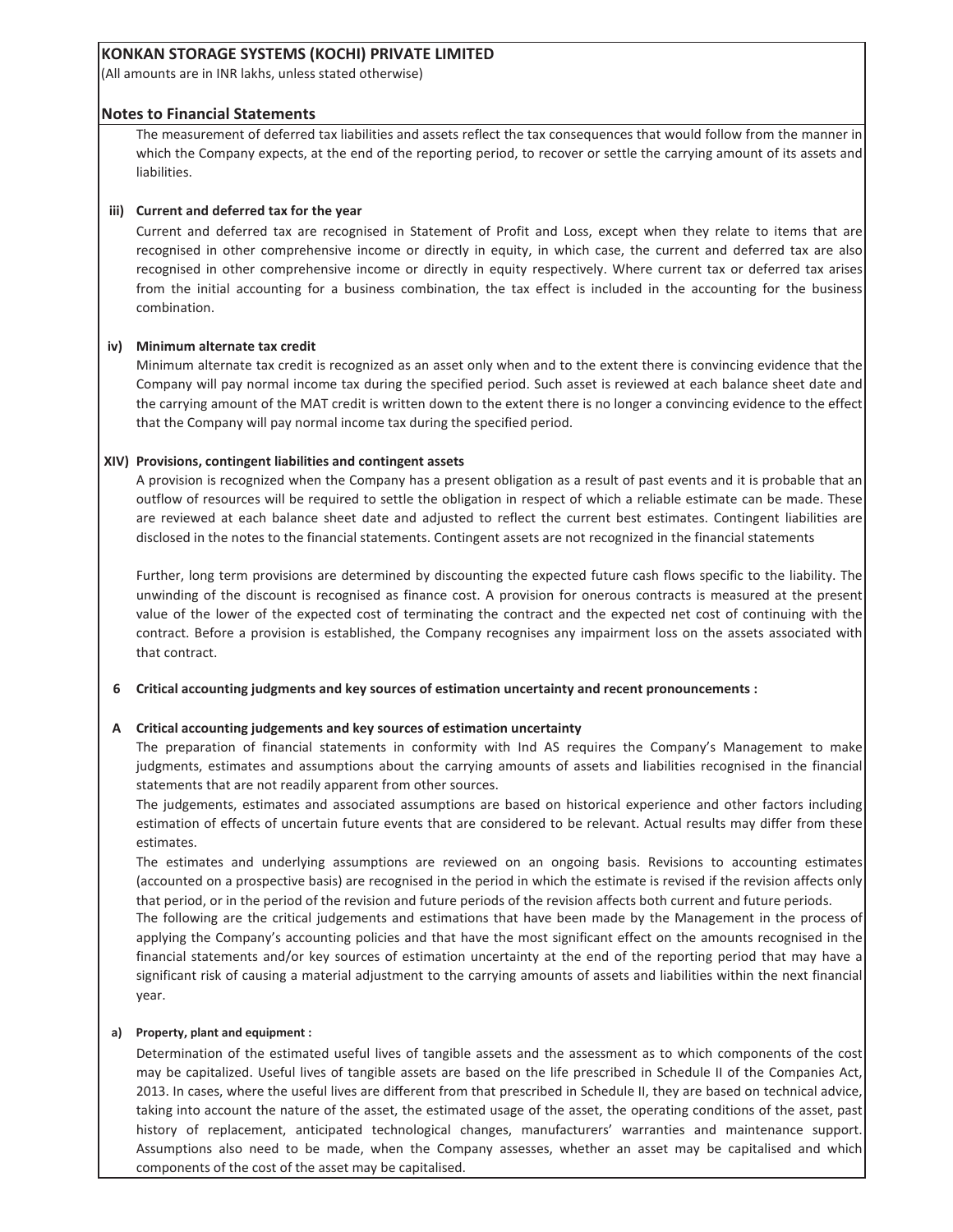(All amounts are in INR lakhs, unless stated otherwise)

## **Notes to Financial Statements**

#### **b) Recognition and measurement of defined benefit obligations :**

The obligation arising from defined benefit plan is determined on the basis of actuarial assumptions. Key actuarial assumptions include discount rate, trends in salary escalation and vested future benefits and life expectancy. The discount rate is determined by reference to market yields at the end of the reporting period on government bonds. The period to maturity of the underlying bonds correspond to the probable maturity of the post-employment benefit obligations.

## **B Recent pronouncements**

On March 24, 2021, the Ministry of Corporate Affairs ("MCA") through a notification, amended Schedule III of the Companies Act, 2013. The amendments revise Division I, II and III of Schedule III and are applicable from April 1, 2021. Key amendments relating to Division II which relate to companies whose financial statements are required to comply with Companies (Indian Accounting Standards) Rules 2015 are:

## **Balance Sheet:**

• Lease liabilities should be separately disclosed under the head 'financial liabilities', duly distinguished as current or noncurrent.

ï Certain additional disclosures in the statement of changes in equity such as changes in equity share capital due to prior period errors and restated balances at the beginning of the current reporting period.

• Specified format for disclosure of shareholding of promoters.

ï Specified format for ageing schedule of trade receivables, trade payables, capital work-in-progress and intangible asset under development.

ï If a company has not used funds for the specific purpose for which it was borrowed from banks and financial institutions, then disclosure of details of where it has been used.

• Specific disclosure under 'additional regulatory requirement' such as compliance with approved schemes of arrangements, compliance with number of layers of companies, title deeds of immovable property not held in name of company, loans and advances to promoters, directors, key managerial personnel (KMP) and related parties, details of benami property held etc.

## **Statement of profit and loss:**

• Additional disclosures relating to Corporate Social Responsibility (CSR), undisclosed income and crypto or virtual currency specified under the head 'additional information' in the notes forming part of the standalone financial statements.

The amendments are extensive, and the Company will evaluate the same to give effect to them as required by law.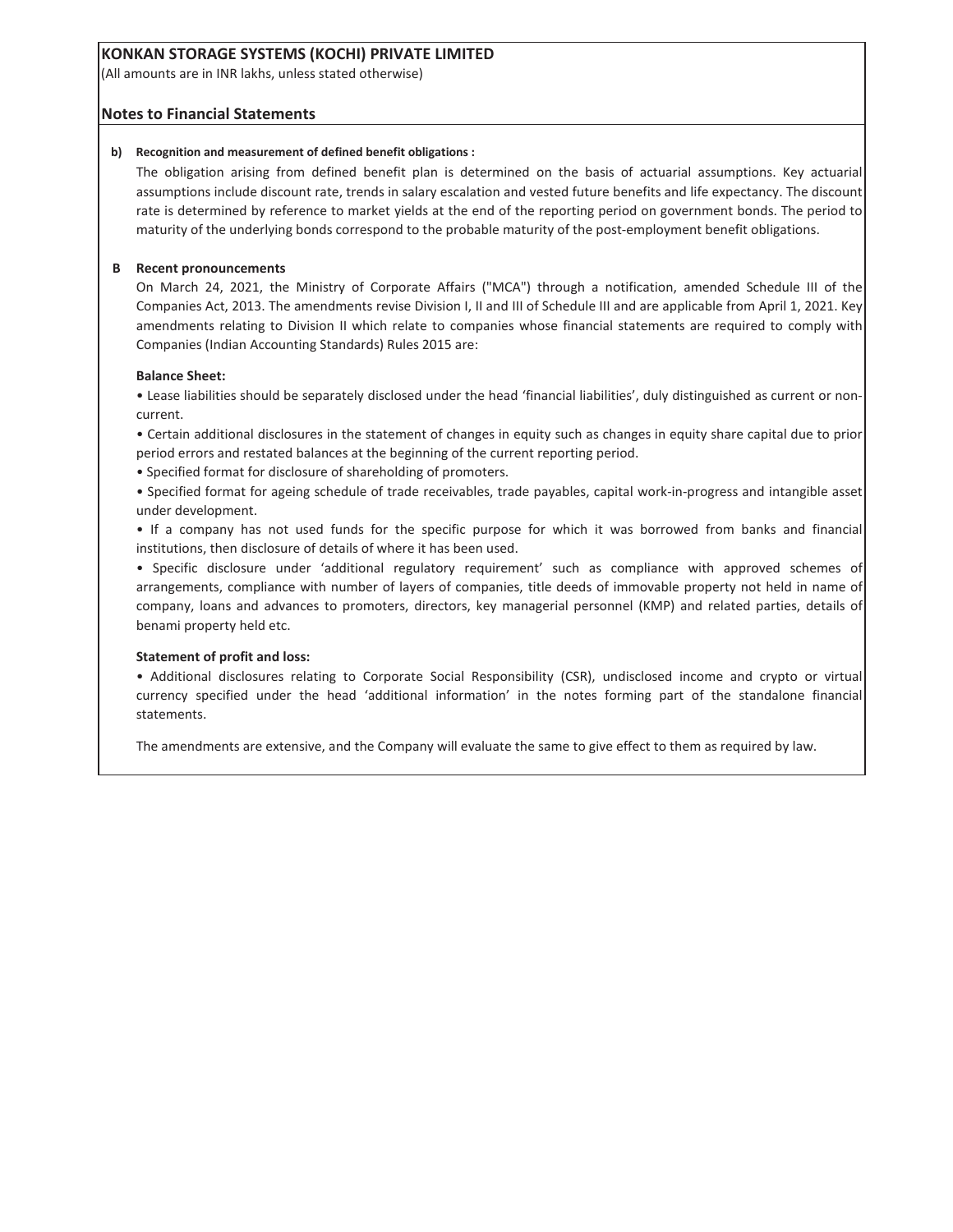| KONKAN STORAGE SYSTEMS (KOCHI) PRIVATE LIMITED                 |                        |                |                    |                         |                        |                          |                   |                        |                         |
|----------------------------------------------------------------|------------------------|----------------|--------------------|-------------------------|------------------------|--------------------------|-------------------|------------------------|-------------------------|
| (All amounts are in INR lakhs, unless stated otherwise)        |                        |                |                    |                         |                        |                          |                   |                        |                         |
| Notes to Financial Statements                                  |                        |                |                    |                         |                        |                          |                   |                        |                         |
| Property, plant and equipment - As at March 31, 2021<br>Note 7 |                        |                |                    |                         |                        |                          |                   |                        |                         |
|                                                                |                        |                | Gross block        |                         |                        | Accumulated depreciation |                   |                        | Net block               |
| Description                                                    | As at                  | Additions      | Deductions         | As at                   | As at                  | Charge for the           | <b>Deductions</b> | As at                  | As at                   |
|                                                                | <b>April 1, 2020</b>   |                |                    | March 31, 2021          | April 1, 2020          | year                     |                   | March 31, 2021         | March 31, 2021          |
| Right-of-use Assets -Land<br>Building                          | 63.86<br>490.23        |                |                    | 63.86<br>490.23         | 29.24<br>31.27         | 7.58<br>31.27            |                   | 36.82<br>62.54         | 27.04<br>427.69         |
| Plant and Equipment                                            | 2,193.08               |                | $\mathbf I$        | 2,193.08                | 453.99                 | 116.33                   | $\mathbf I$       | 570.32                 | 1,622.76                |
| Office equipment                                               | 25.55                  | 0.59           | $\mathbf I$        | 26.14                   | 13.56                  | 3.87                     | ٠                 | 17.43                  | 8.71                    |
| Furniture and fixtures                                         | 1.16                   |                |                    | 1.16                    | 0.59                   | 0.11                     |                   | 0.70                   | 0.46                    |
| Vehicles                                                       | 9.07                   |                |                    | 9.07                    | 3.81                   | 1.07                     |                   | 4.88                   | 4.19                    |
| <b>Total</b>                                                   | 2,782.95               | 0.59           |                    | 2,783.54                | 532.46                 | 160.23                   |                   | 692.69                 | 2,090.85                |
| Property, plant and equipment - As at March 31, 2020           |                        |                |                    |                         |                        |                          |                   |                        |                         |
|                                                                |                        |                | Gross block        |                         |                        | Accumulated depreciation |                   |                        | Net block               |
| Description                                                    | April 1, 2019<br>As at | Additions      | <b>Deductions</b>  | March 31, 2020<br>As at | March 31, 2019<br>Upto | Charge for the<br>year   | Deductions        | March 31, 2020<br>Upto | March 31, 2020<br>As at |
| Right-of-use Assets-Land                                       |                        | 490.23         |                    | 490.23                  |                        | 31.27                    |                   | 31.27                  | 458.96                  |
| Building                                                       | 63.86                  |                |                    | 63.86                   | 21.66                  | 7.58                     | J.                | 29.24                  | 34.62                   |
| Plant and Equipment                                            | 2,181.89               | 11.19          | $\mathbf I$        | 2,193.08                | 338.01                 | 115.98                   | $\mathbf{I}$      | 453.99                 | 1,739.09                |
| Office equipment                                               | 25.35                  | 0.20           | $\blacksquare$     | 25.55                   | 9.40                   | 4.16                     | $\blacksquare$    | 13.56                  | 11.99                   |
| Furniture and fixtures                                         | 1.16                   |                | $\blacksquare$     | 1.16                    | 0.48                   | 0.11                     |                   | 0.59                   | 0.57                    |
| Vehicles                                                       | 0.07                   |                | $\mathbf I$        | 9.07                    | 2.62                   | 1.19                     | $\mathbf{I}$      | 3.81                   | 5.26                    |
| <b>Total</b>                                                   | 2,281.33               | 501.62         | t                  | 2,782.95                | 372.17                 | 160.29                   | $\blacksquare$    | 532.46                 | 2,250.49                |
| Note 8                                                         |                        |                |                    |                         |                        |                          |                   |                        |                         |
| Property, plant and equipment                                  |                        |                |                    |                         |                        |                          |                   |                        |                         |
| Depreciation and amortisation for the year                     |                        |                |                    |                         |                        |                          |                   |                        |                         |
|                                                                |                        | For the year   | For the year       |                         |                        |                          |                   |                        |                         |
| <b>Particulars</b>                                             |                        | ended          | ended              |                         |                        |                          |                   |                        |                         |
|                                                                |                        | March 31, 2021 | ch 31, 2020<br>Nar |                         |                        |                          |                   |                        |                         |
| Depreciation on property, plant and equipment                  |                        | 160.23         | 160.29             |                         |                        |                          |                   |                        |                         |
| Amortisation (Refer Note 9)                                    |                        | 0.14           | 0.14               |                         |                        |                          |                   |                        |                         |
|                                                                | <b>Total</b>           | 160.37         | 160.43             |                         |                        |                          |                   |                        |                         |
|                                                                |                        |                |                    |                         |                        |                          |                   |                        |                         |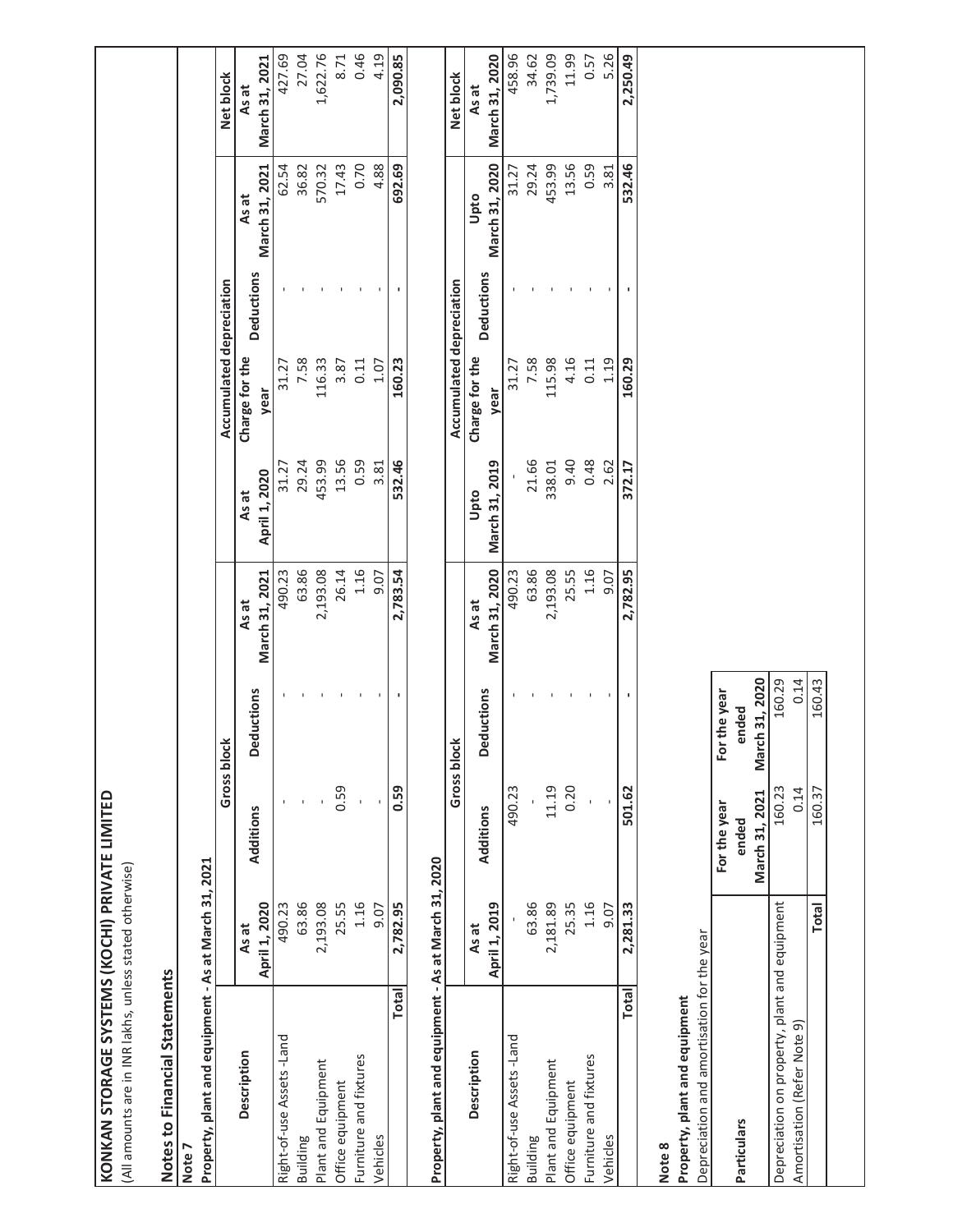| KONKAN STORAGE SYSTEMS (KOCHI) PRIVATE LIMITED<br>(All amounts are in INR lakhs, unless stated otherwise) |                        |           |                   |                         |                        |                        |                          |                        |                                          |
|-----------------------------------------------------------------------------------------------------------|------------------------|-----------|-------------------|-------------------------|------------------------|------------------------|--------------------------|------------------------|------------------------------------------|
| Notes to Financial Statements                                                                             |                        |           |                   |                         |                        |                        |                          |                        |                                          |
| Note 9                                                                                                    |                        |           |                   |                         |                        |                        |                          |                        |                                          |
| Intangible assets - As at March 31, 2021                                                                  |                        |           |                   |                         |                        |                        |                          |                        |                                          |
|                                                                                                           |                        |           | Gross block       |                         |                        |                        | Accumulated amortisation |                        | Net block                                |
| <b>Description</b>                                                                                        | April 1, 2020<br>As at | Additions | <b>Deductions</b> | March 31, 2021<br>As at | April 1, 2020<br>As at | Charge for<br>the year | <b>Deductions</b>        | As at                  | March 31, 2021   March 31, 2021<br>As at |
| Computer software                                                                                         | 0.71                   |           | ı                 | 0.71                    | 0.44                   | 0.14                   | ı                        | 0.58                   | 0.13                                     |
| <b>Total</b>                                                                                              | 0.71                   |           |                   | 0.71                    | 0.44                   | 0.14                   |                          | 0.58                   | 0.13                                     |
| Intangible assets - As at March 31, 2020                                                                  |                        |           |                   |                         |                        |                        |                          |                        |                                          |
|                                                                                                           |                        |           | Gross block       |                         |                        |                        | Accumulated amortisation |                        | Net block                                |
| Description                                                                                               | April 1, 2019<br>As at | Additions | <b>Deductions</b> | March 31, 2020<br>As at | March 31,<br>Upto      | Charge for<br>the year | <b>Deductions</b>        | March 31, 2020<br>Upto | March 31, 2020<br>As at                  |
| Computer software                                                                                         | 0.71                   |           |                   | 0.71                    | 0.30                   | 0.14                   |                          | 0.44                   | 0.27                                     |
| <b>Total</b>                                                                                              | 0.71                   |           |                   | 0.71                    | 0.30                   | 0.14                   |                          | 0.44                   | 0.27                                     |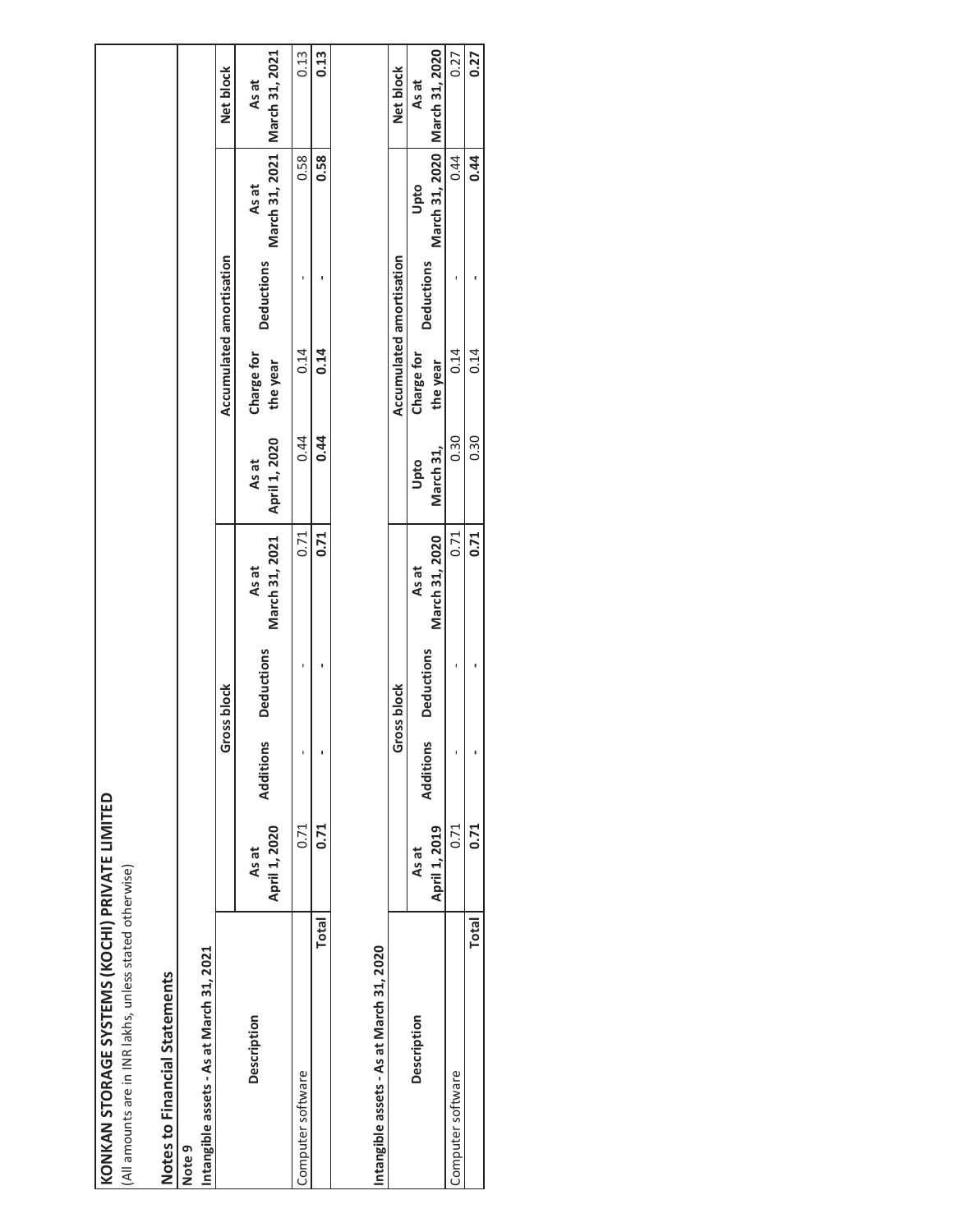(All amounts are in INR lakhs, unless stated otherwise)

## **Notes to Financial Statements**

|                                                                       | As at          | As at          |
|-----------------------------------------------------------------------|----------------|----------------|
| <b>Particulars</b>                                                    | March 31, 2021 | March 31, 2020 |
| Note 10                                                               |                |                |
| Non current financial assets - Others                                 |                |                |
| (Unsecured and considered good)                                       |                |                |
| Security deposits                                                     | 38.23          | 38.23          |
| <b>Total</b>                                                          | 38.23          | 38.23          |
| Note 11                                                               |                |                |
| <b>Deferred tax assets</b>                                            |                |                |
| <b>MAT</b> credit entitlements                                        | 206.30         | 124.77         |
| Deferred tax liabilities:                                             |                |                |
| Difference between tax and books WDV of property, plant and equipment | (199.12)       | (98.95)        |
| Deferred tax assets:                                                  |                |                |
| Disallowance u/s 43B of the Income-tax Act, 1961, etc.                | 13.46          | 9.66           |
| <b>Total</b>                                                          | 20.64          | 35.48          |
| Note 12                                                               |                |                |
| <b>Current tax assets</b>                                             |                |                |
| Advance Tax (Net of Provision for Tax)                                | 20.71          | 41.46          |
| <b>Total</b>                                                          | 20.71          | 41.46          |
|                                                                       |                |                |
| Note 13                                                               |                |                |
| Other non-current assets                                              |                |                |
| (Unsecured and considered good)                                       |                |                |
| Prepaid expenses                                                      | 5.07           | 5.35           |
| <b>Total</b>                                                          | 5.07           | 5.35           |
| Note 14                                                               |                |                |
| <b>Inventories</b>                                                    |                |                |
| (At lower of cost and net realisable value)                           |                |                |
| Consumables, stores & spares and others                               | 12.69          | 7.43           |
| <b>Total</b>                                                          | 12.69          | 7.43           |
| Note 15                                                               |                |                |
| <b>Trade receivables</b>                                              |                |                |
| (Unsecured)                                                           |                |                |
| <b>Considered Good</b>                                                | 201.08         | 211.23         |
| Trade Receivables Credit Impaired                                     | 11.30          | 1.62           |
|                                                                       | 212.38         | 212.85         |
| Less: Loss allowance                                                  | 11.30          | 1.62           |
| <b>Total</b>                                                          | 201.08         | 211.23         |

The carrying amounts of trade receivables as at the reporting date approximate fair value. Trade receivables are non-interest bearing.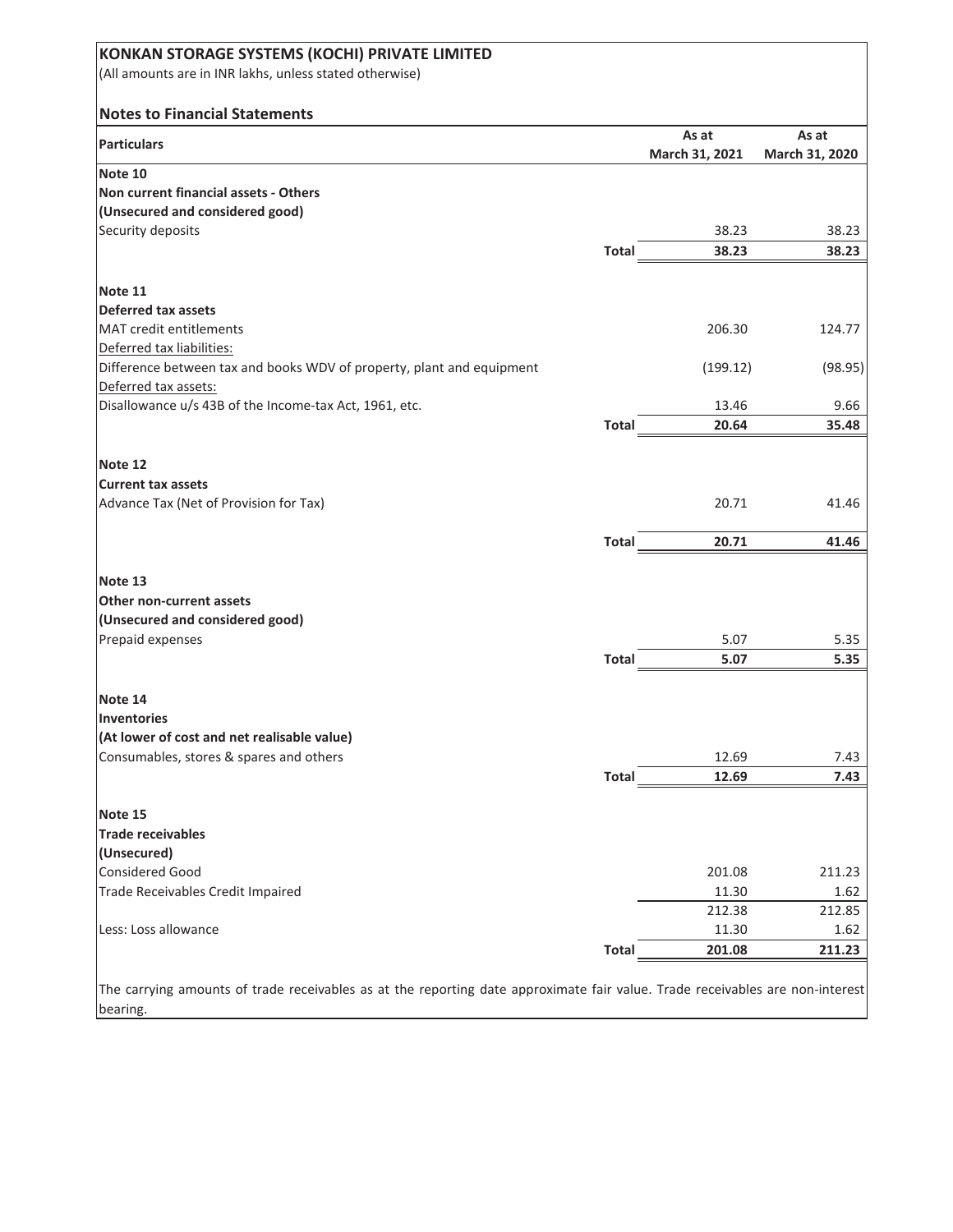| KONKAN STORAGE SYSTEMS (KOCHI) PRIVATE LIMITED                                                               |                |                |
|--------------------------------------------------------------------------------------------------------------|----------------|----------------|
| (All amounts are in INR lakhs, unless stated otherwise)                                                      |                |                |
| <b>Notes to Financial Statements</b>                                                                         |                |                |
| <b>Particulars</b>                                                                                           | As at          | As at          |
|                                                                                                              | March 31, 2021 | March 31, 2020 |
| Note 16                                                                                                      |                |                |
| <b>Cash and cash equivalents</b>                                                                             |                |                |
| <b>Bank balances</b>                                                                                         |                |                |
| - Current accounts                                                                                           | 101.50         | 21.05          |
| - Deposit accounts                                                                                           | 328.99         | 50.14          |
| Cash on hand                                                                                                 | 0.13           | 0.13           |
| <b>Total</b>                                                                                                 | 430.62         | 71.32          |
|                                                                                                              |                |                |
| Note 17                                                                                                      |                |                |
| <b>Other bank balances</b>                                                                                   |                |                |
| Bank deposits with maturity from 3-12 months                                                                 | 2.08           | 1.96           |
| <b>Total</b>                                                                                                 | 2.08           | 1.96           |
| <b>Note 17.1</b>                                                                                             |                |                |
| The above Bank Deposit of Rs. 2.08 Lakhs (Previous year Rs. 1.96 Lakhs) is in lien against Sales Tax demand. |                |                |
|                                                                                                              |                |                |
|                                                                                                              |                |                |
| Note 18                                                                                                      |                |                |
| <b>Other current assets</b>                                                                                  |                |                |
| (Unsecured and considered good)                                                                              |                |                |
| Prepaid expenses                                                                                             | 2.21           | 2.56           |
| <b>Total</b>                                                                                                 | 2.21           | 2.56           |
|                                                                                                              |                |                |
|                                                                                                              |                |                |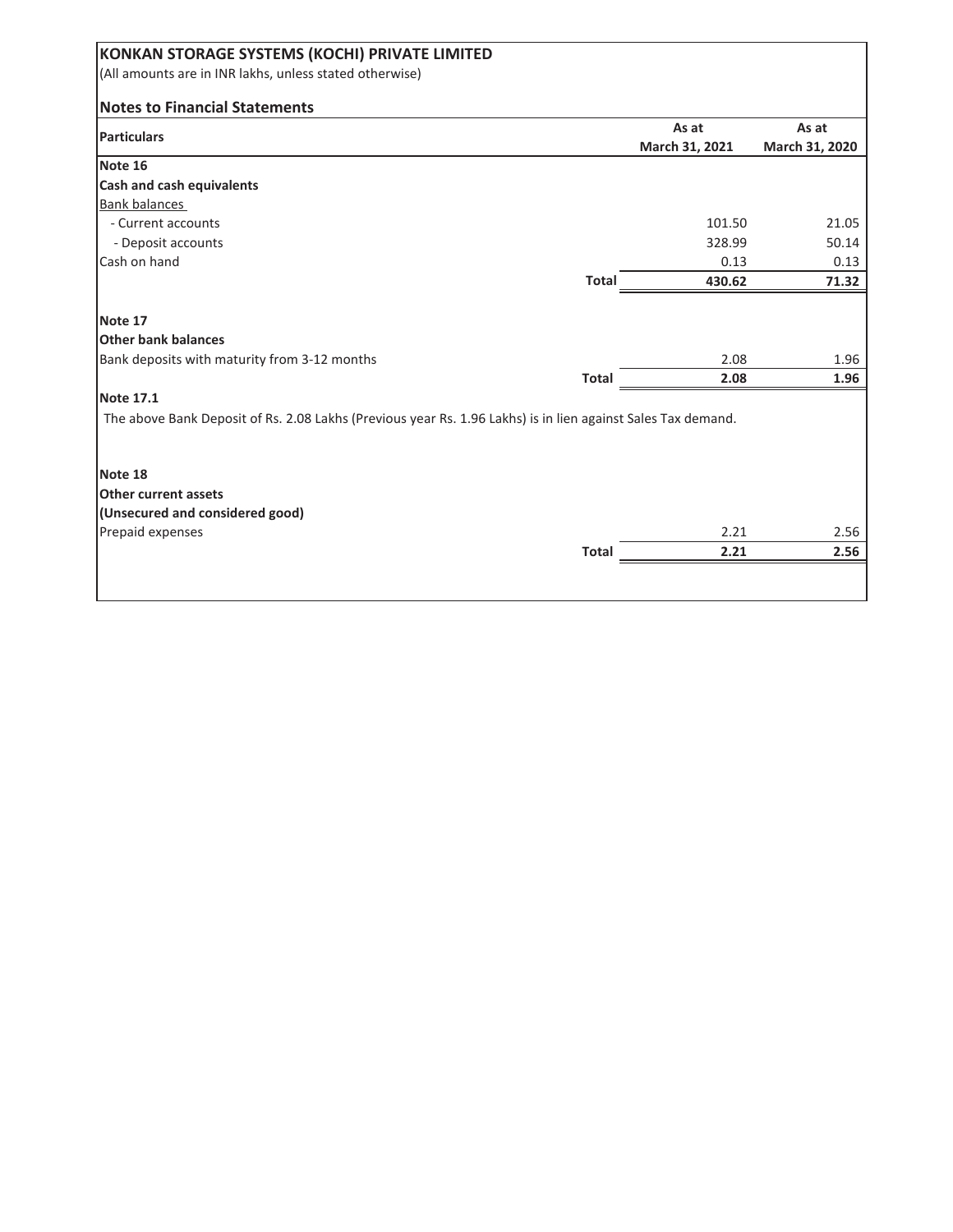(All amounts are in INR lakhs, unless stated otherwise)

## **Notes to Financial Statements**

| Note 19                                        |                      |          |                      |          |
|------------------------------------------------|----------------------|----------|----------------------|----------|
| <b>Equity share capital</b>                    | As at March 31, 2021 |          | As at March 31, 2020 |          |
| <b>Particulars</b>                             | Number of            |          | Number of            |          |
|                                                | <b>Shares</b>        | Amount   | <b>Shares</b>        | Amount   |
| [a] Authorised share capital                   |                      |          |                      |          |
| Equity shares of the par value of Rs 10 each   | 100.000              | 10.00    | 100.000              | 10.00    |
| 7% Non Cumulative Redeemable Preference shares |                      |          |                      |          |
| of the par value of Rs 100 each                | 3,390,000            | 3,390.00 | 3,390,000            | 3,390.00 |
| <b>Total</b>                                   | 3,490,000            | 3,400.00 | 3,490,000            | 3,400.00 |
| [b] Issued, subscribed and paid up             |                      |          |                      |          |
| Equity shares of Rs.10 each                    | 100.000              | 10.00    | 100.000              | 10.00    |
| <b>Total</b>                                   | 100,000              | 10.00    | 100,000              | 10.00    |

## **[c] Rights, preferences and restrictions attached to equity shares :**

The Company has one class of equity shares having a par value of Rs 10 per share. Each shareholder is eligible for one vote per share held and to dividend, if declared and paid by the Company. In the event of liquidation, the equity shareholders are eligible to receive the remaining assets of the Company after distribution of all liabilities, in proportion to their shareholding.

## **[d] Details of shares held by Holding Company :**

| Name of the shareholder<br>As at March 31, 2021                                                                     |                         |            | As at March 31, 2020    |            |
|---------------------------------------------------------------------------------------------------------------------|-------------------------|------------|-------------------------|------------|
|                                                                                                                     | <b>Number of Shares</b> | Percentage | <b>Number of Shares</b> | Percentage |
| Equity shares of Rs.10/- each fully paid                                                                            |                         |            |                         |            |
| Aegis Logistics Limited and its nominees                                                                            | 100,000                 | 100%       | 100,000                 | 100%       |
|                                                                                                                     |                         |            |                         |            |
|                                                                                                                     | As at March 31, 2021    |            | As at March 31, 2020    |            |
| [e] Details of shareholders holding more than 5% of the aggregate shares in the Company:<br>Name of the shareholder | <b>Number of Shares</b> | Percentage | <b>Number of Shares</b> | Percentage |
| Equity shares of Rs.10/- each fully paid                                                                            |                         |            |                         |            |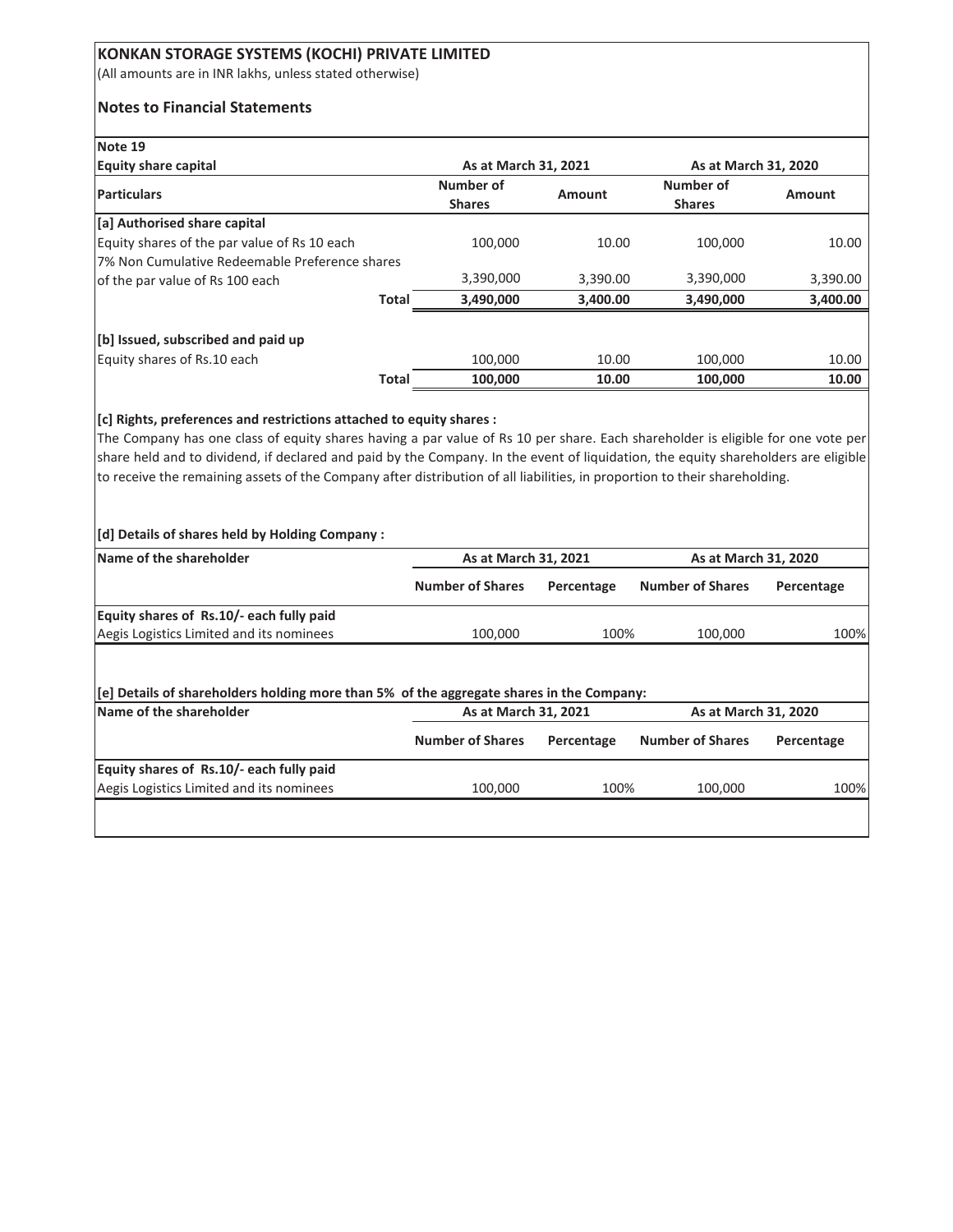| <b>KONKAN STORAGE SYSTEMS (KOCHI) PRIVATE LIMITED</b>                                                                                                                                                                                                    |              |                            |                            |
|----------------------------------------------------------------------------------------------------------------------------------------------------------------------------------------------------------------------------------------------------------|--------------|----------------------------|----------------------------|
| (All amounts are in INR lakhs, unless stated otherwise)                                                                                                                                                                                                  |              |                            |                            |
|                                                                                                                                                                                                                                                          |              |                            |                            |
| <b>Notes to Financial Statements</b>                                                                                                                                                                                                                     |              |                            |                            |
| Note 20                                                                                                                                                                                                                                                  |              |                            |                            |
| Capital redemption reserve                                                                                                                                                                                                                               |              |                            |                            |
|                                                                                                                                                                                                                                                          |              | As at                      | As at                      |
| <b>Particulars</b>                                                                                                                                                                                                                                       |              | March 31, 2021             | March 31, 2020             |
| Balance as at the beginning of the year                                                                                                                                                                                                                  |              | 400.00                     |                            |
| Addition : On account of redemption of preference shares                                                                                                                                                                                                 |              | 100.00                     | 400.00                     |
| Balance as at the end of the year                                                                                                                                                                                                                        |              | 500.00                     | 400.00                     |
| The Company is required to create a capital redemption reserve out of the profits when any capital is redeemed. Capital<br>Redemption Reserve can be utilized only for issuing fully paid bonus shares. No dividend can be distributed out of this fund. |              |                            |                            |
|                                                                                                                                                                                                                                                          |              |                            |                            |
| <b>Deemed Equity - Fellow Subsidiary (Preference Shares)</b>                                                                                                                                                                                             |              |                            |                            |
| <b>Particulars</b>                                                                                                                                                                                                                                       |              | As at                      | As at                      |
| Balance as at the beginning of the year                                                                                                                                                                                                                  |              | March 31, 2021<br>2,396.87 | March 31, 2020<br>2,715.64 |
| Less: On account of prepayment                                                                                                                                                                                                                           |              | (77.57)                    | (318.77)                   |
| Balance as at the end of the year                                                                                                                                                                                                                        |              | 2,319.30                   | 2,396.87                   |
|                                                                                                                                                                                                                                                          |              |                            |                            |
| <b>Deemed Equity - Parent Company (Loan)</b>                                                                                                                                                                                                             |              |                            |                            |
| <b>Particulars</b>                                                                                                                                                                                                                                       |              | As at                      | As at                      |
|                                                                                                                                                                                                                                                          |              | March 31, 2021             | March 31, 2020             |
| Balance as at the beginning of the year                                                                                                                                                                                                                  |              | 1,027.63                   | 1,027.63                   |
| Balance as at the end of the year                                                                                                                                                                                                                        |              | 1,027.63                   | 1,027.63                   |
| <b>General Reserve</b>                                                                                                                                                                                                                                   |              |                            |                            |
|                                                                                                                                                                                                                                                          |              | As at                      | As at                      |
| <b>Particulars</b>                                                                                                                                                                                                                                       |              | March 31, 2021             | March 31, 2020             |
| Balance as at the beginning of the year                                                                                                                                                                                                                  |              | (1.35)                     | (1.35)                     |
| Add: Transferred to Retained earnings                                                                                                                                                                                                                    |              | 1.35                       |                            |
| Balance as at the end of the year                                                                                                                                                                                                                        |              |                            | (1.35)                     |
|                                                                                                                                                                                                                                                          |              |                            |                            |
| <b>Retained earnings</b>                                                                                                                                                                                                                                 |              | As at                      | As at                      |
| <b>Particulars</b>                                                                                                                                                                                                                                       |              | March 31, 2021             | March 31, 2020             |
| Balance as at the beginning of the year                                                                                                                                                                                                                  |              | (1,739.20)                 | (1, 264.31)                |
| Profit/ (Loss) for the year                                                                                                                                                                                                                              |              | 166.57                     | (72.87)                    |
| Addition / (Reduction) during the year :                                                                                                                                                                                                                 |              |                            |                            |
| Cumulative effect of initially applying Ind AS 116 (Refer note 37)                                                                                                                                                                                       |              |                            | (2.02)                     |
| <b>Transferred from General Reserve</b>                                                                                                                                                                                                                  |              | (1.35)                     |                            |
| Transfer to Capital Redemption Reserve                                                                                                                                                                                                                   |              | (100.00)                   | (400.00)                   |
| <b>Total Additions</b>                                                                                                                                                                                                                                   |              | (101.35)                   | (402.02)                   |
| Balance as at the end of the year                                                                                                                                                                                                                        |              | (1,673.98)                 | (1,739.20)                 |
| Other comprehensive income                                                                                                                                                                                                                               |              |                            |                            |
|                                                                                                                                                                                                                                                          |              | As at                      | As at                      |
| <b>Particulars</b>                                                                                                                                                                                                                                       |              | March 31, 2021             | March 31, 2020             |
| Balance as at the beginning of the year                                                                                                                                                                                                                  |              | (9.61)                     | (7.69)                     |
| Addition / (Reduction) during the year                                                                                                                                                                                                                   |              | 1.15                       | (1.92)                     |
| Balance as at the end of the year                                                                                                                                                                                                                        |              | (8.46)                     | (9.61)                     |
|                                                                                                                                                                                                                                                          |              |                            |                            |
|                                                                                                                                                                                                                                                          | <b>Total</b> | 2,164.49                   | 2,074.34                   |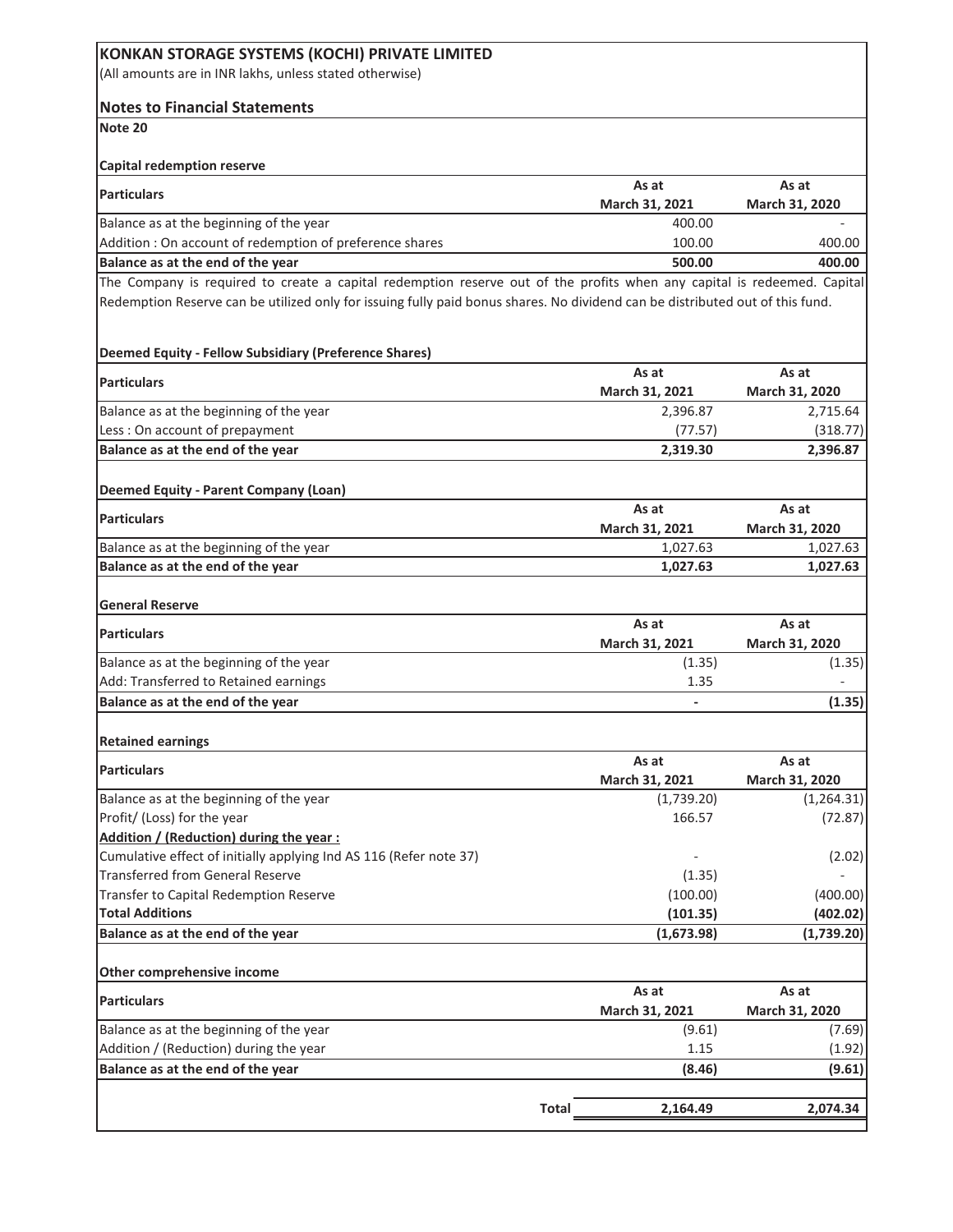| KONKAN STORAGE SYSTEMS (KOCHI) PRIVATE LIMITED          |                 |                         |                         |
|---------------------------------------------------------|-----------------|-------------------------|-------------------------|
| (All amounts are in INR lakhs, unless stated otherwise) |                 |                         |                         |
| <b>Notes to Financial Statements</b>                    |                 |                         |                         |
| Note 21                                                 |                 |                         |                         |
| <b>Provisions</b>                                       |                 |                         |                         |
| <b>Particulars</b>                                      |                 | As at<br>March 31, 2021 | As at<br>March 31, 2020 |
| Non-current                                             |                 |                         |                         |
| Employee benefits                                       |                 |                         |                         |
| Gratuity (Refer note 32)                                |                 | 22.87                   | 21.07                   |
| Compensated absences                                    |                 | 5.23                    | 4.42                    |
|                                                         | (A)             | 28.10                   | 25.49                   |
| <b>Current</b>                                          |                 |                         |                         |
| Employee benefits                                       |                 |                         |                         |
| Gratuity (Refer note 32)                                |                 | 4.35                    | 3.71                    |
| Compensated absences                                    |                 | 1.13                    | 2.27                    |
|                                                         | (B)             | 5.48                    | 5.98                    |
|                                                         | Total $(A)+(B)$ | 33.58                   | 31.47                   |
|                                                         |                 |                         |                         |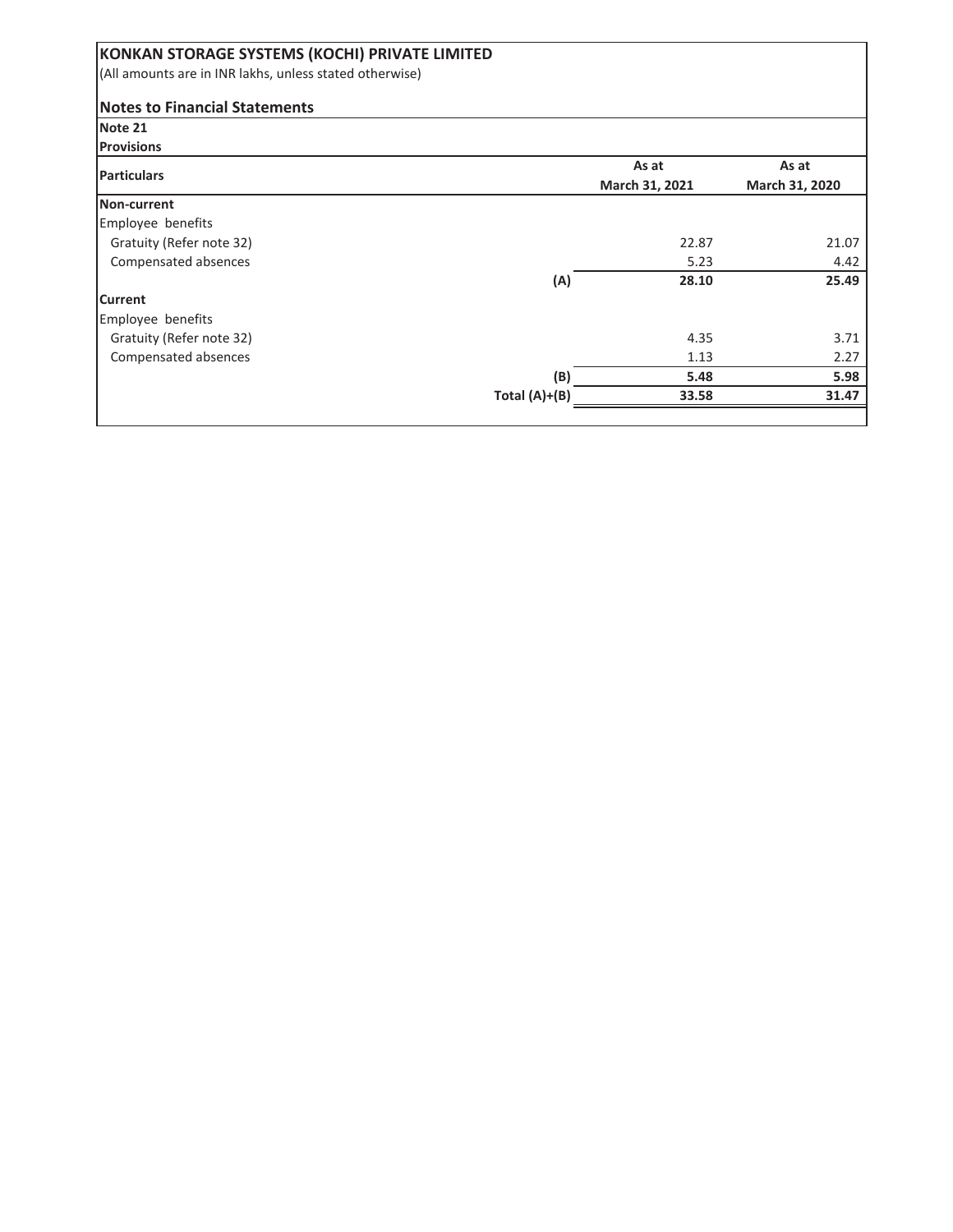(All amounts are in INR lakhs, unless stated otherwise)

## **Notes to Financial Statements**

| <b>Particulars</b>                                                                        | As at          | As at          |
|-------------------------------------------------------------------------------------------|----------------|----------------|
|                                                                                           | March 31, 2021 | March 31, 2020 |
| Note 22                                                                                   |                |                |
| <b>Borrowings</b>                                                                         |                |                |
| <b>Unsecured Loans</b>                                                                    |                |                |
| From related parties                                                                      | 656.26         | 622.46         |
| <b>Total</b>                                                                              | 656.26         | 622.46         |
| Note 23                                                                                   |                |                |
| <b>Other financial liabilities</b>                                                        |                |                |
| Lease Liability                                                                           | 5.19           | 5.06           |
| <b>Total</b>                                                                              | 5.19           | 5.06           |
| Note 24                                                                                   |                |                |
| <b>Trade payables</b>                                                                     |                |                |
| Total outstanding dues of creditors of micro enterprises and small                        |                |                |
| enterprises                                                                               |                |                |
| Total outstanding dues of creditors other than micro enterprises and<br>small enterprises | 66.19          | 27.01          |
| <b>Total</b>                                                                              | 66.19          | 27.01          |
|                                                                                           |                |                |

**Note 24.1 :** The carrying amount of trade payables as at reporting date approximates fair value.

## **Note 24.2 Disclosure for Micro, Small and Medium Enterprises**

On the basis of the information and records available with the Company there are no dues payable to Micro and Small Enterprises. Therefore, disclosures under the Micro, Small and Medium Enterprises Development Act, 2006 are not required.

| Note 25                                |              |       |      |
|----------------------------------------|--------------|-------|------|
| <b>Other financial liabilities</b>     |              |       |      |
| Amount payable under Capital contracts |              |       | 0.23 |
| Lease Liability                        |              | 0.50  | 0.50 |
|                                        | <b>Total</b> | 0.50  | 0.73 |
|                                        |              |       |      |
| Note 26                                |              |       |      |
| <b>Other current liabilities</b>       |              |       |      |
| Advance Storage Rentals                |              | 6.15  |      |
| Advance from customers                 |              | 0.10  | 0.24 |
| Statutory dues                         |              | 4.49  | 7.85 |
|                                        | <b>Total</b> | 10.74 | 8.09 |
|                                        |              |       |      |
|                                        |              |       |      |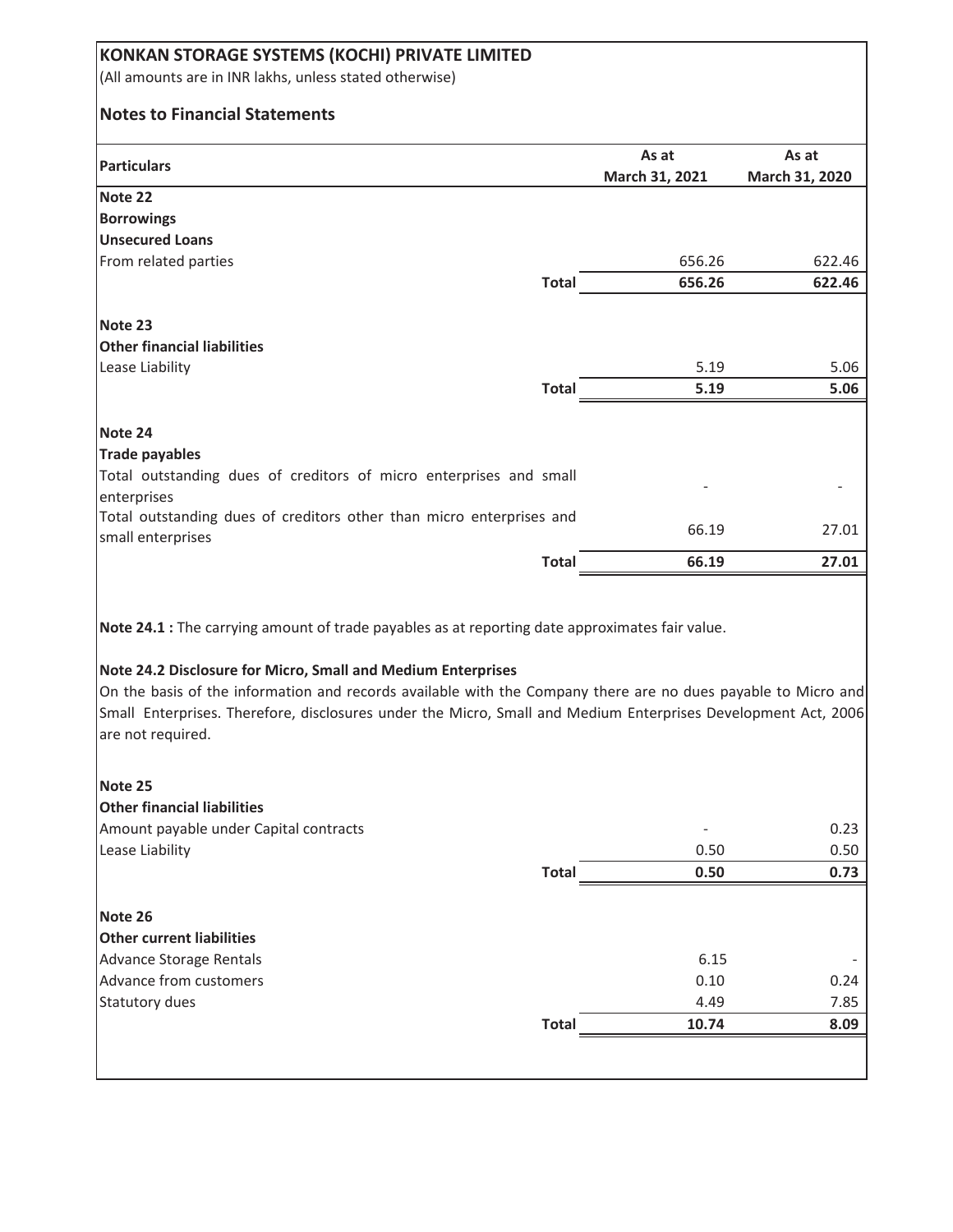(All amounts are in INR lakhs, unless stated otherwise)

## **Notes to Financial Statements**

| <b>Particulars</b>                                                  |              | For the year ended<br>March 31, 2021 | For the year ended<br>March 31, 2020 |
|---------------------------------------------------------------------|--------------|--------------------------------------|--------------------------------------|
| Note 27                                                             |              |                                      |                                      |
| <b>Revenue from operations</b>                                      |              |                                      |                                      |
| Service Revenue:                                                    |              |                                      |                                      |
| - Liquid Terminal Division                                          |              | 834.02                               | 580.45                               |
|                                                                     | <b>Total</b> | 834.02                               | 580.45                               |
| Note 28                                                             |              |                                      |                                      |
| <b>Other Income</b>                                                 |              |                                      |                                      |
| Interest income from fixed deposits                                 |              | 4.61                                 | 6.72                                 |
| Interest income from Income Tax Refunds                             |              |                                      | 3.51                                 |
| Other non-operating income                                          |              | 0.12                                 | 0.20                                 |
|                                                                     | <b>Total</b> | 4.73                                 | 10.43                                |
| Note 29                                                             |              |                                      |                                      |
| <b>Employee benefits expense</b>                                    |              |                                      |                                      |
| Salaries, Wages & Bonus                                             |              | 120.50                               | 113.94                               |
|                                                                     |              | 5.59                                 | 5.40                                 |
| Contribution to provident and other funds<br>Staff welfare expenses |              | 8.98                                 | 8.26                                 |
|                                                                     | <b>Total</b> | 135.07                               | 127.60                               |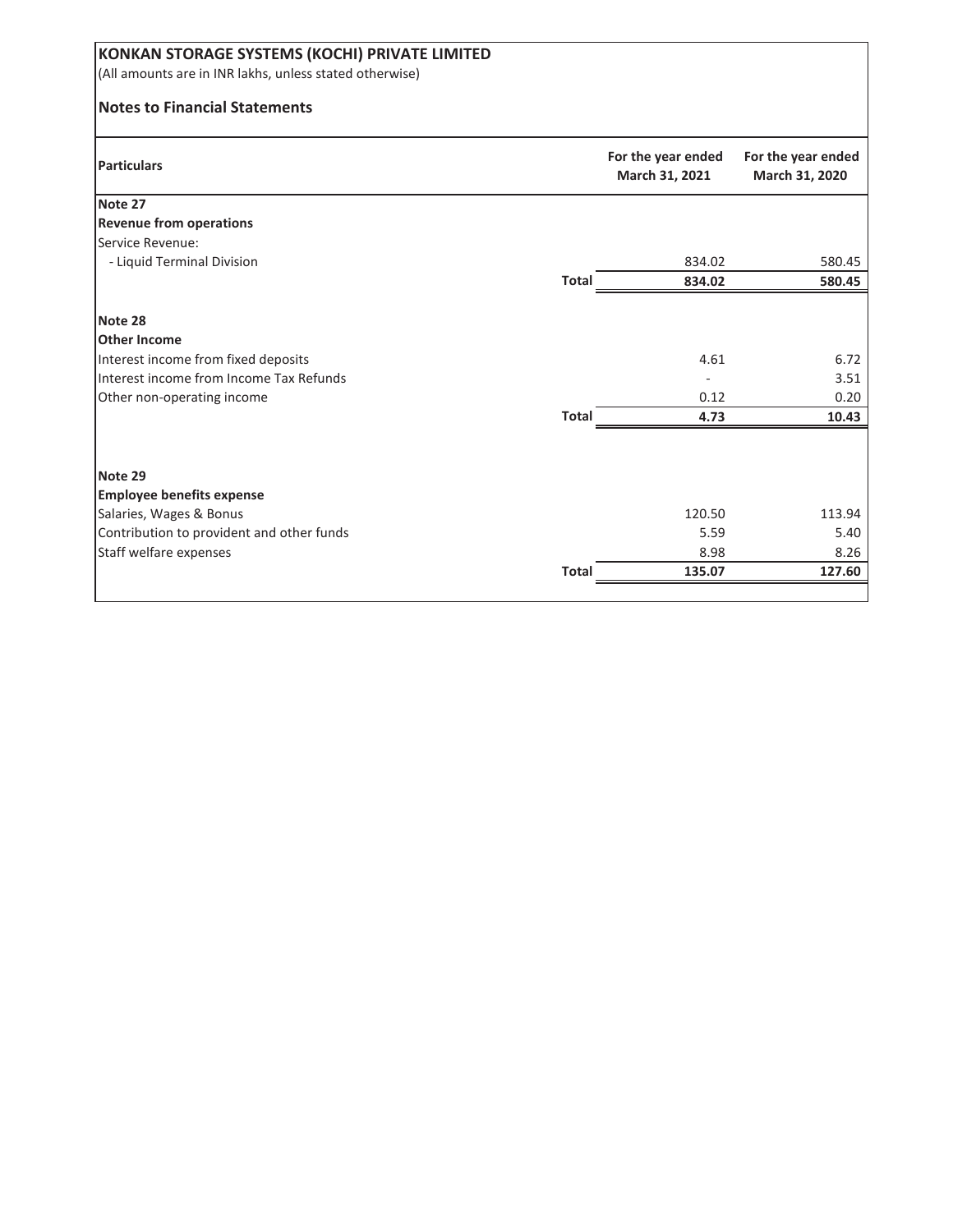| KONKAN STORAGE SYSTEMS (KOCHI) PRIVATE LIMITED                              |              |                                      |                                      |
|-----------------------------------------------------------------------------|--------------|--------------------------------------|--------------------------------------|
| (All amounts are in INR lakhs, unless stated otherwise)                     |              |                                      |                                      |
| <b>Notes to Financial Statements</b>                                        |              |                                      |                                      |
| <b>Particulars</b>                                                          |              | For the year ended<br>March 31, 2021 | For the year ended<br>March 31, 2020 |
| Note 30                                                                     |              |                                      |                                      |
| <b>Finance costs</b>                                                        |              |                                      |                                      |
| Interest on borrowings                                                      |              | 56.24                                | 60.76                                |
| Interest on lease liability                                                 |              | 0.47                                 | 0.47                                 |
| Other borrowing costs                                                       |              | 0.42                                 | 0.43                                 |
|                                                                             | Total        | 57.13                                | 61.66                                |
| Note 31                                                                     |              |                                      |                                      |
| <b>Other expenses</b>                                                       |              |                                      |                                      |
| Rent                                                                        |              |                                      | 0.14                                 |
| Lease Rentals                                                               |              |                                      |                                      |
| Rates and taxes                                                             |              | 3.42                                 | 3.79                                 |
| Professional fees (Refer Note 31.1)                                         |              | 63.43                                | 63.04                                |
| <b>Printing and Stationery</b>                                              |              | 0.98                                 | 1.21                                 |
| <b>Traveling expenses</b>                                                   |              | 6.40                                 | 5.37                                 |
| <b>Communication Expenses</b>                                               |              | 2.68                                 | 3.00                                 |
| Labour and Other Charges                                                    |              | 23.19                                | 19.13                                |
| <b>Water Charges</b>                                                        |              |                                      | 1.00                                 |
| Way Leave Fees                                                              |              | 16.69                                | 16.36                                |
| <b>Directors' Sitting Fees</b>                                              |              | 4.60                                 | 4.40                                 |
| <b>Electricity expenses</b>                                                 |              | 15.35                                | 15.40                                |
| Consumables                                                                 |              | 13.01                                | 9.92                                 |
| Repair- Buildings                                                           |              |                                      | 0.99                                 |
| Repair- Machinery                                                           |              | 2.26                                 | 9.74                                 |
| Repair-Others                                                               |              | 13.61                                | 11.78                                |
| Insurance                                                                   |              | 18.21                                | 25.64                                |
| Donation                                                                    |              | 0.51                                 | 0.10                                 |
| Provision for doubtful debts                                                |              | 9.68                                 | 0.19                                 |
| Miscellaneous operating expenses                                            |              | 29.62                                | 29.38                                |
|                                                                             | <b>Total</b> | 223.64                               | 220.58                               |
| <b>Note 31.1</b>                                                            |              |                                      |                                      |
| <b>Payment to auditors (Excluding Goods and Services Tax)</b>               |              |                                      |                                      |
| (a) As Auditors                                                             |              | 2.00                                 | 2.00                                 |
| (b) For Other services - Limited Review, Certification Work and Tax matters |              | 3.00                                 | 2.95                                 |
|                                                                             | Total        | 5.00                                 | 4.95                                 |
|                                                                             |              |                                      |                                      |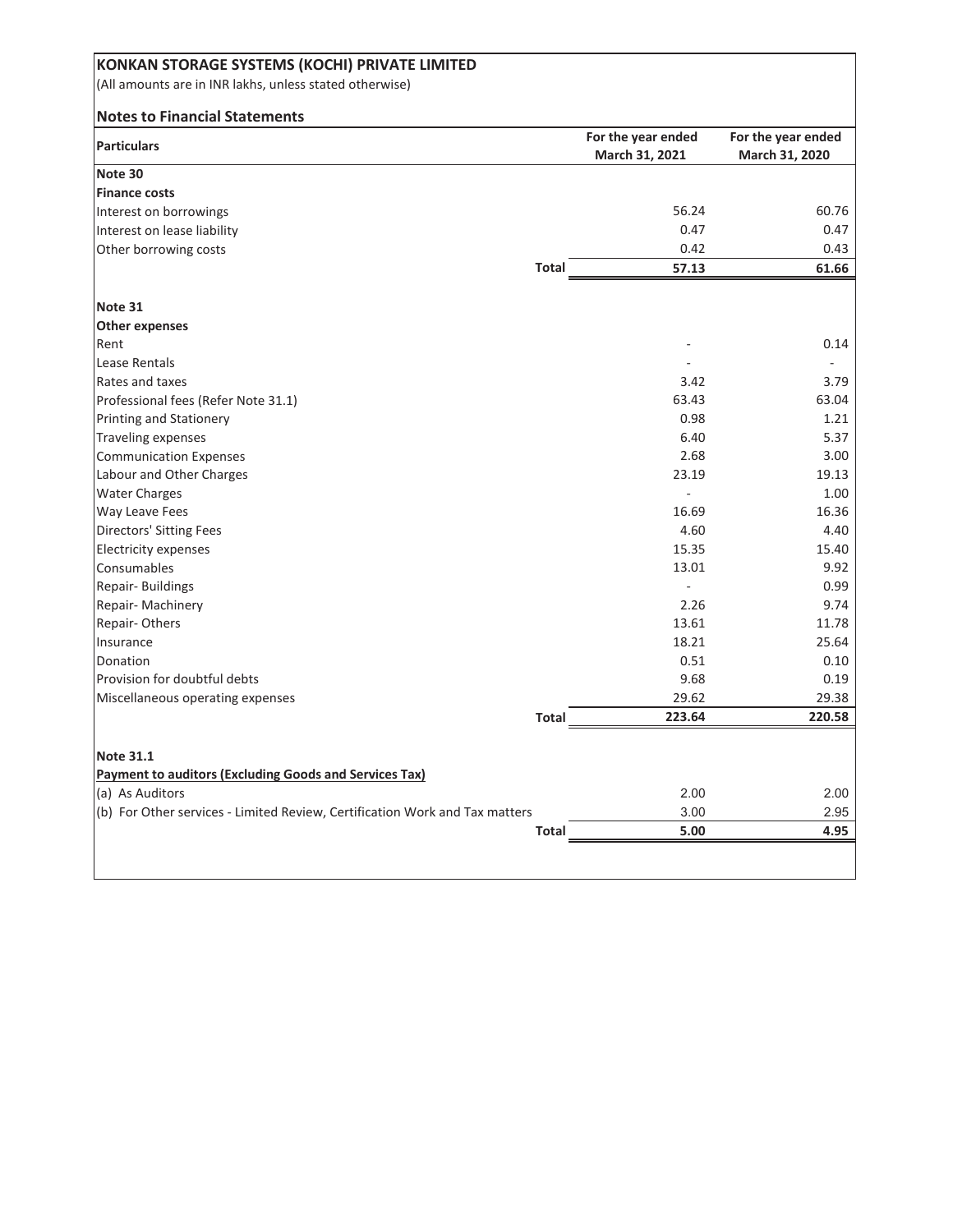(All amounts are in INR lakhs, unless stated otherwise)

## **Notes to Financial Statements**

**Note 32 Employee Benefits**

#### **Defined contribution plan**

The Company makes provident fund contributions to defined contribution retirement benefit plans for eligible employees. Under the schemes, the Company is required to contribute a specified percentage / fixed amount of the payroll costs to fund the benefits. The contributions as specified under the law are paid to the provident fund set up by the government authority. The contribution made in current year to provident fund is Rs. 5.59 Lakhs (Previous year Rs. 5.40 Lakhs)

## **Defined benefit plan - Gratuity(Non-Funded)**

The Company has non funded defined benefit plan for eligible employees. The scheme provides payment to vested employees at retirement, death or on resignation/termination of employment of an amount equivalent to 15 days salary for each completed year of service or part thereof in excess of six months. Vesting occurs upon completion of five years of service.

## **Leave plan**

This scheme provides payment to all eligible employees can carry forward and avail / encash leave as per Companyís rules subject to a maximum accumulation of 90 days in case of privileged leave as per Company's rules.

The present value of the defined benefit plans and the related current service cost were measured using the Projected Unit Credit Method, with actuarial valuations being carried out at each balance sheet date.

The following table sets out unfunded status of the gratuity plan and the amounts recognised in the statement of profit and loss.

| <b>Particulars</b>                    | For the year ended | For the year ended |
|---------------------------------------|--------------------|--------------------|
|                                       | March 31, 2021     | March 31, 2020     |
| Present value of unfunded obligations | 27.22              | 24.78              |
| Net deficit are analysed as:          |                    |                    |
| Assets                                |                    |                    |
| Liabilities                           | 27.22              | 24.78              |
| Of the above net deficit:             |                    |                    |
| Current                               | 4.35               | 3.71               |
| Non-current                           | 22.87              | 21.07              |
|                                       |                    |                    |

#### **Fair value of the plan assets and present value of the defined benefit liabilities**

The amount included in the Balance sheet arising from the Company's obligations and plan assets in respect of its defined benefit schemes is as follows:

| <b>Particulars</b>                        | For the year ended | For the year ended |
|-------------------------------------------|--------------------|--------------------|
|                                           | March 31, 2021     | March 31, 2020     |
| Movement in defined benefit obligations:  |                    |                    |
| At the beginning of the year              | 24.78              | 16.41              |
| Current service cost                      | 2.62               | 1.65               |
| Interest cost                             | 1.41               | 1.10               |
| <b>IRemeasurements:</b>                   |                    |                    |
| Loss from change in financial assumptions | 0.15               | 1.32               |
| <b>Experience adjustments</b>             | (1.74)             | 4.30               |
| Benefits paid                             |                    |                    |
| At the end of the year                    | 27.22              | 24.78              |
|                                           |                    |                    |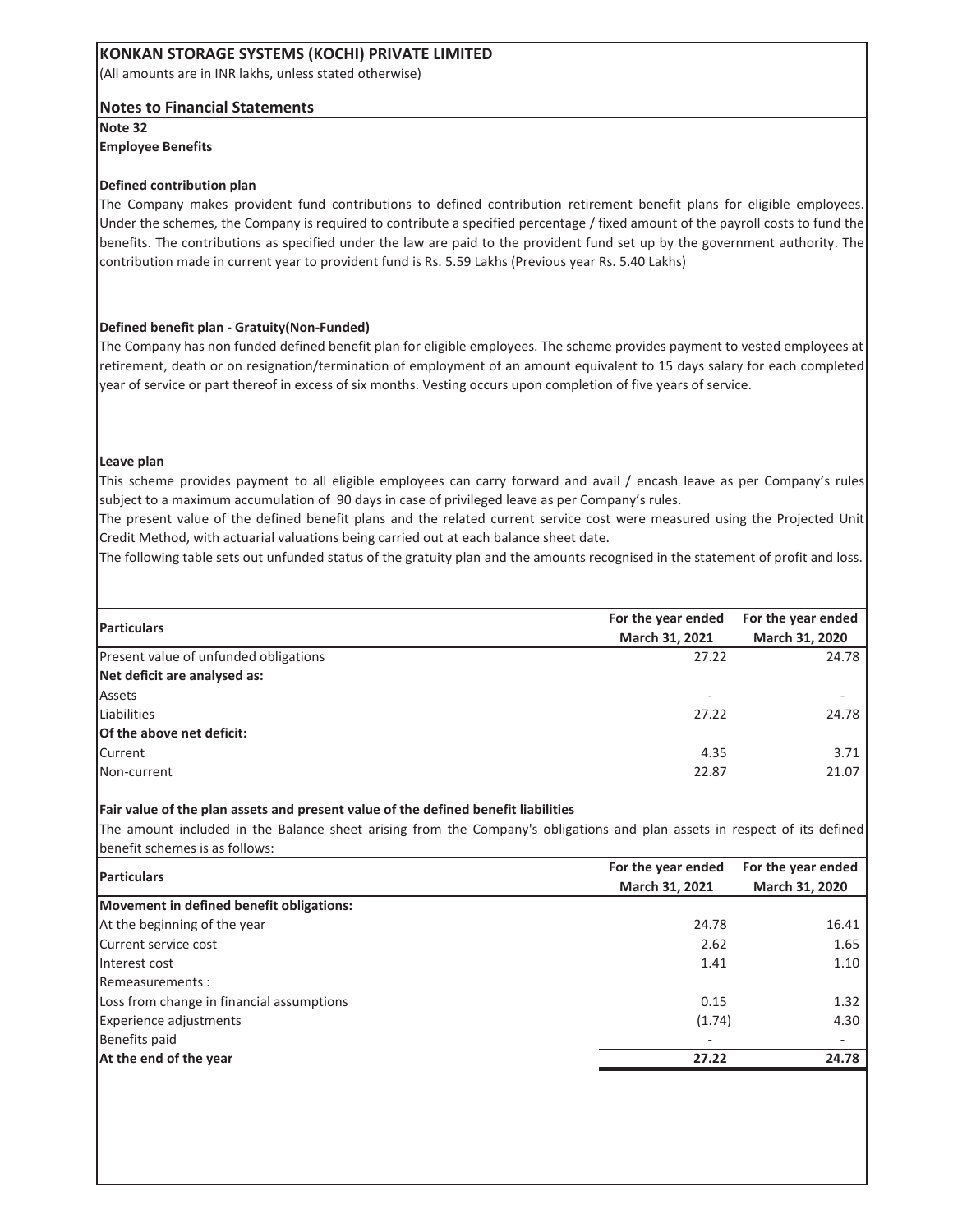(All amounts are in INR lakhs, unless stated otherwise)

## **Notes to Financial Statements**

**Note 32**

## **Employee Benefits**

## **The components of defined benefit plan cost are as follows:**

|                                          | For the year ended | For the year ended |
|------------------------------------------|--------------------|--------------------|
| <b>Particulars</b>                       | March 31, 2021     | March 31, 2020     |
| <b>Recognised in Income Statement</b>    |                    |                    |
| Current service cost                     | 2.62               | 1.65               |
| Interest cost                            | 1.41               | 1.10               |
| <b>Total</b>                             | 4.03               | 2.75               |
| Recognised in Other Comprehensive Income |                    |                    |
| Remeasurement of net defined benefit     | (1.59)             | 5.62               |
| Total                                    | (1.59)             | 5.62               |

The principal actuarial assumptions used for estimating the Companyís benefit obligations are set out below (on a weighted average basis):

| <b>Particulars</b>           | As at              | As at                 |
|------------------------------|--------------------|-----------------------|
|                              | March 31, 2021     | <b>March 31, 2020</b> |
| Rate of increase in salaries | 6.00%              | 6.00%                 |
| Discount rate                | 6.05%              | 6.15%                 |
| <b>Attrition Rate</b>        | 6% to 19%          | 6% to 19%             |
| <b>Mortality tables</b>      | IALM (2012-14) Ult | IALM (2012-14) Ult    |

#### **Notes:**

#### **1. Discount rate**

The discount rate is based on the prevailing market yields of Indian government securities for the estimated term of the obligations.

## **2. Salary escalation rate**

The estimates of future salary increases considered takes into account the inflation, seniority, promotion and other relevant factors.

3. Assumptions regarding future mortality experience are set in accordance with the statistics published by the Life Insurance Corporation of India.

## **Sensitivity of the defined benefit obligation :**

| <b>Particulars</b>           | <b>Change in Assumption</b> | <b>Effect of Gratuity Obligation</b><br>(Liability) |                |
|------------------------------|-----------------------------|-----------------------------------------------------|----------------|
|                              |                             | As at                                               | As at          |
|                              |                             | March 31, 2021                                      | March 31, 2020 |
| Discount rate                | Minus 50 basis points       | 28.02                                               | 25.57          |
| Discount rate                | Plus 50 basis points        | (26.46)                                             | (24.03)        |
| Rate of increase in salaries | Minus 50 basis points       | 26.46                                               | 24.03          |
| Rate of increase in salaries | Plus 50 basis points        | (28.02)                                             | (25.57)        |

The above sensitivity analysis have been calculated to show the movement in defined benefit obligation in isolation and assuming there are no other changes in market conditions at the reporting date. In practice, generally it does not occur. When we change one variable, it affects to others. In calculating the sensitivity, project unit credit method at the end of the reporting period has been applied.

The weighted average duration of the defined benefit obligation is 5.44 years.

The Company makes payment of liabilities from its cash balances whenever liability arises.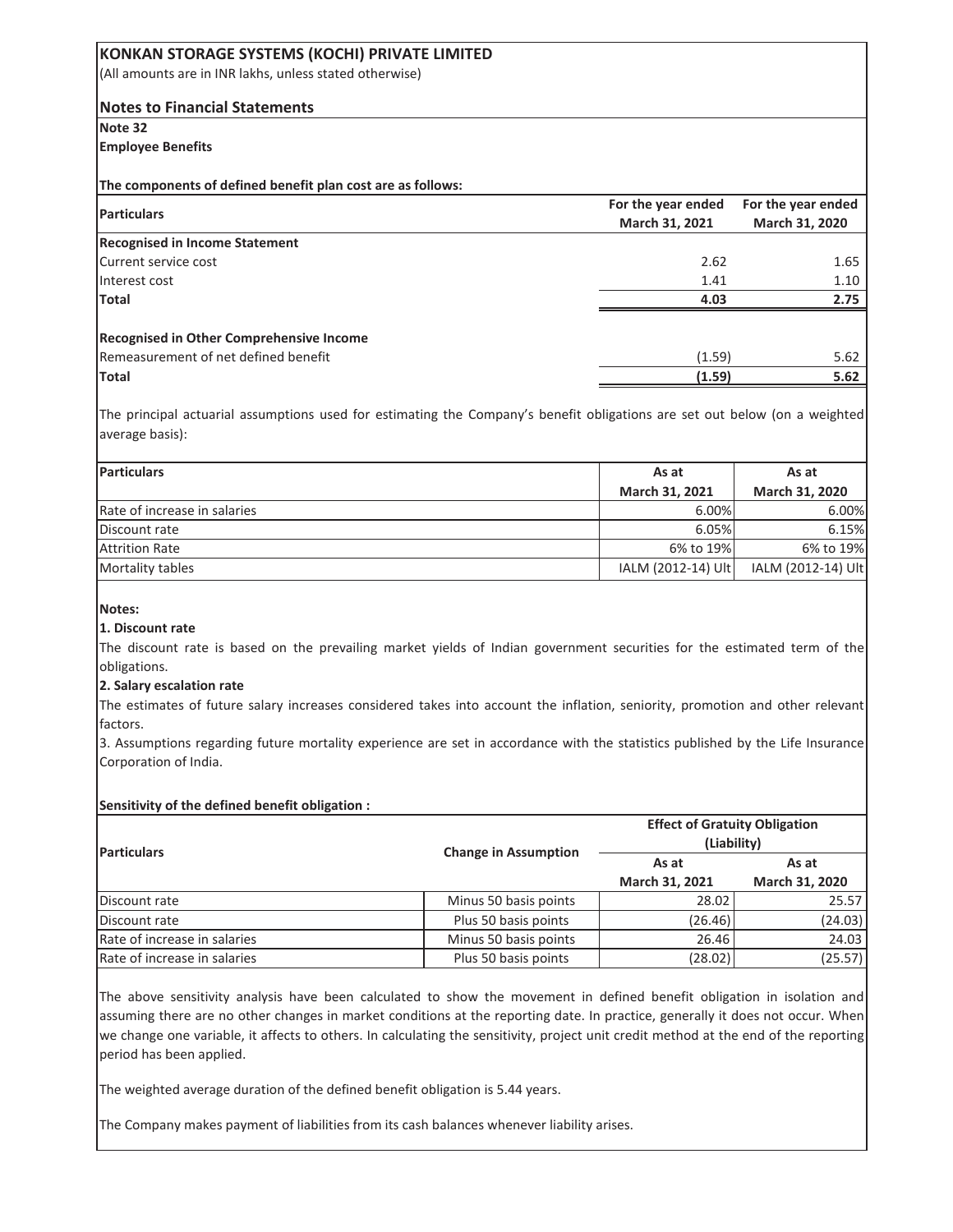(All amounts are in INR lakhs, unless stated otherwise)

## **Notes to Financial Statements**

## **Note 33**

## **Earnings per share**

Basic and diluted earnings per share is calculated by dividing the profit attributable to equity holders of the Company by the weighted average of equity shares outstanding during the year.

| <b>Particulars</b> |                                                                                                                                                                                                                                                                         | For the year ended | For the year ended |
|--------------------|-------------------------------------------------------------------------------------------------------------------------------------------------------------------------------------------------------------------------------------------------------------------------|--------------------|--------------------|
|                    |                                                                                                                                                                                                                                                                         | March 31, 2021     | March 31, 2020     |
|                    | Profit/ (Loss) for basic and diluted earnings per share (Rs. In Lakhs)                                                                                                                                                                                                  | 166.57             | (72.87)            |
|                    | Weighted average number of equity shares                                                                                                                                                                                                                                | 100,000            | 100,000            |
|                    | Basic and diluted earnings per share (Rs.)                                                                                                                                                                                                                              | 166.57             | (72.87)            |
| Note 34            |                                                                                                                                                                                                                                                                         |                    |                    |
|                    | <b>Contingent Liabilities and Commitments</b>                                                                                                                                                                                                                           |                    |                    |
| Sr.                | <b>Particulars</b>                                                                                                                                                                                                                                                      | As at              | As at              |
| No.                |                                                                                                                                                                                                                                                                         | March 31, 2021     | March 31, 2020     |
| 1                  | Sales Tax demands disputed by the Company relating to                                                                                                                                                                                                                   |                    |                    |
|                    | disallowances.                                                                                                                                                                                                                                                          | 292.81             | 301.59             |
| 2                  | Claims against the Company not acknowledged as debts                                                                                                                                                                                                                    | 65.78              | 65.78              |
|                    | Note: Future cash outflows in respect of above matters is determinable only on receipt of judgement/ decisions pending<br>at various authorities. However, the Company is hopeful of succeeding and as such does not expect any significant liability<br>to crystalise. |                    |                    |
| 3                  | Estimated amount of contracts remaining to be executed on                                                                                                                                                                                                               |                    |                    |
|                    | Capital Account and not provided for (Net of Capital Advances)                                                                                                                                                                                                          |                    | 0.23               |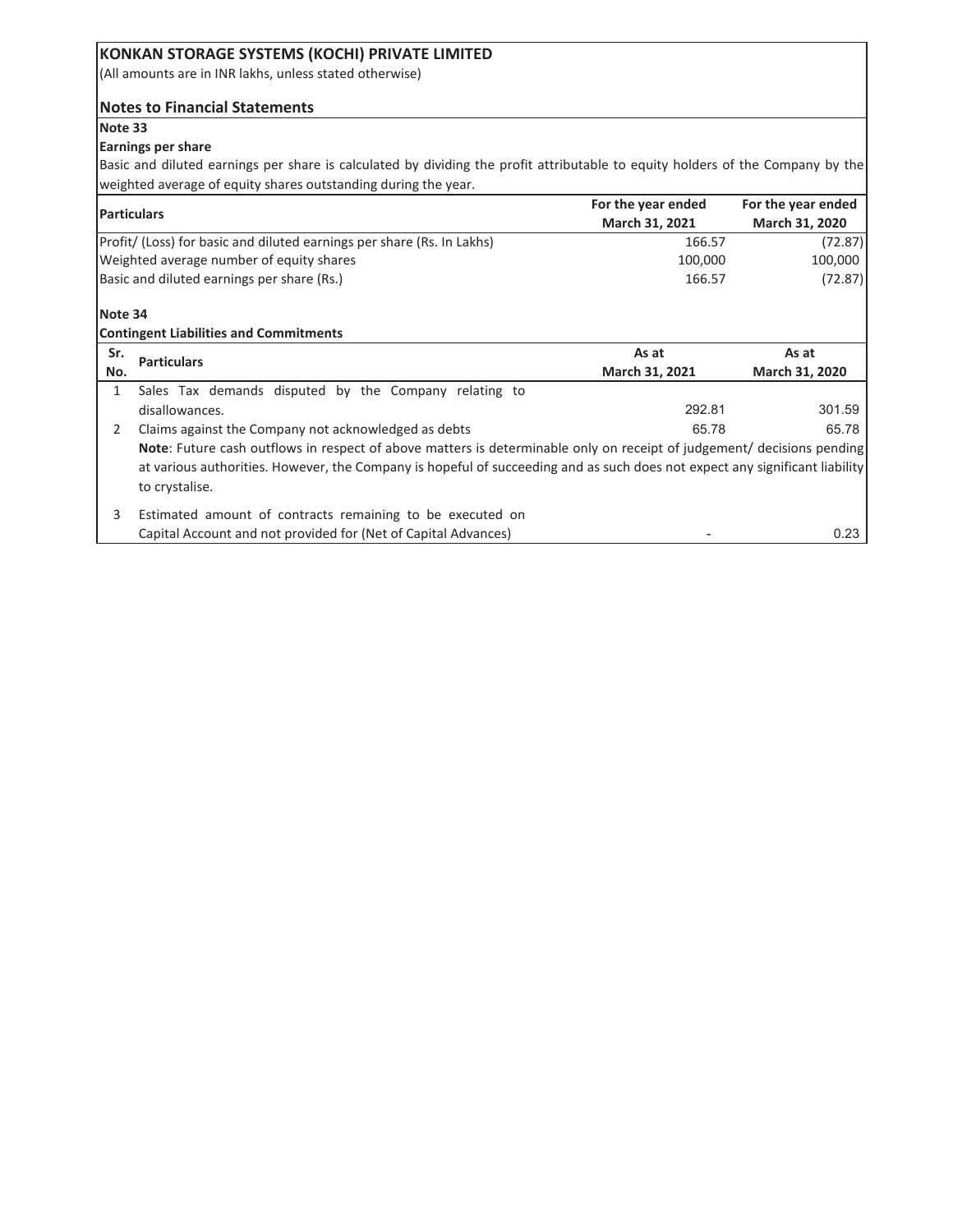**(All amounts are in INR lakhs, unless stated otherwise)**

## **Notes to Financial Statements**

## **Note 35**

**Related party disclosures:**

a) Names of related parties and description of relationship where control exists

| Name of the Related Party | Relationship           |
|---------------------------|------------------------|
| Aegis Logistics Limited   | <b>Holding Company</b> |

b) Name of related parties with whom transactions taken placed

| Name of the Related Party           | Relationship             |
|-------------------------------------|--------------------------|
| Sea Lord Containers Limited         | <b>Fellow Subsidiary</b> |
| Aegis Logistics Limited             | <b>Holding Company</b>   |
| K S Nagpal (Non Executive Director) | Key management personnel |

c) Details of transactions with related parties:

| Name of the related party                      | Relationship             | March 31, 2021 | March 31, 2020 |
|------------------------------------------------|--------------------------|----------------|----------------|
| <b>Sea Lord Containers Limited</b>             | <b>Fellow Subsidiary</b> |                |                |
| Redemption of preference shares                |                          | 100.00         | 400.00         |
| Interest expenses                              |                          | 56.24          | 57.38          |
| Closing balances as at the year end - (Credit) |                          | (656.26)       | (622.46)       |
| <b>Aegis Logistics Limited</b>                 | <b>Holding Company</b>   |                |                |
| Reimbursement of expenses                      |                          | 3.30           | 16.14          |
| Purchases                                      |                          | 14.04          |                |
| Loan                                           |                          |                | 2.00           |
| Closing balances as at the year end - (Credit) |                          | (16.57)        |                |
| K S Nagpal (Non Executive Director)            | Key management personnel |                |                |
| <b>Director Sitting Fees</b>                   |                          | 4.60           | 4.40           |

d) Compensation of key management personnel of the Company:

| <b>Particulars</b>                             | <b>March 31, 2021</b> | <b>March 31, 2020</b> |
|------------------------------------------------|-----------------------|-----------------------|
|                                                |                       |                       |
| Short-term employee benefits                   | 4.60                  | 4.40                  |
| Total compensation to key managerial personnel | 4.60                  | 4.40                  |

Notes:

1. There are no provisions for doubtful debts or amounts written off or written back in respect of debts due from/ to related parties.

2. All related party contracts / arrangements have been entered on arms' length basis.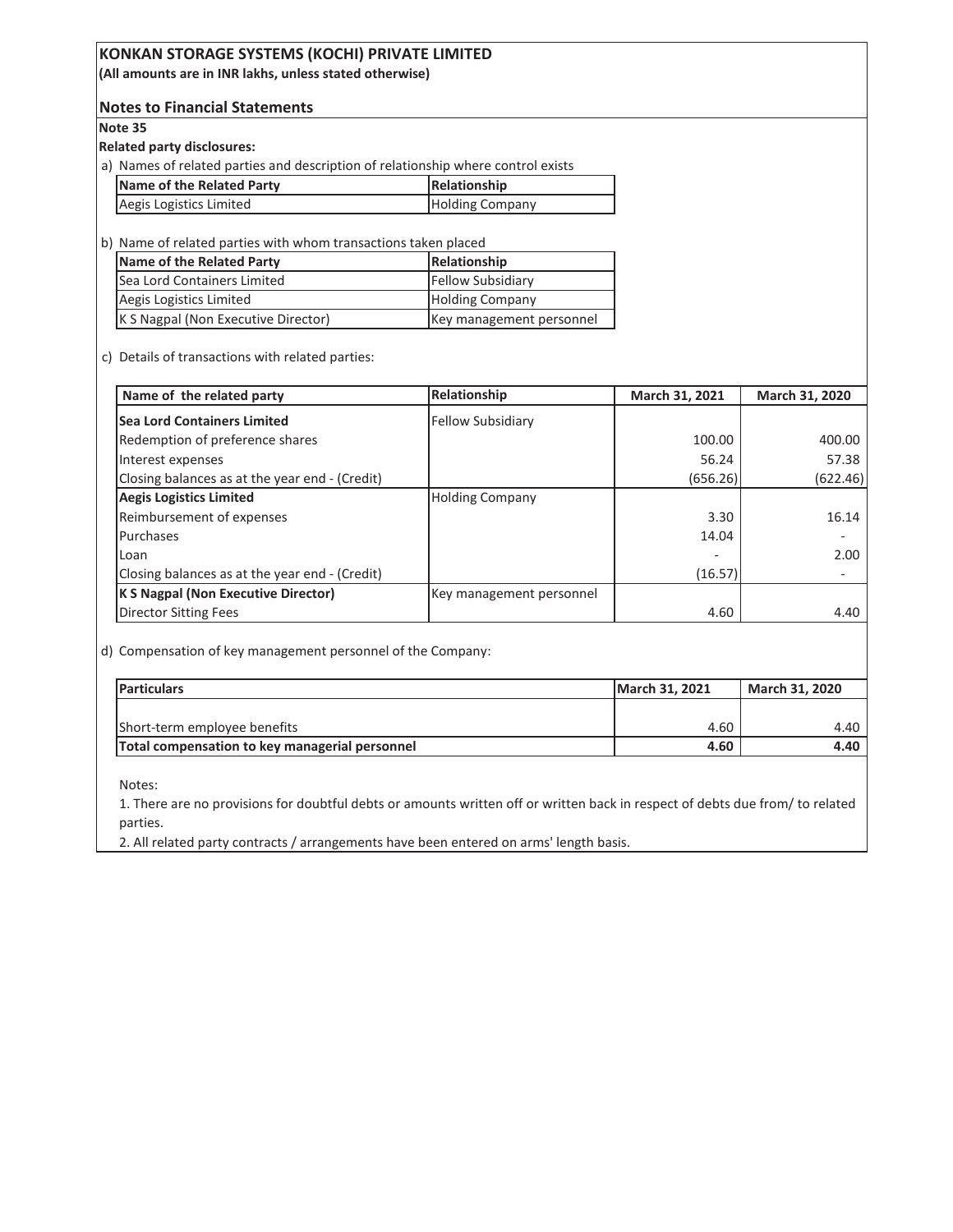(All amounts are in INR lakhs, unless stated otherwise)

## **Notes to Financial Statements**

## **Note 36**

**Segment reporting**

## a) **Segment information for primary reporting (by business segment)**

The Company has only one reportable business segment i.e providing Infrastructure facilities such as storage & terminalling facility for Oil, Chemical & Petroleum products. Hence information for primary business segement is not given. Since the Company does not have more than one business segment, no separate disclosure for segment information is required to be made.

## b) **Segment information for secondary segment reporting (by geographical segment)**

In view of the fact that customers of the Company are located in India and there being no other significant revenue from customers outside India, there is no reportable geographical information.

c) Segment revenue reported represents revenue generated from external Customers.

## d) Single Customer who contributed 10% or more of the revenue for the year are:

| l Customer        | For the year ended<br>March 31, 2021 | For the year ended<br>March 31, 2020 |  |  |
|-------------------|--------------------------------------|--------------------------------------|--|--|
| Customer 1        | 37%                                  | 42%                                  |  |  |
| <b>Customer 2</b> | 23%                                  | 29%                                  |  |  |
| Customer 3        | 13%                                  | 17%                                  |  |  |
| Customer 4        | 11%                                  | 9%                                   |  |  |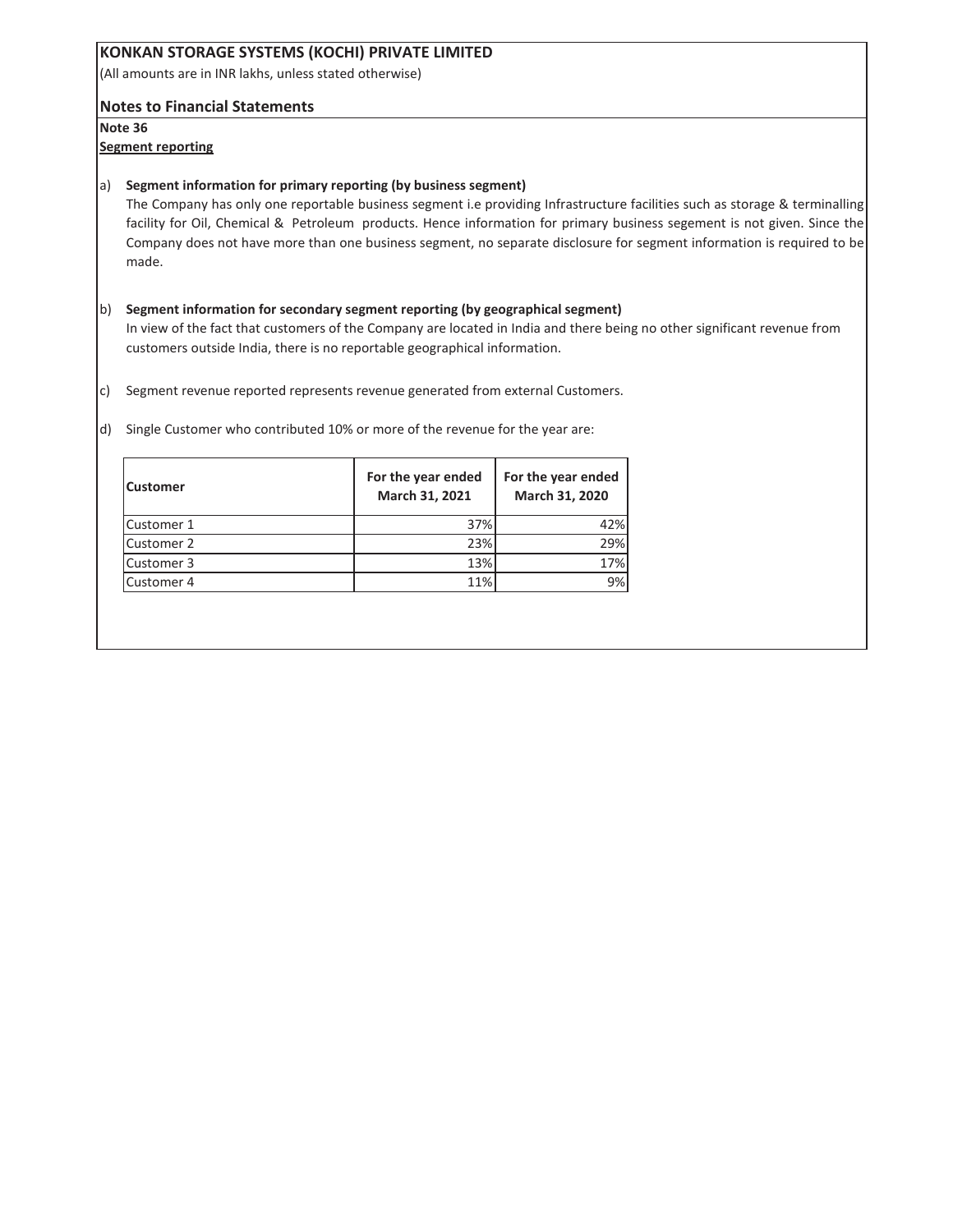(All amounts are in INR lakhs, unless stated otherwise)

## **Notes to Financial Statements**

**Note 37**

Г

#### **Lease Transaction - IND AS 116**

Effective April 1, 2019, the Company has adopted Ind AS 116 "Leases" and applied the standard to all lease contracts existing on April 1, 2019 using modified retrospective method. Accordingly, the Company has not restated comparative information, instead, the cumulative effect of initially applying this standard has been recognised as an adjustment to the opening balance of retained earnings as on 1st April, 2019. The Company recorded the lease liability at the present value of the lease payments discounted at the incremental borrowing rate and right-of-use assets at its carrying amount as if the Standard had been applied since the commencement date, but discounted using the lessee's incremental borrowing rate at the date of initial application.

On the date of initial application i.e. April 1, 2019, the adoption of the new standard resulted in recognition of right-of-use asset of Rs. 2.63 lakhs and a corresponding lease liability of Rs. 5.42 lakhs by adjusting retained earnings net of taxes of Rs 2.02 lakh (net of deferred tax) as at April 1, 2019. The discount rate applied to lease liabilities as at April 1, 2019 is 8.70%.

Following are the changes in the carry value of the right of use assets:

|                                 | <b>Gross Block</b>        |                          |                   |                            | <b>Accumulated Depreciation</b> |                        |                          |                            | <b>Net Block</b>           |
|---------------------------------|---------------------------|--------------------------|-------------------|----------------------------|---------------------------------|------------------------|--------------------------|----------------------------|----------------------------|
| Category of<br><b>ROU</b> asset | As at<br>April 1,<br>2020 | <b>Additions</b>         | <b>Deductions</b> | As at<br>March 31.<br>2021 | As at<br>April 1, 2020          | Charge for<br>the year | <b>Deductions</b>        | As at<br>March 31,<br>2021 | As at<br>March 31,<br>2021 |
| Land                            | 490.23                    |                          |                   | 490.23                     | 31.27                           | 31.27                  |                          | 62.54                      | 427.69                     |
| Total                           | 490.23                    | $\overline{\phantom{0}}$ |                   | 490.23                     | 31.27                           | 31.27                  | $\overline{\phantom{0}}$ | 62.54                      | 427.69                     |

|                                 | <b>Gross Block</b>        |                  |                          |                            | <b>Accumulated Depreciation</b> |                        |                   |                           | <b>Net Block</b>           |
|---------------------------------|---------------------------|------------------|--------------------------|----------------------------|---------------------------------|------------------------|-------------------|---------------------------|----------------------------|
| Category of<br><b>ROU</b> asset | As at<br>April 1.<br>2019 | <b>Additions</b> | <b>Deductions</b>        | As at<br>March 31.<br>2020 | Upto<br>March 31,<br>2019       | Charge for<br>the year | <b>Deductions</b> | Upto<br>March 31.<br>2020 | As at<br>March 31,<br>2020 |
| Land                            |                           | 490.23           |                          | 490.23                     |                                 | 31.27                  |                   | 31.27                     | 458.96                     |
| Total                           | $\overline{\phantom{a}}$  | 490.23           | $\overline{\phantom{0}}$ | 490.23                     | -                               | 31.27                  |                   | 31.27                     | 458.96                     |

The aggregate depreciation expenses on ROU assets is included under depreciation and amortization expenses in the Statement of Profit and Loss.

Table showing contractual maturities of lease liabilities undiscounted basis:

| Sr. No. |                      | As at          | As at          |  |  |
|---------|----------------------|----------------|----------------|--|--|
|         | <b>Particulars</b>   | March 31, 2021 | March 31, 2020 |  |  |
| a       | Less than One year   | 0.50           | 0.50           |  |  |
|         | One to Five years    | 2.56           | 2.42           |  |  |
|         | More than Five years | 8.06           |                |  |  |
|         | Total                | 11.12          | 11.62          |  |  |
|         |                      |                |                |  |  |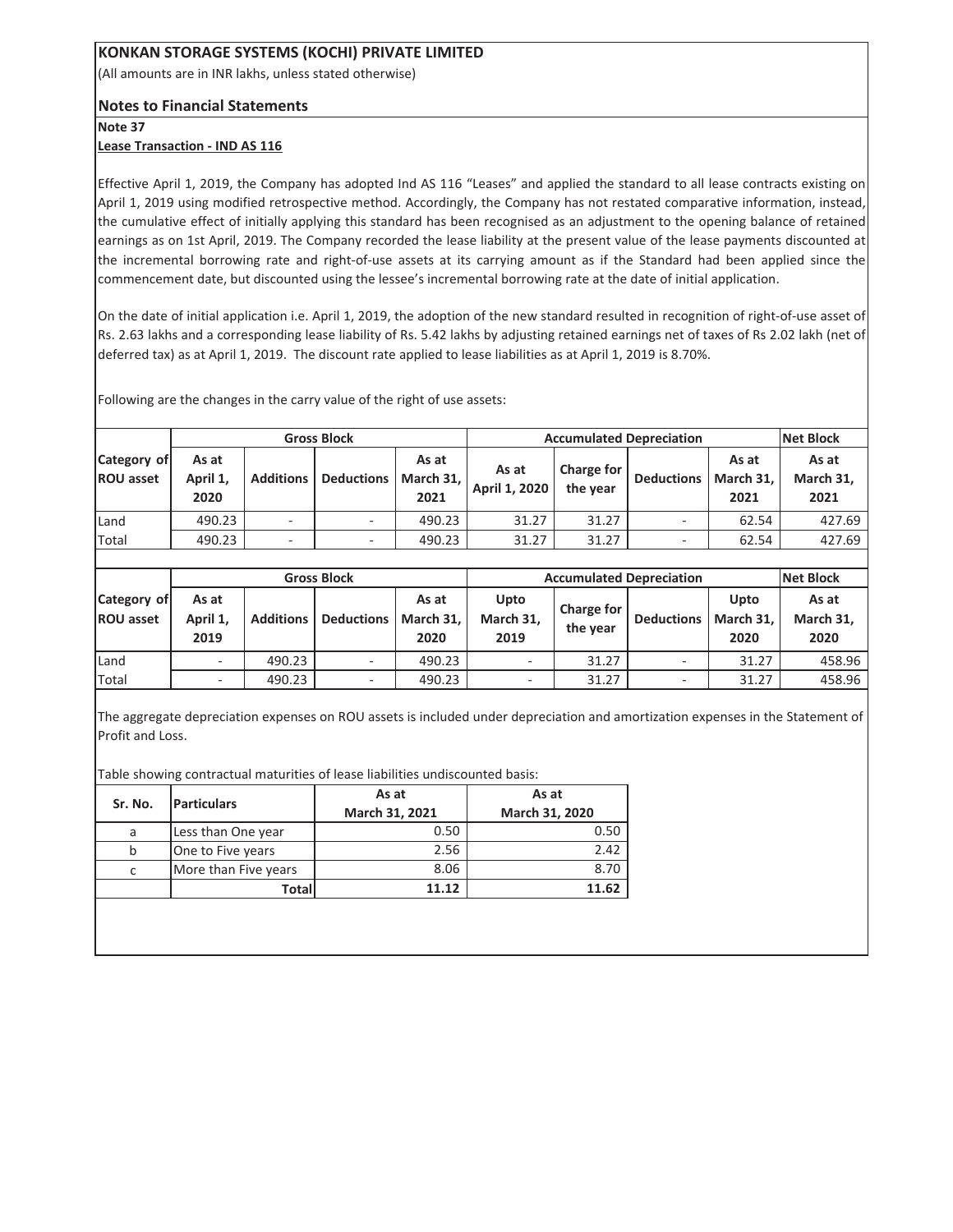(All amounts are in INR lakhs, unless stated otherwise)

## **Notes to Financial Statements**

## **Note 38**

#### **Capital Management**

The Company manages its capital to ensure that entities in the Company will be able to continue as going concerns while maximizing the return to stakeholders through the optimization of the debt and equity balance.

For the purpose of the Company's capital management, capital includes issued capital and other equity reserves . The primary objective of the Companyís Capital Management is to maximize shareholders value. The Company manages its capital structure and makes adjustments in the light of changes in economic environment and the requirements of the financial covenants.

The Company monitors capital using Adjusted net debt to equity ratio. For this purpose, adjusted net debt is defined as total debt less cash and bank balances.

|                                                                               | As at          | As at          |
|-------------------------------------------------------------------------------|----------------|----------------|
|                                                                               | March 31, 2021 | March 31, 2020 |
| Borrowings (long-term and short-term borrowings including current maturities) | 656.26         | 622.46         |
| <b>Gross debt</b>                                                             | 656.26         | 622.46         |
| Less - Cash and cash equivalents                                              | (430.62)       | (71.32)        |
| Less - Other bank deposits                                                    | (2.08)         | (1.96)         |
| Adjusted net debt                                                             | 223.56         | 549.18         |
|                                                                               |                |                |
| Total equity                                                                  | 2,174.49       | 2,084.34       |
| Adjusted net debt to equity ratio                                             | 0.10           | 0.26           |
|                                                                               |                |                |

In order to achieve this overall objective, the Company's capital management, amongst other things, aims to ensure that it meets financial covenants attached to the interest bearing loans and borrowings that define capital structure requirements. Breaches in financial covenants would permit the bank to immediately call loans and borrowings.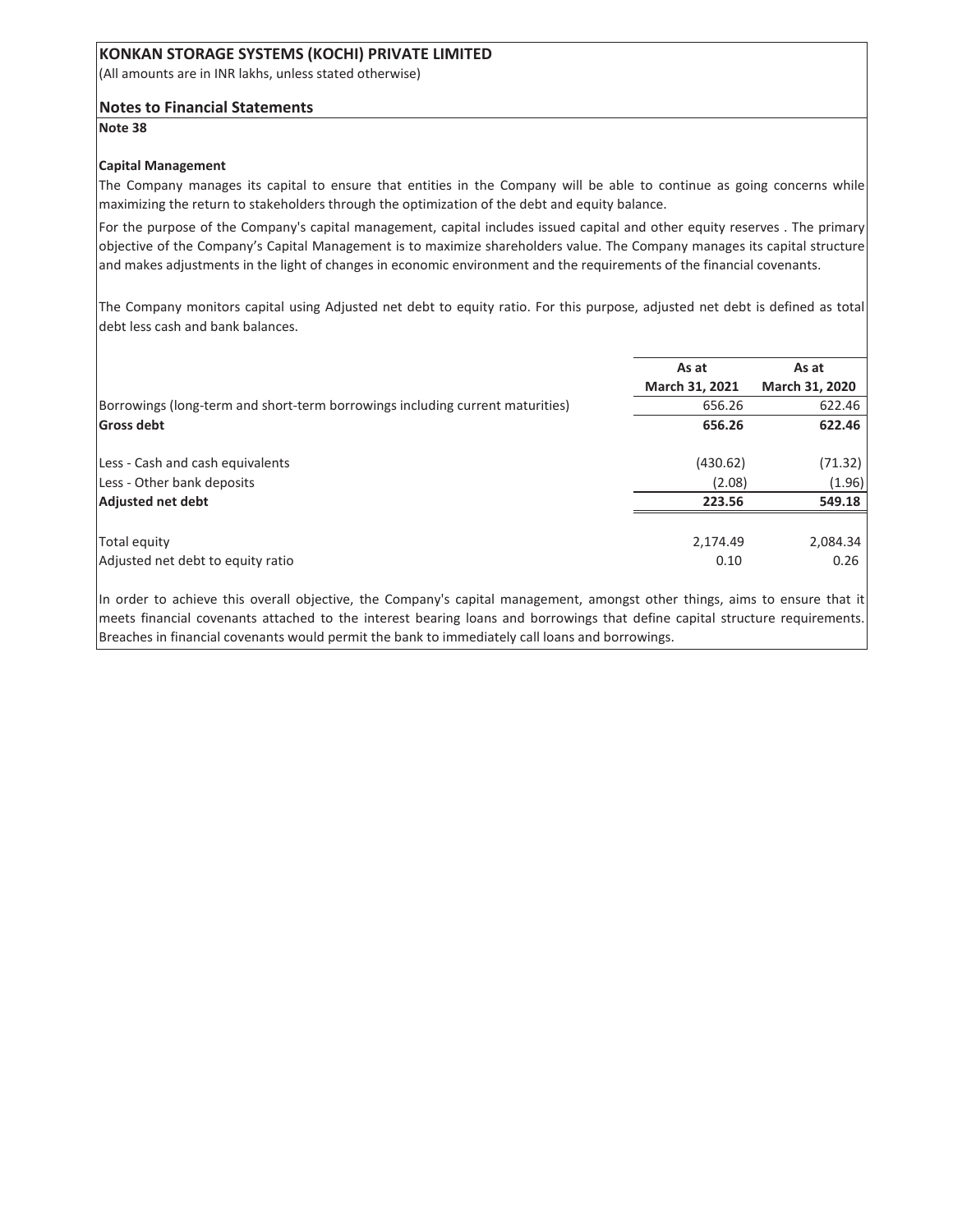(All amounts are in INR lakhs, unless stated otherwise)

## **Notes to Financial Statements**

## **Note 39**

## Financial instruments - Fair values and risk management

Set out below, is a comparison by class of the carrying amounts and fair value of the Company's financial instruments, other than those with carrying amounts that are reasonable approximations of fair values:

## **A. Accounting classification and fair values**

| As at March 31, 2021<br><b>Financial assets</b><br>Cash and cash equivalents<br>Trade receivables<br>Other bank balances |                          | <b>Carrying amount</b>   |              | <b>Fair value</b> |         |                   |       |
|--------------------------------------------------------------------------------------------------------------------------|--------------------------|--------------------------|--------------|-------------------|---------|-------------------|-------|
|                                                                                                                          | <b>FVTPL</b>             | <b>Amortised</b><br>Cost | <b>Total</b> | Level 1           | Level 2 | Level 3           | Total |
|                                                                                                                          |                          |                          |              |                   |         |                   |       |
|                                                                                                                          |                          | 430.62                   | 430.62       |                   |         |                   |       |
|                                                                                                                          | $\overline{\phantom{0}}$ | 201.08                   | 201.08       |                   |         |                   |       |
| Other Non-current financial asset                                                                                        |                          | 38.23                    | 38.23        |                   |         |                   |       |
|                                                                                                                          |                          | 2.08                     | 2.08         |                   |         |                   |       |
|                                                                                                                          |                          | 672.01                   | 672.01       |                   |         |                   |       |
| <b>Financial liabilities</b>                                                                                             |                          |                          |              |                   |         |                   |       |
| Short term borrowings                                                                                                    |                          | 656.26                   | 656.26       |                   |         |                   |       |
| Other financial liabilities                                                                                              |                          | 5.19                     | 5.19         |                   |         |                   |       |
| Trade payables                                                                                                           |                          | 66.19                    | 66.19        |                   |         |                   |       |
| <b>Other Current financial liabilities</b>                                                                               |                          | 0.50                     | 0.50         |                   |         |                   |       |
|                                                                                                                          |                          | 728.14                   | 728.14       |                   |         |                   |       |
|                                                                                                                          |                          | <b>Carrying amount</b>   |              |                   |         | <b>Fair value</b> |       |

|                                     |              | <b>Carrying amount</b>   |              | Fair value                   |         |                          |       |
|-------------------------------------|--------------|--------------------------|--------------|------------------------------|---------|--------------------------|-------|
| As at March 31, 2020                | <b>FVTPL</b> | <b>Amortised</b><br>Cost | <b>Total</b> |                              | Level 2 | Level 3                  | Total |
| <b>Financial assets</b>             |              |                          |              |                              |         |                          |       |
| Cash and cash equivalents           |              | 71.32                    | 71.32        |                              |         |                          |       |
| Trade receivables                   | ۰.           | 211.23                   | 211.23       |                              |         | ٠                        |       |
| Other Non-current financial asset   |              | 38.23                    | 38.23        |                              |         | $\overline{a}$           |       |
| <b>Other Bank balances</b>          |              | 1.96                     | 1.96         |                              |         |                          |       |
|                                     |              | 322.74                   | 322.74       |                              |         |                          |       |
| <b>Financial liabilities</b>        |              |                          |              |                              |         |                          |       |
| Short term borrowings               |              | 622.46                   | 622.46       |                              |         |                          |       |
| Other financial liabilities         |              | 5.06                     | 5.06         |                              |         |                          |       |
| Trade payables                      |              | 27.01                    | 27.01        |                              |         | $\overline{\phantom{0}}$ |       |
| Other Current financial liabilities |              | 0.73                     | 0.73         | $\qquad \qquad \blacksquare$ |         | $\overline{\phantom{0}}$ |       |
|                                     |              | 655.26                   | 655.26       |                              |         |                          |       |
|                                     |              |                          |              |                              |         |                          |       |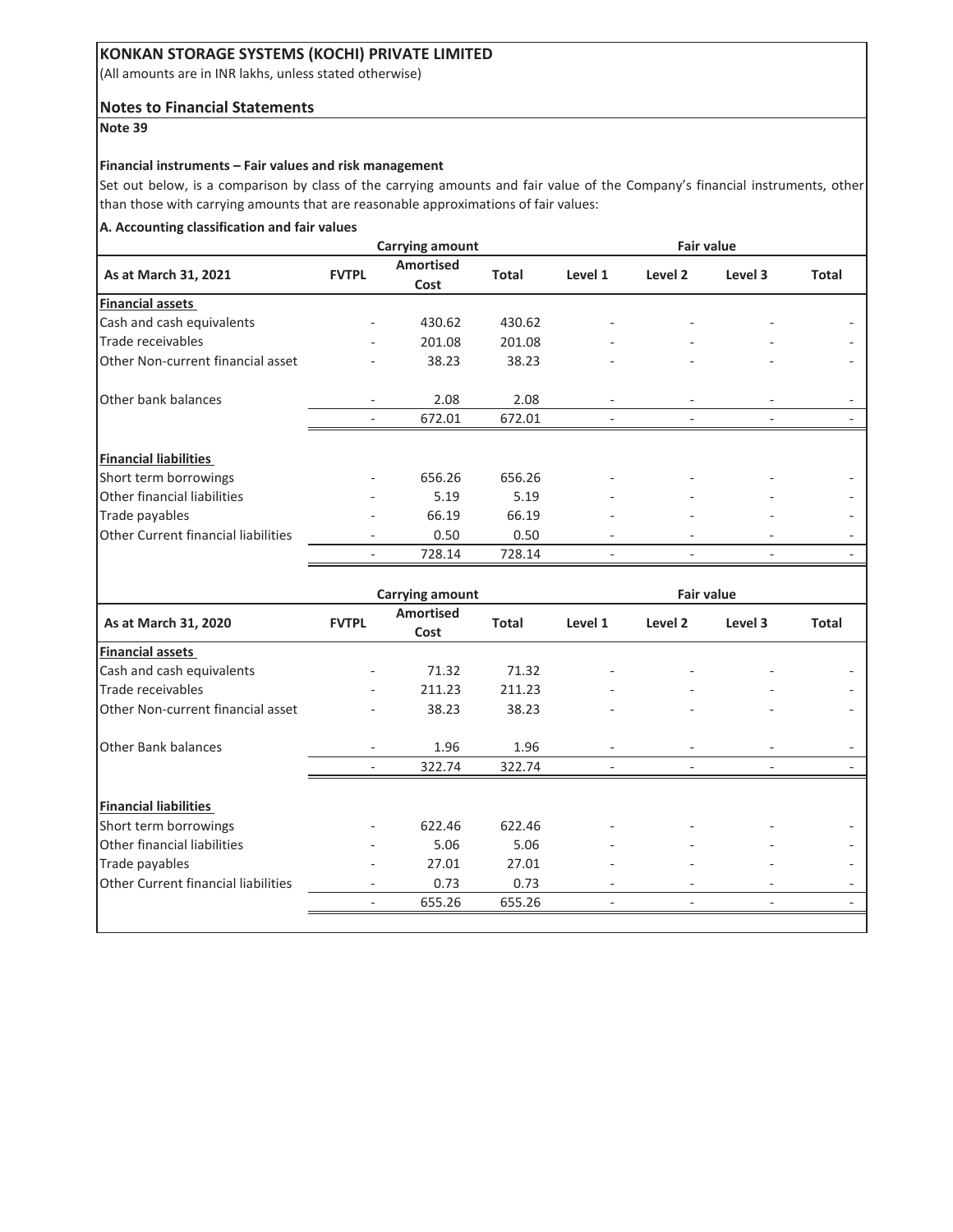(All amounts are in INR lakhs, unless stated otherwise)

## **Notes to Financial Statements**

#### **Note 39**

Financial instruments - Fair values and risk management

#### **B. Financial risk management**

The Company has exposure to the following risks arising from financial instruments:

! Credit risk ;

**Example 1 Liquidity risk**; and

. Market risk (including currency risk and interest rate risk)

#### **i) Risk management framework**

The Board of Directors is responsible for developing and monitoring the Companyís risk management policies.

The Companyís risk management policies are established to identify and analyse the risks faced by the Company, to set appropriate risk limits and controls and to monitor risks and adherence to limits. Risk management policies and systems are reviewed regularly to reflect changes in market conditions and the Companyís activities. The Company, through its training and management standards and procedures, aims to maintain a disciplined and constructive control environment in which all employees understand their roles and obligations.

## **ii) Credit risk**

Credit risk is the risk of financial loss to the Company if a customer or counterparty to a financial instrument fails to meet its contractual obligations, and arises principally from the Company's receivables from customers.

The carrying amount of following financial assets represents the maximum credit exposure.

#### **Trade and other receivables**

The Companyís exposure to credit risk is influenced mainly by the individual characteristics of each customer. However, management also considers the factors that may influence the credit risk of its customer base, including the default risk of the industry and country in which customers operate.

The average credit period on sale of goods ranges from 1 to 180 days. No interest is charged on trade receivables which are overdue. The Company has a credit management policy for customer onboarding, evaluation, credit assessment and setting up of credit limits.

Credit risk on its receivables is recognised on the statement of financial position at the carrying amount of those receivable assets, net of any provisions for doubtful debts. Receivable balances and deposit balances are monitored on a monthly basis with the result that the Company's exposure to bad debts is not considered to be material. The Company reviews the recoverable amount of each individual trade debt at the end of the reporting period to ensure that adequate impairment losses are made for irrecoverable amounts.

## **Impairment**

The ageing of trade and other receivables that were not impaired was as follows:

|                                       | March 31, 2021 | March 31, 2020 |
|---------------------------------------|----------------|----------------|
| Not past due                          | 67.79          | 80.11          |
| Past due 1-180 days                   | 21.87          | 10.06          |
| More than 181 days                    | 111.42         | 121.06         |
| <b>Carrying amount of receivables</b> | 201.08         | 211.23         |

Management believes that the unimpaired amounts that are past due by more than 180 days are collectible in full, based on historical payment behaviour and extensive analysis of customer credit risk, including underlying customers' credit ratings wherever available.

## **iii) Liquidity risk**

Liquidity risk is the risk that the Company will encounter difficulty in meeting the obligations associated with its financial liabilities that are settled by delivering cash or another financial asset. The Company's approach to managing liquidity is to ensure, as far as possible, that it will have sufficient liquidity to meet its liabilities when they are due, under both normal and stressed conditions, without incurring unacceptable losses or risking damage to the Company's reputation.

Ultimate responsibility for liquidity risk rest with the management, which has established an appropriate liquidity risk framework for the management of the Company's short term, medium-term and long term funding and liquidity management requirements. The Company manages liquidity risk by maintaining adequate reserves, banking facilities and reserve borrowing facilities, by continuously monitoring forecast and actual cash flows, and by matching the maturity profiles of financial assets and liabilities.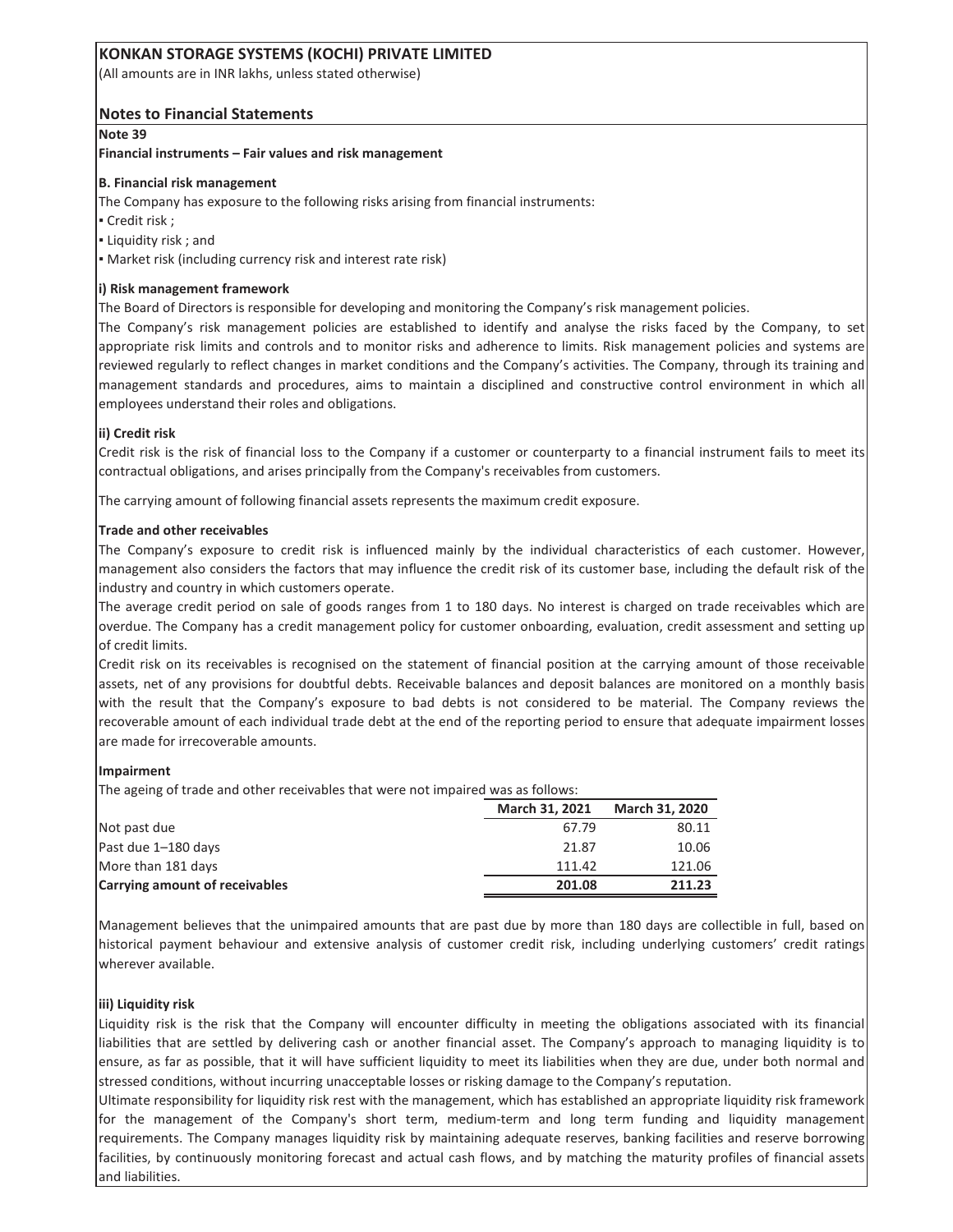(All amounts are in INR lakhs, unless stated otherwise)

## **Notes to Financial Statements**

#### **Note 39**

Financial instruments - Fair values and risk management

## **Exposure to liquidity risk**

The following table details the Companyís remaining contractual maturity for its financial liabilities. The table has been drawn up to reflect the undiscounted cash flows of financial liabilities based on the earliest date on which the Company can be required to

The following are the remaining contractual maturities of financial liabilities at the reporting date. The amounts are gross and undiscounted, and include estimated interest payments and exclude the impact of netting agreements.

|                                         | <b>Contractual cash flows</b> |              |            |           |                          |                      |  |  |
|-----------------------------------------|-------------------------------|--------------|------------|-----------|--------------------------|----------------------|--|--|
| As at March 31, 2021                    | <b>Carrying</b><br>amount     | <b>Total</b> | $0-1$ year | 1-2 years | 2-5 years                | More than 5<br>years |  |  |
| <b>Financial Assets:</b>                |                               |              |            |           |                          |                      |  |  |
| Cash and cash equivalents               | 430.62                        | 430.62       | 430.62     |           |                          |                      |  |  |
| Trade receivables                       | 201.08                        | 201.08       | 201.08     |           |                          |                      |  |  |
| Other Non-current financial asset       | 38.23                         | 38.23        |            |           |                          | 38.23                |  |  |
| Other bank balances                     | 2.08                          | 2.08         | 2.08       | ٠         |                          | ٠                    |  |  |
| Total                                   | 672.01                        | 672.01       | 633.78     |           |                          | 38.23                |  |  |
| Non-derivative financial liabilities    |                               |              |            |           |                          |                      |  |  |
| Non interest bearing                    |                               |              |            |           |                          |                      |  |  |
| Trade payables                          | 66.19                         | 66.19        | 66.19      |           |                          |                      |  |  |
| Unsecured loans from related parties    | 656.26                        |              |            |           | $\overline{\phantom{a}}$ | 656.26               |  |  |
|                                         |                               | 656.26       |            |           |                          |                      |  |  |
| Other non-current financial liabilities | 5.19                          |              | 0.35       | 0.18      | 0.62                     | 4.04                 |  |  |
|                                         |                               | 5.19         |            |           |                          |                      |  |  |
| Other current financial liabilities     | 0.50                          | 0.50         | 0.50       | ٠         | $\overline{\phantom{a}}$ |                      |  |  |
| Sub total                               | 728.14                        | 728.14       | 67.04      | 0.18      | 0.62                     | 660.30               |  |  |
| <b>Total</b>                            | 728.14                        | 728.14       | 67.04      | 0.18      | 0.62                     | 660.30               |  |  |

|                                          |                           | <b>Contractual cash flows</b> |                          |                   |           |                          |
|------------------------------------------|---------------------------|-------------------------------|--------------------------|-------------------|-----------|--------------------------|
| As at March 31, 2020                     | <b>Carrying</b><br>amount | <b>Total</b>                  | $0-1$ year               | 1-2 years         | 2-5 years | More than 5<br>years     |
| <b>Financial Assets:</b>                 |                           |                               |                          |                   |           |                          |
| Cash and cash equivalents                | 71.32                     | 71.32                         | 71.32                    | ٠                 |           | $\overline{\phantom{a}}$ |
| Trade receivables                        | 211.23                    | 211.23                        | 211.23                   | ٠                 |           | $\overline{\phantom{a}}$ |
| <b>Other Non-current financial asset</b> | 38.23                     | 38.23                         | $\overline{\phantom{a}}$ | $\qquad \qquad -$ |           | 38.23                    |
| Other bank balances                      | 1.96                      | 1.96                          | 1.96                     | ۰                 |           |                          |
| Total                                    | 322.74                    | 322.74                        | 284.51                   | $\blacksquare$    |           | 38.23                    |
| Non-derivative financial liabilities     |                           |                               |                          |                   |           |                          |
| Non interest bearing                     |                           |                               |                          |                   |           |                          |
| Trade payables                           | 27.01                     | 27.01                         | 27.01                    |                   |           |                          |
| Unsecured loans from related parties     | 622.46                    | 622.46                        |                          |                   |           | 622.46                   |
| Other non-current financial liabilities  | 5.06                      | 5.06                          | 0.03                     | 0.03              | 0.32      | 4.68                     |
| Other current financial liabilities      | 0.73                      | 0.73                          | 0.73                     |                   |           | $\overline{\phantom{a}}$ |
| Sub total                                | 655.26                    | 655.26                        | 27.77                    | 0.03              | 0.32      | 627.14                   |
| <b>Total</b>                             | 655.26                    | 655.26                        | 27.77                    | 0.03              | 0.32      | 627.14                   |

The gross inflows/(outflows) disclosed in the above table represent the contractual undiscounted cash flows relating to financial liabilities held for risk management purposes and which are not usually closed out before contractual maturity.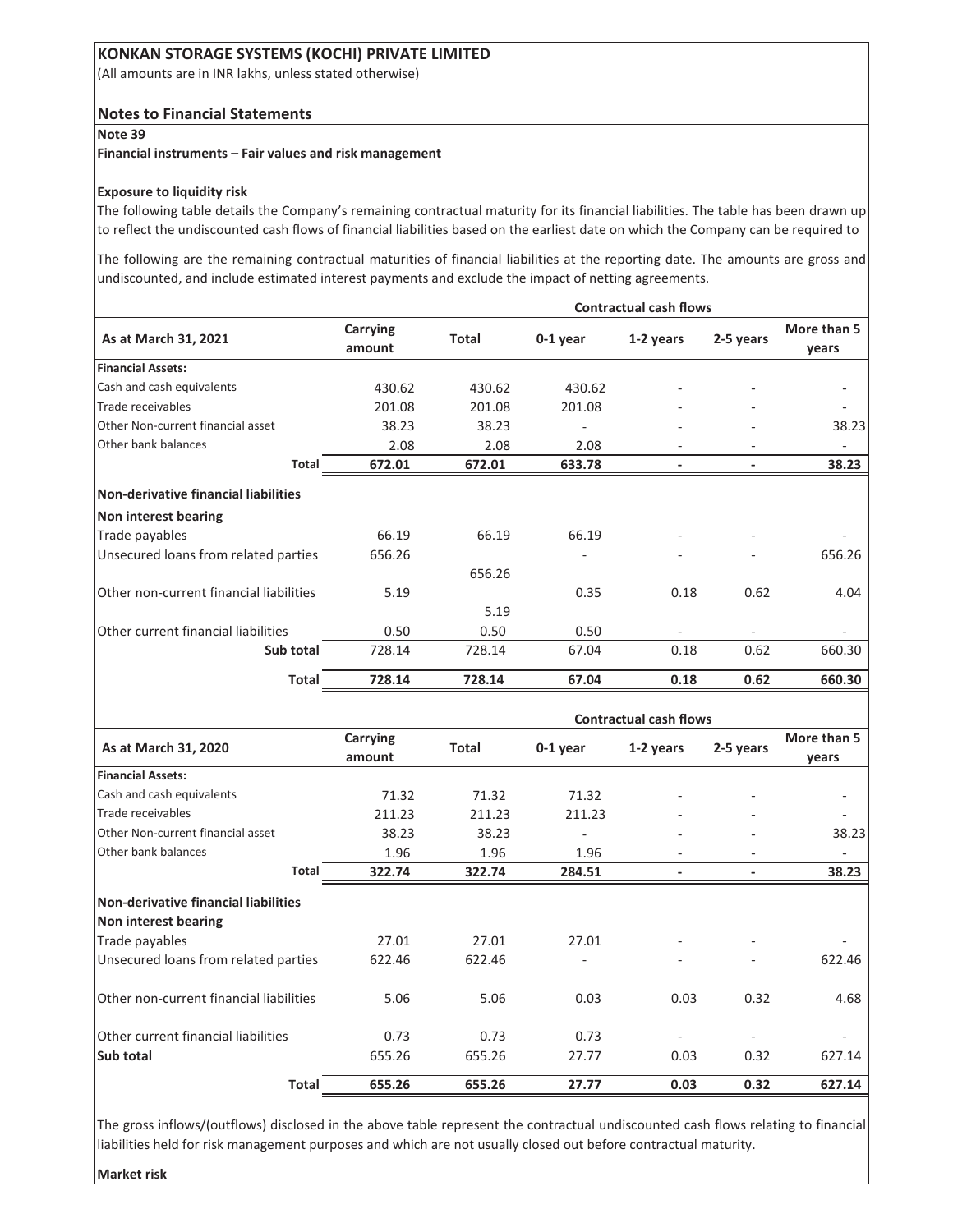(All amounts are in INR lakhs, unless stated otherwise)

## **Notes to Financial Statements**

## **Note 39**

## **Financial instruments - Fair values and risk management**

The Company does not have any significant Market Risk.

**Currency risk**

The Company does not have any significant Currency Risk.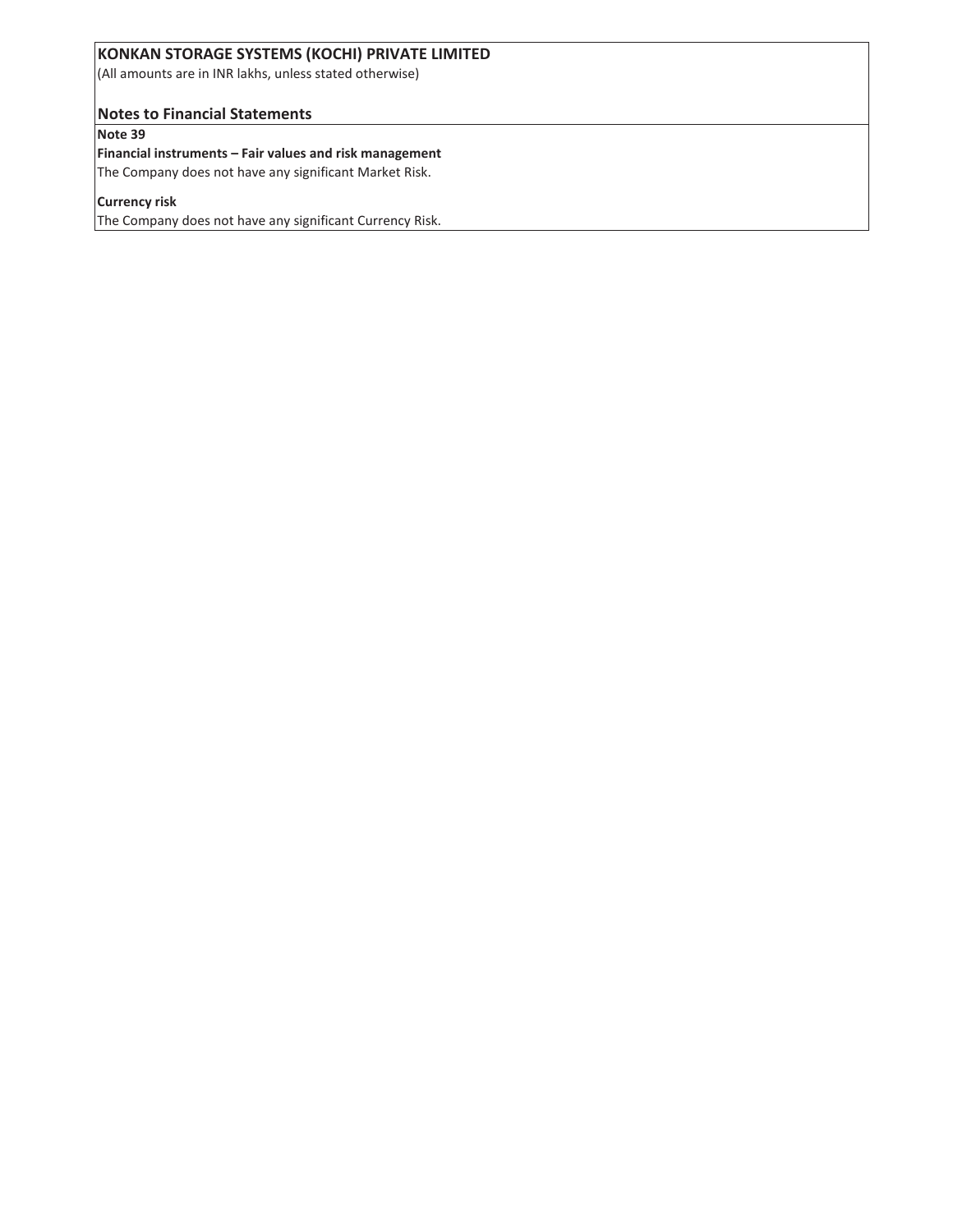(All amounts are in INR lakhs, unless stated otherwise)

## **Notes to Financial Statements**

## **Note 39**

#### Financial instruments - Fair values and risk management

## **Interest rate risk**

Interest rate risk can be either fair value interest rate risk or cash flow interest rate risk. Fair value interest rate risk is the risk of changes in fair values of fixed interest bearing investments because of fluctuations in the interest rates. Cash flow interest rate risk is the risk that the future cash flows of floating interest bearing investments will fluctuate because of fluctuations in the interest rates.

#### **Exposure to interest rate risk**

Companyís interest rate risk arises from borrowings. Borrowings issued at fixed rates exposes to fair value interest rate risk. The Company's credit team regularly monitors the fluctuation in interest rates to minimize the impact of interest rate risk.

Companyís interest rate risk arises from borrowings. Borrowings issued at fixed rates exposes to fair value interest rate risk.

|                               | As at                 | As at                    |  |
|-------------------------------|-----------------------|--------------------------|--|
|                               | <b>March 31, 2021</b> | <b>March 31, 2020</b>    |  |
| <b>Fixed-rate instruments</b> |                       |                          |  |
| Financial assets              | 40.31                 | 40.19                    |  |
| Financial liabilities         |                       | $\overline{\phantom{a}}$ |  |
| <b>Total</b>                  | 40.31                 | 40.19                    |  |

#### **Fair value sensitivity analysis for Fixed-rate instruments**

The Company is exposed to fair value interest rate risk in relation to fixed-rate borrowings measured at amortised cost.

A reasonably possible change of 100 basis points in interest rates at the reporting date would have increased (decreased) equity and profit or loss by the amounts shown below. This analysis assumes that all other variables, in particular foreign currency exchange rates, remain constant.

|                                          |                 | <b>Profit or Loss</b>           | Eauity |                 |
|------------------------------------------|-----------------|---------------------------------|--------|-----------------|
| <b>Fair value sensitivity (net)- INR</b> | 100 bp increase | 100 bp decrease 100 bp increase |        | 100 bp decrease |
| <b>Fixed rate instruments</b>            |                 |                                 |        |                 |
| As at March 31, 2021                     | (0.40)          | 0.40                            | (0.40) | 0.40            |
| As at March 31, 2020                     | (0.40)          | 0.40                            | (0.40) | 0.40            |
|                                          |                 |                                 |        |                 |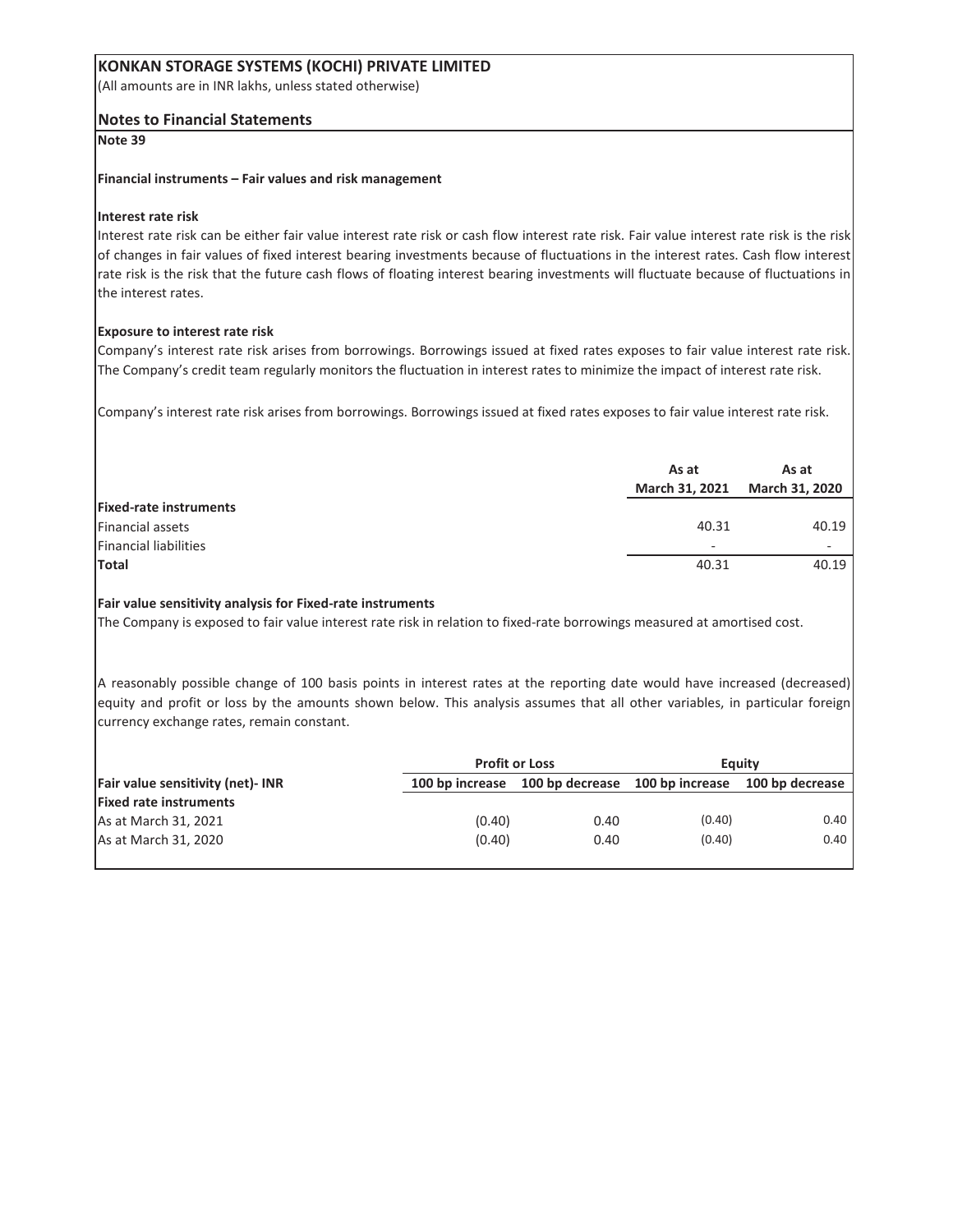(All amounts are in INR lakhs, unless stated otherwise)

## **Notes to Financial Statements**

**Note 40**

| <b>Taxation:</b>                                                          |                    |                    |
|---------------------------------------------------------------------------|--------------------|--------------------|
| <b>Particulars</b>                                                        | For the year ended | For the year ended |
|                                                                           | March 31, 2021     | March 31, 2020     |
| Current tax                                                               |                    |                    |
| - for the year                                                            | 80.94              | 40.09              |
| - for earlier year                                                        | 0.64               | (0.49)             |
| Deferred tax                                                              | 14.39              | 53.88              |
| Total income tax expenses recognised in the current year                  | 95.97              | 93.48              |
| Income tax expense recognised in other comprehensive income               | 0.44               | (3.70)             |
| Income tax expense for the year reconciled to the accounting profit:      |                    |                    |
| <b>Profit before tax</b>                                                  | 262.54             | 20.61              |
| Income tax rate                                                           | 27.82%             | 27.82%             |
| Income tax expense                                                        | 73.04              | 5.73               |
| Tax Effect of:                                                            |                    |                    |
| Adjustment in respect of earlier years (net)                              | 0.64               | 58.40              |
| Deferred tax asset on actuarial losses                                    | (0.44)             | 3.70               |
| Effect of expenses that are not deductible in determining taxable profits | 24.47              | 25.65              |
| <b>Others</b>                                                             | (1.74)             |                    |
| Income tax expense recognised in profit and loss                          | 95.97              | 93.48              |

## **For the year ended March 31, 2021**

| Deferred tax asset/ (liability)       | <b>Opening</b><br>balance | Recognised in<br>profit or loss<br>(Expense) /<br><b>Income</b> | <b>Recognised in</b><br>other<br>comprehensive<br>income | <b>Recognised in equity</b> | <b>Closing balance</b> |
|---------------------------------------|---------------------------|-----------------------------------------------------------------|----------------------------------------------------------|-----------------------------|------------------------|
| <b>MAT</b> credit entitlement         | 124.77                    | 81.53                                                           |                                                          |                             | 206.30                 |
| Fiscal Allowance on fixed assets      | (98.95)                   | (100.17)                                                        |                                                          |                             | (199.12)               |
| Fiscal allowance on expenditure, etc. | 5.97                      | 4.25                                                            |                                                          |                             | 10.21                  |
| Remeasurement of defined benefit      |                           |                                                                 |                                                          |                             |                        |
| obligations                           | 3.70                      |                                                                 | (0.44)                                                   |                             | 3.25                   |
| Total                                 | 35.48                     | (14.39)                                                         | (0.44)                                                   |                             | 20.65                  |

## **For the year ended March 31, 2020**

| Deferred tax asset/ (liability)       | <b>Opening</b><br>balance | <b>Recognised in</b><br>profit or loss<br>(Expense) /<br><b>Income</b> | Recognised in<br>other<br>comprehensive<br>income | <b>Recognised in equity</b> | <b>Closing balance</b> |
|---------------------------------------|---------------------------|------------------------------------------------------------------------|---------------------------------------------------|-----------------------------|------------------------|
| <b>IMAT</b> credit entitlement        | 84.87                     | 39.90                                                                  | -                                                 |                             | 124.77                 |
| Fiscal Allowance on fixed assets      |                           | (99.73)                                                                |                                                   | 0.78                        | (98.95)                |
| Fiscal allowance on expenditure, etc. |                           | 5.97                                                                   |                                                   |                             | 5.97                   |
| Remeasurement of defined benefit      |                           |                                                                        |                                                   |                             |                        |
| obligations                           |                           |                                                                        | 3.70                                              |                             | 3.70                   |
| <b>Total</b>                          | 84.87                     | (53.86)                                                                | 3.70                                              | 0.78                        | 35.48                  |
|                                       |                           |                                                                        |                                                   |                             |                        |